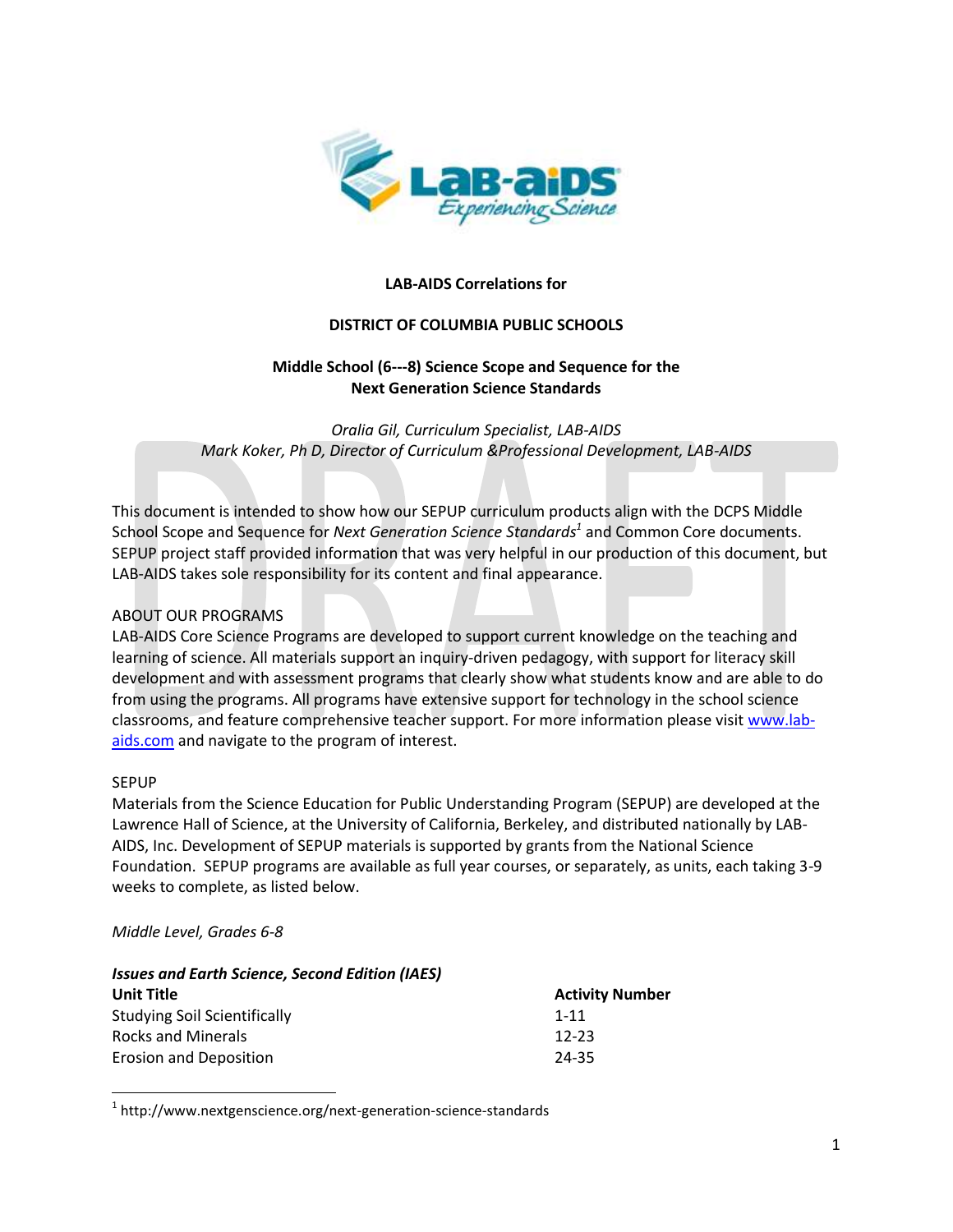| <b>Plate Tectonics</b>                                    | 36-49                  |
|-----------------------------------------------------------|------------------------|
| Weather and Atmosphere                                    | 50-70                  |
| The Earth in Space                                        | 71-84                  |
| <b>Exploring Space</b>                                    | 85-98                  |
| <b>Issues and Life Science, Second Edition (IALS)</b>     |                        |
| <b>Unit Title</b>                                         | <b>Activity Number</b> |
| Experimental Design: Studying People Scientifically       | $1 - 10$               |
| <b>Body Works</b>                                         | 11-29                  |
| Cell Biology and Disease                                  | $30 - 53$              |
| Genetics                                                  | 54-71                  |
| Ecology                                                   | 72-88                  |
| Evolution                                                 | 89-101                 |
| Bioengineering                                            | 102-109                |
| <b>Issues and Physical Science, Second Edition (IAPS)</b> |                        |
| <b>Unit Title</b>                                         | <b>Activity Number</b> |
| <b>Studying Materials Scientifically</b>                  | $1 - 11$               |
| The Chemistry of Materials                                | 12-29                  |
| Water                                                     | $30 - 52$              |
| Energy                                                    | 53-72                  |
| Force and Motion                                          | 73-88                  |
| Waves                                                     | 89-99                  |

Each of the full year programs begins with a "starter" unit sequence on the scientific method in the context of each particular discipline. For example, the Issues and Life Science (IALS) course contains a ten- activity unit called "Experimental Design: Studying People Scientifically," which uses the science behind clinical trials on human subjects, to frame the study of the life sciences. These are listed first in each course.

#### ABOUT THE NEXT GENERATION SCIENCE STANDARDS

The National Academy of Sciences, Achieve, the American Association for the Advancement of Science, and the National Science Teachers Association have collaborated over several years to develop the *Next Generation Science Standards* (NGSS). The first step of the process was led by The National Academies of Science, a non-governmental organization commissioned in 1863 to advise the nation on scientific and engineering issues. On July 19, 2011, the National Research Council (NRC), the functional staffing arm of the National Academy of Sciences, released the *Framework for K-12 Science Education*.

The *Framework* was a critical first step because it is grounded in the most current research on science and science learning and it identifies the science all K-12 students should know. The second step in the process was the development of standards grounded in the NRC Framework. A group of 26 lead states and writers, in a process managed by Achieve, has been working since the release of the Framework to develop K-12 *Next Generation Science Standards*. The *Standards* have undergone numerous lead states and all state reviews as well as two public comment periods, the most recent of these in January, 2013. The final release of the Standards coincided with the National Conference of the National Science Teachers Association Annual Conference in San Antonio, TX, the week of April 8, 2013.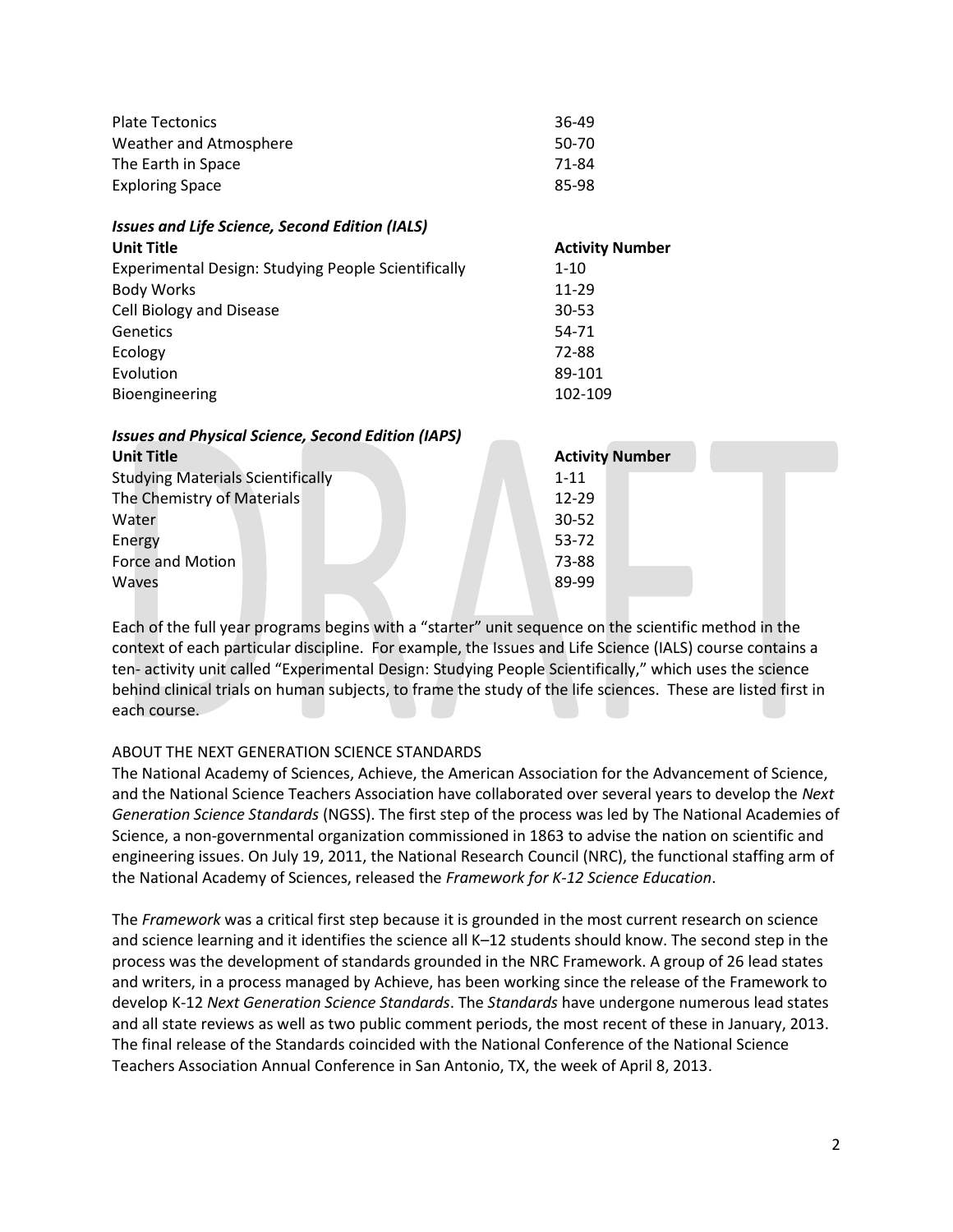The *Next Generation Science Standards* (NGSS) provide an important opportunity to improve not only science education but also student achievement. Based on the *Framework for K–12 Science Education*, the NGSS are intended to reflect a new vision for American science education. *The Next Generation Science Standards* are student performance expectations – NOT curriculum. Even though within each performance expectation Science and Engineering Practices (SEP) are partnered with a particular Disciplinary Core Idea (DCI) and Crosscutting Concept (CC) in the NGSS, these intersections do not predetermine how the three are linked in curriculum, units, or lessons. Performance expectations simply clarify the expectations of what students will know and be able to do be the end of the grade or grade band.

As the reader knows, the *Standards* represent content from several domains: (1) science and engineering practices; (2) cross-cutting concepts; (3) the disciplines of life, earth, and physical science, as set forth in the *Next Generation Science Framework* (NRC, 2012). The Standards themselves are written as performance indicators, and content from the Common Core [\(http://www.corestandards.org/\)](http://www.corestandards.org/) is included. The following middle level standard from the life sciences is used to show the basic structure. Standards, as performance indicators, are in the white box on top, and the relevant Practices, Disciplinary Core Ideas, and Crosscutting Concepts are listed below in the blue, orange, and green boxes, respectively. Clarification Statements, in red, list assessment boundaries or further describe the standard; statements marked with an asterisk (\*) denote integration of engineering content.

|                                                                                                                                                                                                                                                                                                            | MS-LS3 Heredity: Inheritance and Variation of Traits                                                                                                                                                                                                                                                                                                                                                                                                                                                                                                                                                                                                                                                                                                                                                                                                                                                                                                                                                                                                                                                                                                                                                                                                                                                                                                                                                                                                                                                                                                                                           |                                                                                                                                                                                                                                                                                                                                                                                                                                                                                                          |
|------------------------------------------------------------------------------------------------------------------------------------------------------------------------------------------------------------------------------------------------------------------------------------------------------------|------------------------------------------------------------------------------------------------------------------------------------------------------------------------------------------------------------------------------------------------------------------------------------------------------------------------------------------------------------------------------------------------------------------------------------------------------------------------------------------------------------------------------------------------------------------------------------------------------------------------------------------------------------------------------------------------------------------------------------------------------------------------------------------------------------------------------------------------------------------------------------------------------------------------------------------------------------------------------------------------------------------------------------------------------------------------------------------------------------------------------------------------------------------------------------------------------------------------------------------------------------------------------------------------------------------------------------------------------------------------------------------------------------------------------------------------------------------------------------------------------------------------------------------------------------------------------------------------|----------------------------------------------------------------------------------------------------------------------------------------------------------------------------------------------------------------------------------------------------------------------------------------------------------------------------------------------------------------------------------------------------------------------------------------------------------------------------------------------------------|
| <b>Heredity: Inheritance and Variation of Traits</b><br>MS-LS3                                                                                                                                                                                                                                             |                                                                                                                                                                                                                                                                                                                                                                                                                                                                                                                                                                                                                                                                                                                                                                                                                                                                                                                                                                                                                                                                                                                                                                                                                                                                                                                                                                                                                                                                                                                                                                                                |                                                                                                                                                                                                                                                                                                                                                                                                                                                                                                          |
| Students who demonstrate understanding can:<br>resulting genetic variation.]                                                                                                                                                                                                                               | MS-LS3-1, Develop and use a model to describe why structural changes to genes (mutations) located on chromosomes may<br>affect proteins and may result in harmful, beneficial, or neutral effects to the structure and function of the<br><b>organism.</b> [Clarification Statement: Emphasis is on conceptual understanding that changes in genetic material may result in making different proteins.]<br>[Assessment Boundary: Assessment does not include specific changes at the molecular level, mechanisms for protein synthesis, or specific types of mutations.]<br>MS-LS3-2. Develop and use a model to describe why asexual reproduction results in offspring with identical genetic<br>information and sexual reproduction results in offspring with genetic variation. [Clarification Statement: Emphasis is on using<br>models such as Punnett squares, diagrams, and simulations to describe the cause and effect relationship of gene transmission from parent(s) to offspring and                                                                                                                                                                                                                                                                                                                                                                                                                                                                                                                                                                                              |                                                                                                                                                                                                                                                                                                                                                                                                                                                                                                          |
|                                                                                                                                                                                                                                                                                                            | The performance expectations above were developed using the following elements from the NRC document A Framework for K-12 Science Education:                                                                                                                                                                                                                                                                                                                                                                                                                                                                                                                                                                                                                                                                                                                                                                                                                                                                                                                                                                                                                                                                                                                                                                                                                                                                                                                                                                                                                                                   |                                                                                                                                                                                                                                                                                                                                                                                                                                                                                                          |
| <b>Science and Engineering Practices</b>                                                                                                                                                                                                                                                                   | <b>Disciplinary Core Ideas</b>                                                                                                                                                                                                                                                                                                                                                                                                                                                                                                                                                                                                                                                                                                                                                                                                                                                                                                                                                                                                                                                                                                                                                                                                                                                                                                                                                                                                                                                                                                                                                                 | <b>Crosscutting Concepts</b>                                                                                                                                                                                                                                                                                                                                                                                                                                                                             |
| <b>Developing and Using Models</b><br>Modeling in 6-8 builds on K-5 experiences and<br>progresses to developing, using, and revising models<br>to describe, test, and predict more abstract<br>phenomena and design systems.<br>. Develop and use a model to describe phenomena.<br>(MS-LS3-1), (MS-LS3-2) | <b>151.B: Growth and Development of Organisms</b><br>. Organisms reproduce, either sexually or asexually, and transfer<br>their genetic information to their offspring. (secondary to MS-<br>$153 - 21$<br><b>LS3.A: Inheritance of Traits</b><br>• Genes are located in the chromosomes of cells, with each<br>chromosome pair containing two variants of each of many<br>distinct genes. Each distinct gene chiefly controls the production<br>of specific proteins, which in turn affects the traits of the<br>individual. Changes (mutations) to genes can result in changes<br>to proteins, which can affect the structures and functions of the<br>organism and thereby change traits. (MS-LS3-1)<br>• Variations of inherited traits between parent and offspring arise<br>from genetic differences that result from the subset of<br>chromosomes (and therefore genes) inherited. (MS-LS3-2)<br><b>LS3.B: Variation of Traits</b><br>- In sexually reproducing organisms, each parent contributes half<br>of the genes acquired (at random) by the offspring. Individuals<br>have two of each chromosome and hence two alleles of each<br>gene, one acquired from each parent. These versions may be<br>identical or may differ from each other. (MS-LS3-2)<br>· In addition to variations that arise from sexual reproduction,<br>genetic information can be altered because of mutations.<br>Though rare, mutations may result in changes to the structure<br>and function of proteins. Some changes are beneficial, others<br>harmful, and some neutral to the organism. (MS-LS3-1) | <b>Cause and Effect</b><br>. Cause and effect relationships may be used to<br>predict phenomena in natural systems. (MS-LS3-<br>$\mathbf{2}$<br><b>Structure and Function</b><br>• Complex and microscopic structures and systems<br>can be visualized, modeled, and used to describe<br>how their function depends on the shapes,<br>composition, and relationships among its parts,<br>therefore complex natural structures/systems<br>can be analyzed to determine how they function.<br>$(M5-L53-1)$ |
| Connections to other DCIs in this grade-band. MS.LS1.A (MS-LS3-1); MS.LS4.A (MS-LS3-1)<br>1),(MS-LS3-2); HS.LS3-B (MS-LS3-1),(MS-LS3-2)                                                                                                                                                                    | Articulation across grade-bands; 3,LS3,A (MS-LS3-1),(MS-LS3-2); 3,LS3,B (MS-LS3-1),(MS-LS3-2); HS,LS1,A (MS-LS3-1); HS,LS1,B (MS-LS3-1),(MS-LS3-2); HS,LS3,A (MS-LS3-                                                                                                                                                                                                                                                                                                                                                                                                                                                                                                                                                                                                                                                                                                                                                                                                                                                                                                                                                                                                                                                                                                                                                                                                                                                                                                                                                                                                                          |                                                                                                                                                                                                                                                                                                                                                                                                                                                                                                          |
| Common Core State Standards Connections:                                                                                                                                                                                                                                                                   |                                                                                                                                                                                                                                                                                                                                                                                                                                                                                                                                                                                                                                                                                                                                                                                                                                                                                                                                                                                                                                                                                                                                                                                                                                                                                                                                                                                                                                                                                                                                                                                                |                                                                                                                                                                                                                                                                                                                                                                                                                                                                                                          |
| $FIA/I$ iteracy $-$                                                                                                                                                                                                                                                                                        |                                                                                                                                                                                                                                                                                                                                                                                                                                                                                                                                                                                                                                                                                                                                                                                                                                                                                                                                                                                                                                                                                                                                                                                                                                                                                                                                                                                                                                                                                                                                                                                                |                                                                                                                                                                                                                                                                                                                                                                                                                                                                                                          |

Various other appendices describe other important elements of the Standards, such as DCI progressions, STS, nature of science, and more.

3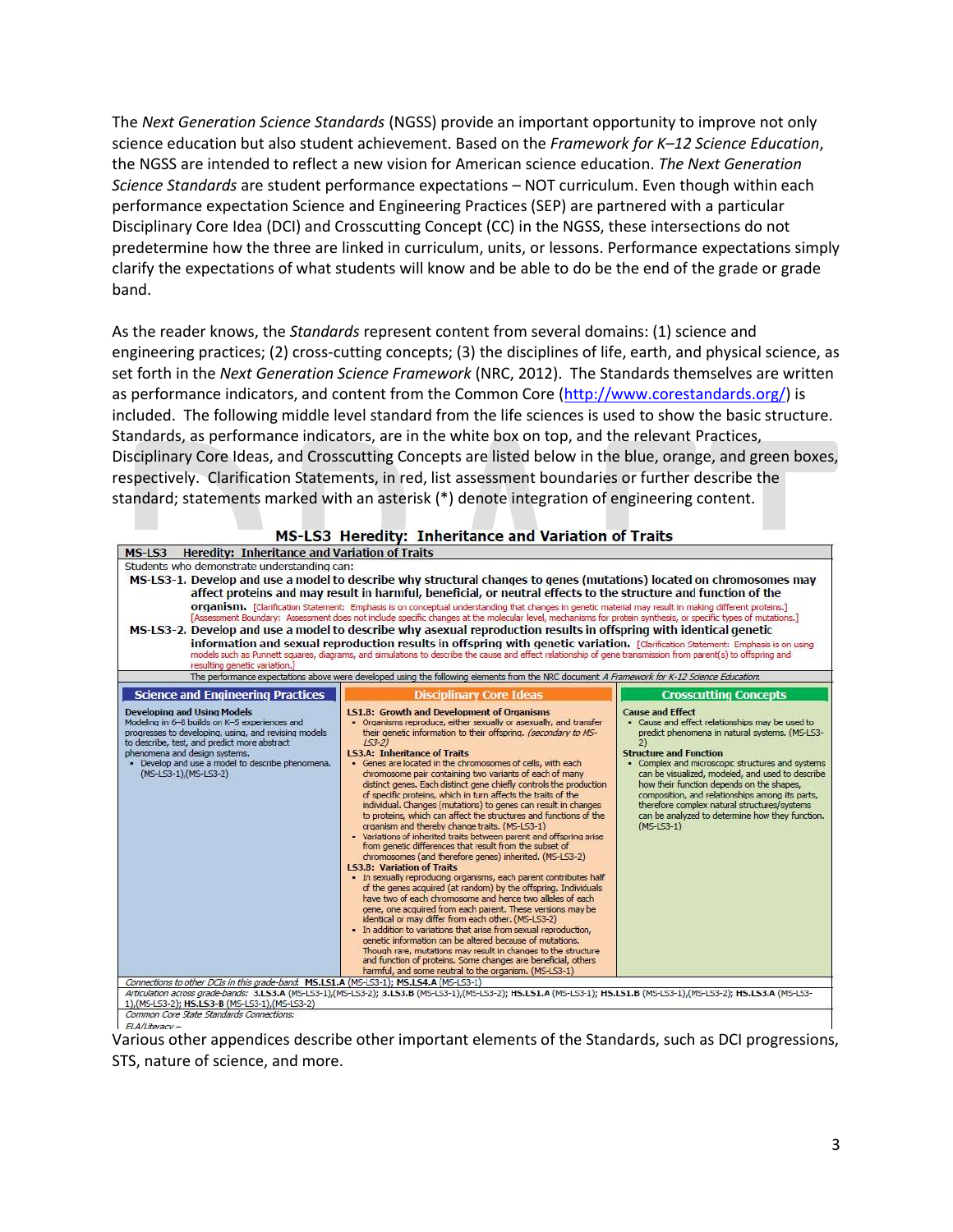#### ABOUT THE LAB-AIDS CITATIONS

The following tables are presented in a DCPS sequence. This document is intended as a summary document to show the NGSS and Common Core ELA/Math alignment as of January 2015, and is based on input from the SEPUP staff. As of this writing, SEPUP has plans to post more details on their own internal NGSS review and alignment process on their project website [\(www.sepuplhs.org\)](http://www.sepuplhs.org/) later in 2015. In addition, not all SEPUP 6-8 units listed on pages 1-2 may appear here, as some may contain science content that falls outside NGSS specifications.

#### *Citations included in the correlation document are as follows:*

Unit title, Activity Number and Description:

The Chemistry of Materials, 14 LABORATORY Physical and Chemical Properties of Materials Students test and group 6 different materials based on their chemical and physical properties.

NGSS Performance Expectations MS-PS1-2 Crosscutting Concepts (Structure and Function)\* Disciplinary Core Ideas PS1.A Common Core English-Language Arts RST.6-8.3 Common Core Mathematics

Science and Engineering Practices Planning and Carrying Out Investigations

\*The use of parenthesis () indicates partial coverage.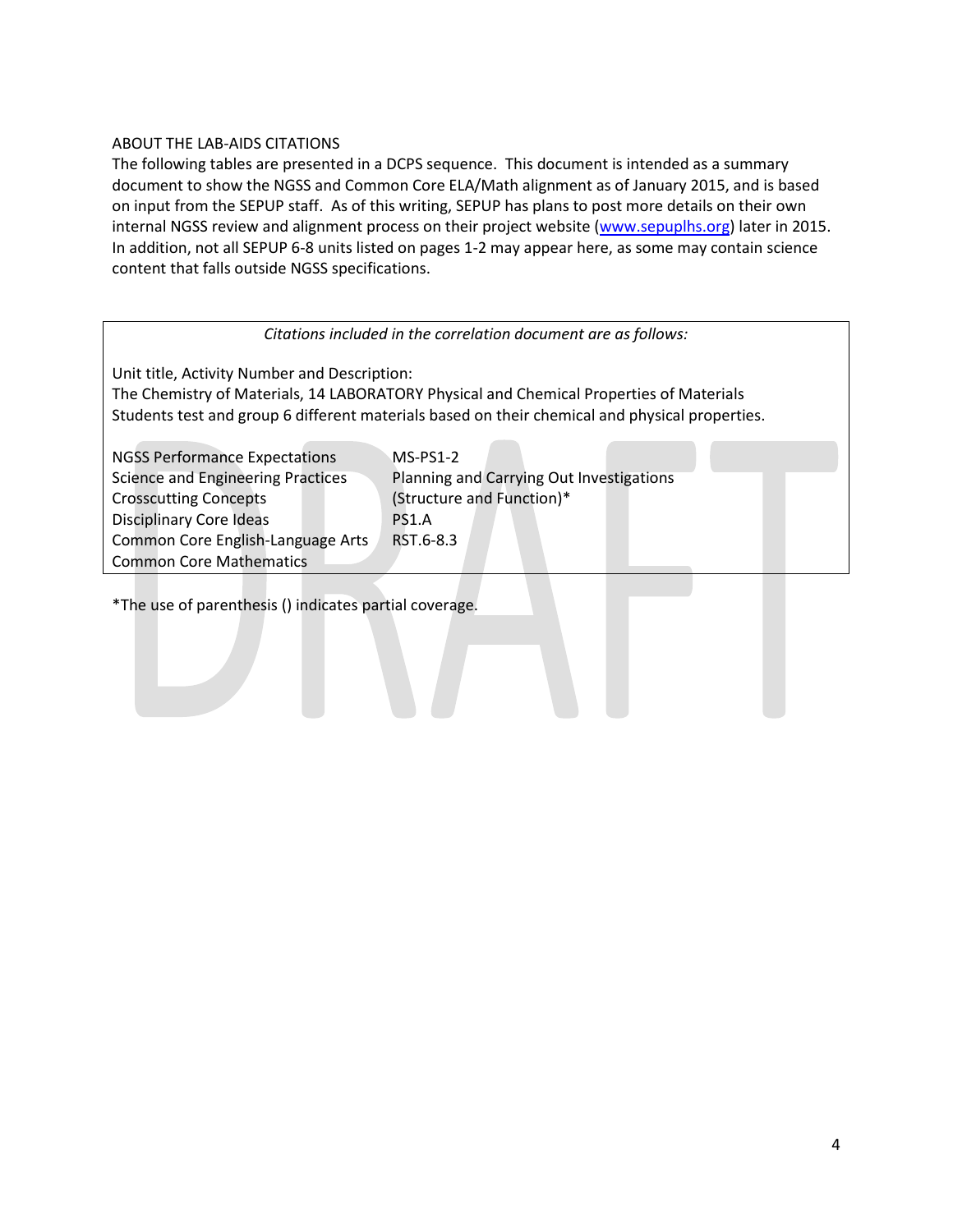#### **DCPS Science Scope and Sequence**

| <b>Advisory</b> | <b>Units</b>                      | <b>SEPUP Units</b>            | Performance        | <b>Disciplinary</b> |
|-----------------|-----------------------------------|-------------------------------|--------------------|---------------------|
|                 |                                   |                               | <b>Expectation</b> | <b>Core Idea</b>    |
| Advisory        | Unit 1: Time and Size --- The     | <b>Exploring Space</b>        | $(MS-ESS1-2)$      | (ESS1.A)            |
| 1               | Universe                          |                               | MS-ESS1-3          | ESS1.B              |
|                 | Unit 2: Earth's Location--- Solar |                               |                    |                     |
|                 | System and Milky Way Galaxy       | <b>Earth in Space</b>         | MS-ESS1-1          | ESS1.A              |
|                 | Unit 3: Earth and Moon            |                               |                    | ESS1.B              |
|                 | Movement--- Eclipses, Phases,     |                               |                    |                     |
|                 | <b>Tides and Seasons</b>          |                               |                    |                     |
| Advisory        | Unit 4: Heat Transfer, Oceans     | <b>Rocks and Minerals</b>     | $(MS-ESS1-4)$      | (ESS1.C)            |
| 2               | and Climate                       |                               | MS-ESS2-1          | (ESS2.A)            |
|                 | Unit 5: Human Impact and          |                               |                    | (ESS3.A)            |
|                 | <b>Climate Change</b>             |                               |                    |                     |
|                 |                                   | <b>Weather and Atmosphere</b> | MS-ESS2-4          | ESS2.C              |
|                 |                                   |                               | MS-ESS2-5          | ESS2.D              |
|                 |                                   |                               | MS-ESS2-6          | (ESS3.C)            |
| Advisory        | Unit 6: Weather                   | <b>Weather and Atmosphere</b> | MS-ESS2-4          | ESS2.C              |
| 3               | Unit 7: Our Region's Landscape    |                               | MS-ESS2-5          | ESS2.D              |
|                 | and Human Impact                  |                               | MS-ESS2-6          | (ESS3.C)            |
| Advisory        | Unit 8: Volcanoes and             | <b>Erosion and Deposition</b> | MS-ESS2-2          | ESS2.C              |
| 4               | Earthquakes                       |                               |                    | (ESS3.B)            |
|                 | Unit 9: Fossils and Geology       |                               |                    |                     |
|                 | Identification, Formation and     | <b>Plate Tectonics</b>        | MS-ESS1-4          | (ESS1.C)            |
|                 | Age                               |                               | MS-ESS2-1          | (ESS2.A)            |
|                 |                                   |                               | MS-ESS2-2          | ESS2.B              |
|                 |                                   |                               | MS-ESS2-3          | (ESS3.B)            |

Middle School Earth Science (Grade 6) Overview and Scope and Sequence SY14---15

The following are currently not addressed: MS-ESS3-1, MS-ESS3-2, MS-ESS3-3, MS-ESS3-4, MS-ESS3-5.

#### Middle School Life Science (Grade 7) Overview and Scope and Sequence SY14---15

| <b>Advisory</b> | <b>Units</b>               | <b>SEPUP Unit</b>               | Performance        | <b>Disciplinary</b> |
|-----------------|----------------------------|---------------------------------|--------------------|---------------------|
|                 |                            |                                 | <b>Expectation</b> | Core Idea           |
| Advisory        | Unit 1: Cells              | <b>Cell Biology and Disease</b> | $MS-LS1-1$         | LS1.A               |
| 1               | Unit 2: Human Body Systems |                                 | $MS-LS1-2$         | LS1.C               |
|                 |                            |                                 | $MS-LS1-3$         | (PS3.D)             |
|                 |                            |                                 | $MS-LS1-7$         |                     |
|                 |                            |                                 |                    |                     |
|                 |                            | <b>Body Works</b>               | $MS-LS1-7$         | LS1.A               |
|                 |                            |                                 | $MS-LS1-3$         | LS1.C               |
|                 |                            |                                 |                    | PS3.D               |
| Advisory        | Unit 3: Reproduction       | <b>Genetics</b>                 | $MS-LS1-5$         | LS1.B               |
| 2               | Unit 4: Heredity           |                                 | <b>MS-LS3-1</b>    | LS3.A               |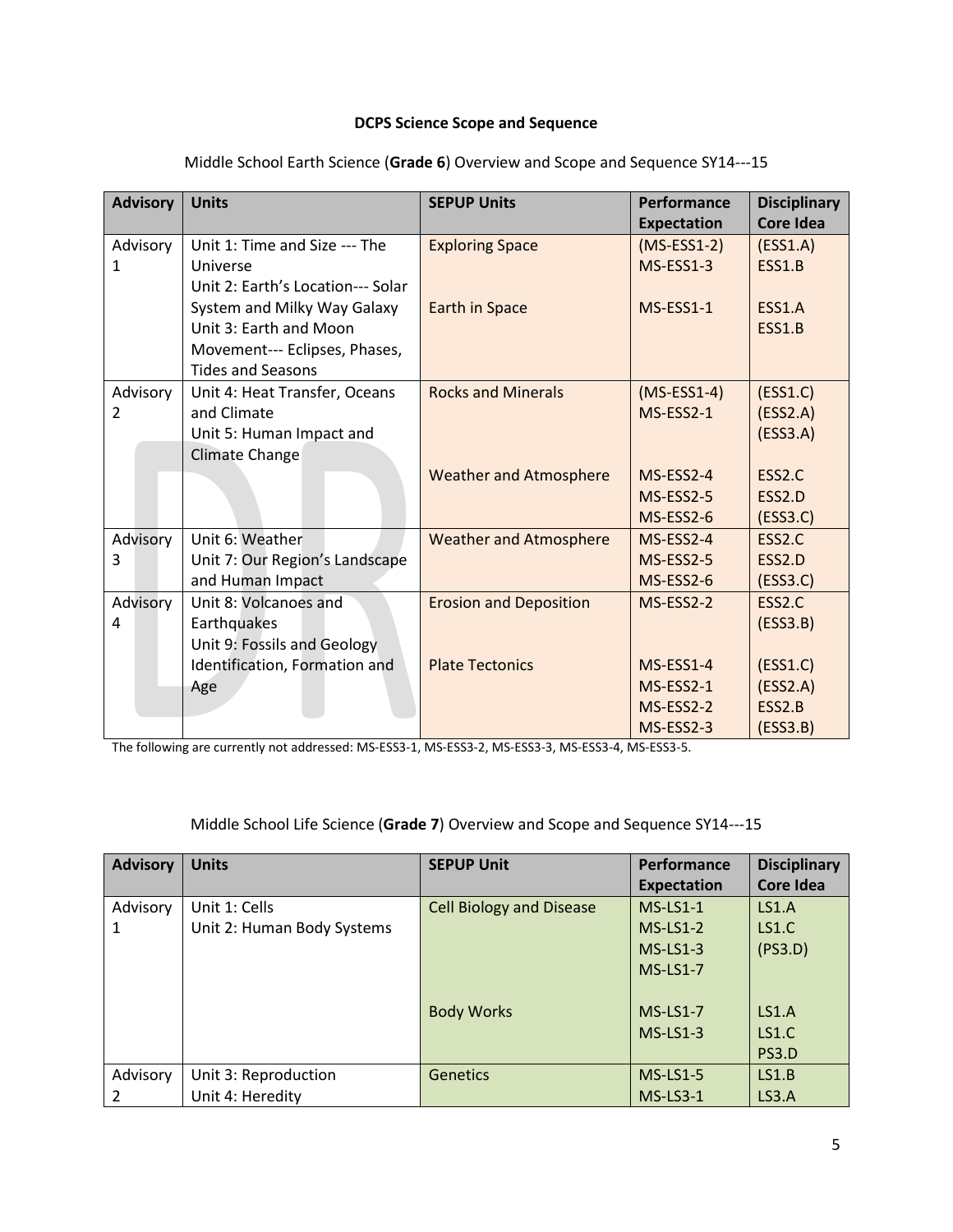| <b>Advisory</b> | <b>Units</b>                     | <b>SEPUP Unit</b> | Performance        | <b>Disciplinary</b> |
|-----------------|----------------------------------|-------------------|--------------------|---------------------|
|                 |                                  |                   | <b>Expectation</b> | Core Idea           |
|                 |                                  |                   | $MS-LS3-2$         | LS3.B               |
|                 |                                  |                   | <b>MS-LS4-5</b>    |                     |
| Advisory        | Unit 5: History of Life on Earth | Evolution         | $MS-LS4-1$         | LS3.B               |
| 3               | Unit 6: Evolution                |                   | $MS-LS4-2$         | LS4.A               |
|                 |                                  |                   | $MS-LS4-4$         | LS4.B               |
|                 |                                  |                   | $MS-LS4-5$         | <b>LS4.C</b>        |
|                 |                                  |                   | $MS-LS4-6$         |                     |
| Advisory        | Unit 7: Ecology                  | Ecology           | $MS-LS1-6$         | LS1.A               |
| 4               |                                  |                   | $MS-LS1-7$         | LS1.C               |
|                 |                                  |                   | $MS-LS2-1$         | LS2.A               |
|                 |                                  |                   | $MS-LS2-2$         | LS2.B               |
|                 |                                  |                   | $MS-LS2-3$         | LS <sub>2</sub> .C  |
|                 |                                  |                   | $MS-LS2-4$         | LS4.D               |
|                 |                                  |                   | <b>MS-LS2-5</b>    |                     |

The following are currently not addressed: MS-LS1-4, MS-LS1-8, MS-LS4-3.

#### Middle School Physical Science (**Grade 8**) Overview and Scope and Sequence SY14-15

| <b>Advisory</b> | <b>Units</b>                    | <b>SEPUP Unit</b>          | Performance        | <b>Disciplinary</b> |
|-----------------|---------------------------------|----------------------------|--------------------|---------------------|
|                 |                                 |                            | <b>Expectation</b> | <b>Core Idea</b>    |
| Advisory        | Unit 1: Energy and Interactions | Energy                     | $(MS-PS2-5)$       | PS <sub>2</sub> .B  |
| 1               |                                 |                            | $MS-PS3-2$         | PS3.A               |
|                 |                                 |                            | $MS-PS3-3$         | PS3.B               |
|                 |                                 |                            | $MS-PS3-4$         | PS3.C               |
|                 |                                 |                            | $MS-PS3-5$         | ETS1.A              |
|                 |                                 |                            |                    | ETS1.C              |
| Advisory        | Unit 2: Forces and Interactions | Force and Motion           | $(MS-PS2-1)$       | PS <sub>2</sub> .A  |
| 2               | Unit 3: Structure of Matter     |                            |                    | PS3.C               |
|                 |                                 |                            |                    | ETS1.A              |
|                 |                                 |                            |                    | ETS1.C              |
| Advisory        | Unit 4: Matter and Interactions | The Chemistry of Materials | $MS-PS1-1$         | PS1.A               |
| 3               |                                 |                            | $MS-PS1-2$         | PS1.B               |
|                 |                                 |                            | $MS-PS1-3$         |                     |
|                 |                                 |                            | $MS-PS1-5$         |                     |
| Advisory        | Unit 5: Waves and Interactions  | <b>Waves</b>               | $(MS-PS4-1)$       | <b>PS4.A</b>        |
| 4               |                                 |                            | $(MS-PS4-2)$       | PS4.B               |

The following are currently not addressed: MS-PS1-4, MS-PS1-6, MS-PS2-2, MS-PS2-3, MS-PS2-4, MS-PS3-1, MS-PS4-3.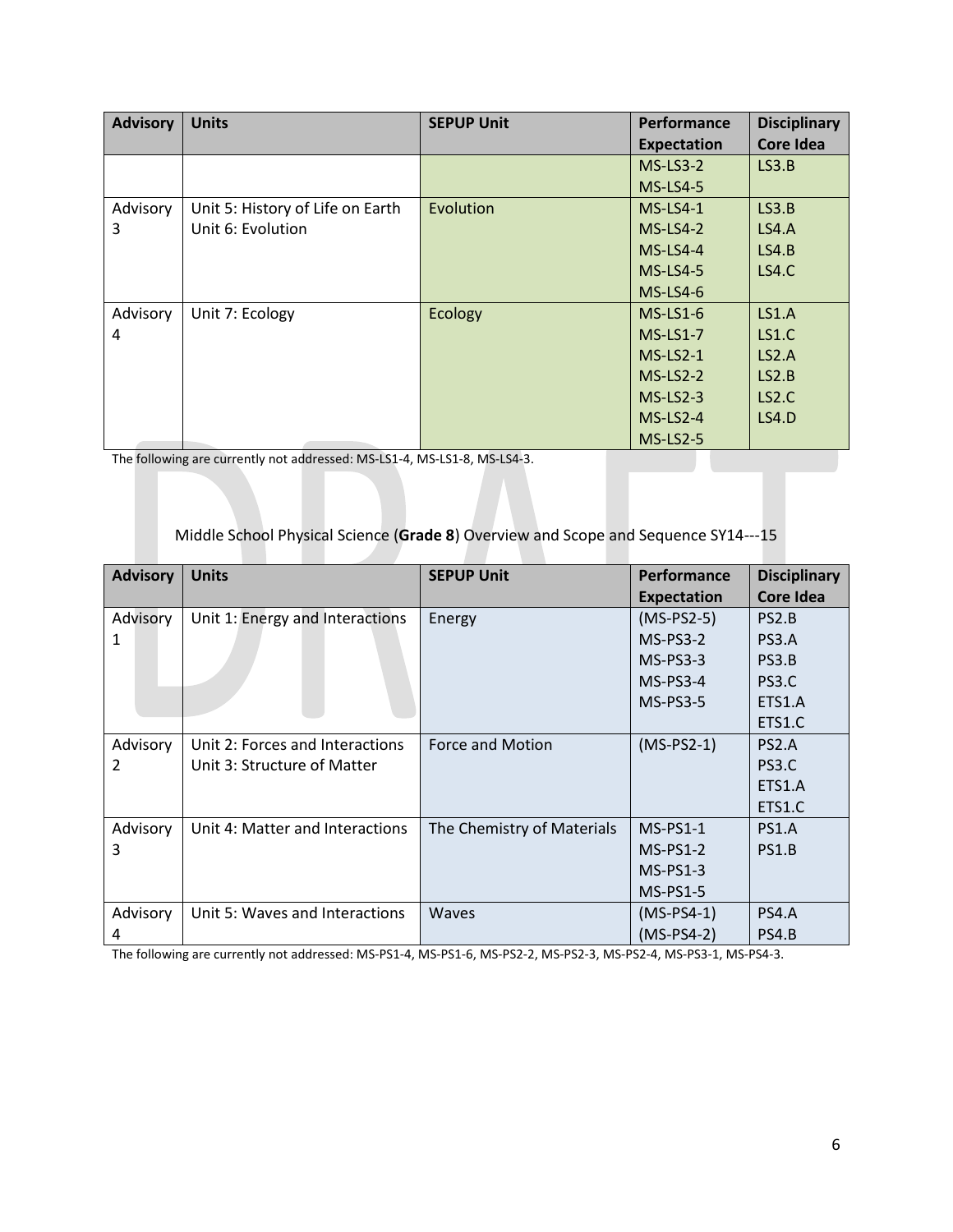#### **6 Advisory 1**

| <b>SEPUP Unit: Activity</b>                       | Performance        | <b>Practices</b>           | <b>Crosscutting</b>                          | <b>Disciplinary</b> | <b>Common Core</b>      |
|---------------------------------------------------|--------------------|----------------------------|----------------------------------------------|---------------------|-------------------------|
|                                                   | <b>Expectation</b> |                            | <b>Concepts</b>                              | <b>Core Ideas</b>   | <b>ELA/Mathematics</b>  |
| <b>Exploring Space</b>                            |                    |                            |                                              |                     |                         |
| 85 INVESTIGATION: History of Space Exploration    |                    |                            | Patterns                                     |                     |                         |
| Students are introduced to the history of space   |                    |                            |                                              |                     |                         |
| exploration and share their knowledge of the      |                    |                            | Influence of                                 |                     |                         |
| solar system.                                     |                    |                            | Engineering,                                 |                     |                         |
|                                                   |                    |                            | Technology, and                              |                     |                         |
|                                                   |                    |                            | Science on Society                           |                     |                         |
|                                                   |                    |                            | and the Natural                              |                     |                         |
|                                                   |                    |                            | World                                        |                     |                         |
| 86 INVESTI GATIO N: Observing Objects in Space    |                    |                            |                                              | (ESS1.A)            |                         |
| Students observe photographs to help identify     |                    |                            |                                              |                     |                         |
| planets and stars. They are encouraged to make    |                    |                            |                                              |                     |                         |
| their own observations outside.                   |                    |                            |                                              |                     |                         |
| 87 READING: Telescope Technology                  |                    |                            | Influence of                                 |                     | RST.6-8.1               |
| Students read about the development of the        |                    |                            | Engineering,                                 |                     |                         |
| modern telescope. The work of famous              |                    |                            | Technology, and                              |                     |                         |
| astronomers Galileo, Hale, Leavitt, and Hubble    |                    |                            | <b>Science on Society</b><br>and the Natural |                     |                         |
| are highlighted.                                  |                    |                            | World                                        |                     |                         |
| 88 INVESTIGATION: Classifying Space Objects       |                    | Constructing               |                                              | (ESS1.A)            | WHST.6-8.1              |
| Students learn to identify and classify celestial |                    | <b>Explanations and</b>    |                                              | ESS1.B              |                         |
| bodies based on their characteristics.            |                    | <b>Designing Solutions</b> |                                              |                     |                         |
|                                                   |                    |                            |                                              |                     |                         |
|                                                   |                    | Engaging in                |                                              |                     |                         |
|                                                   |                    | Argument from              |                                              |                     |                         |
|                                                   |                    | Evidence                   |                                              |                     |                         |
| 89 INVESTIGATION: Where in the Solar System       |                    |                            |                                              | (ESS1.A)            | (WHST.6-8.2)            |
| Am $1$ ?                                          |                    |                            |                                              | (ESS1.B)            |                         |
| Students use descriptions of planets'             |                    |                            |                                              |                     | MATH: 6.NS.C.5          |
| characteristic to identify four different planets |                    |                            |                                              |                     |                         |
| presented in a science-fiction scenario.          |                    |                            |                                              |                     |                         |
| 90 MODELING: Drawing the Solar System             | MS-ESS1-3          | Developing and Using       | Scale, Proportion,                           | (ESS1.A)            | MATH: (MP.4);           |
| Students use a scale to make an accurate drawing  |                    | Models                     | and Quantity                                 | ESS1.B              | (6.RP.A.1); (7.RP.A.2); |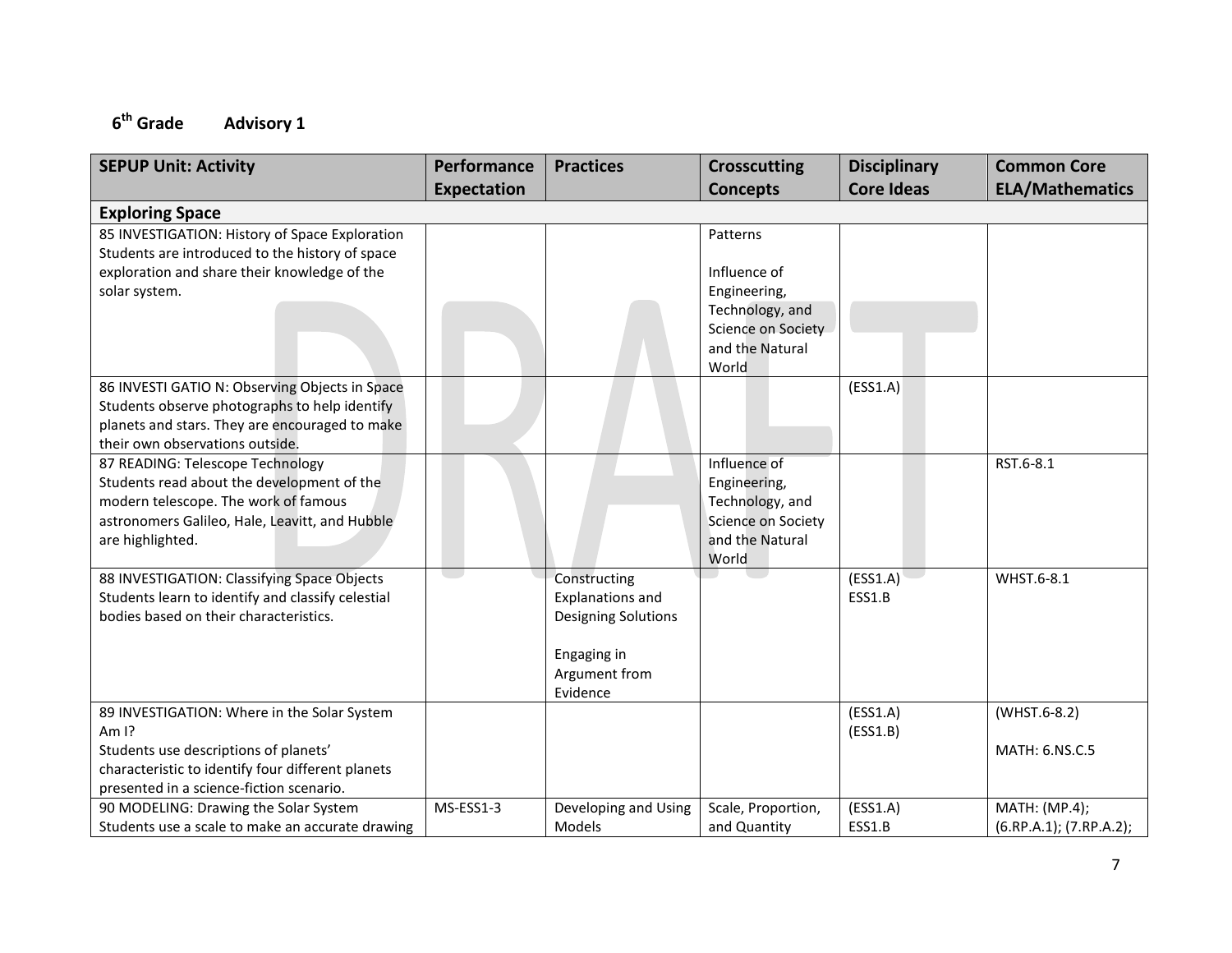| <b>SEPUP Unit: Activity</b>                       | Performance        | <b>Practices</b>         | <b>Crosscutting</b>  | <b>Disciplinary</b> | <b>Common Core</b>      |
|---------------------------------------------------|--------------------|--------------------------|----------------------|---------------------|-------------------------|
|                                                   | <b>Expectation</b> |                          | <b>Concepts</b>      | <b>Core Ideas</b>   | <b>ELA/Mathematics</b>  |
| <b>Exploring Space</b>                            |                    |                          |                      |                     |                         |
| of distances to the planets. They investigate the |                    |                          |                      |                     | MP.2                    |
| problem of using the same scale when drawing      |                    | Analyzing and            | Systems and          |                     |                         |
| the distance to and diameter of the planets.      |                    | <b>Interpreting Data</b> | <b>System Models</b> |                     |                         |
| 91 PROJECT: How Big Are the Planets?              | MS-ESS1-3          | Developing and Using     | Scale, Proportion,   | ESS1.B              | MATH: (MP.4);           |
| Students determine a scale for modeling the size  |                    | Models                   | and Quantity         |                     | (6.RP.A.1); (7.RP.A.2); |
| of the planets and then make a physical model     |                    |                          |                      |                     | MP.2                    |
| that compares the planets.                        |                    | Analyzing and            | Systems and          |                     |                         |
|                                                   |                    | <b>Interpreting Data</b> | <b>System Models</b> |                     |                         |
|                                                   |                    |                          |                      |                     |                         |
|                                                   |                    | Constructing             |                      |                     |                         |
|                                                   |                    | <b>Explanations and</b>  |                      |                     |                         |
|                                                   |                    | Designing Solutions      |                      |                     |                         |
| 92 READING: The Nearest Star: the Sun             |                    | Engaging in              |                      | (ESS1.A)            | RST.6-8.1; RST.6-8.7;   |
| Students read about characteristics of the Sun    |                    | Argument from            |                      | ESS1.B              | WHST.6-8.9; WHST.6-     |
| such as its size, distance, composition, and its  |                    | Evidence                 |                      |                     | 8.1                     |
| place as a star in the solar system.              |                    |                          |                      |                     |                         |
| 93 LABORATORY: Picturing Without Seeing           |                    | Developing and Using     | Systems and          |                     | MATH: (6.RP.A.1);       |
| Students use measuring probes to make a remote    |                    | <b>Models</b>            | <b>System Models</b> |                     | (7.RP.A.2); MP.2        |
| sensing image of an unseen planetary surface.     |                    |                          |                      |                     |                         |
| This measuring-and mapping technique is then      |                    | Planning and             |                      |                     |                         |
| related to applications in space science.         |                    | Carrying Out             |                      |                     |                         |
|                                                   |                    | Investigations           |                      |                     |                         |
| 94 INVESTIGATION: Remote Sensing                  |                    | Analyzing and            | Interdependence      |                     |                         |
| Students apply knowledge of remote sensing and    |                    | <b>Interpreting Data</b> | of Science,          |                     |                         |
| planetary characteristics to observing and        |                    |                          | Engineering, and     |                     |                         |
| comparing remote sensing images of the surface    |                    |                          | Technology           |                     |                         |
| technology of three planets.                      |                    |                          |                      |                     |                         |
| 95 INVESTIGATION: Universal Gravitation           | $(MS-ESS1-2)$      | Constructing             | Systems and          | ESS1.B              | WHST.6-8.1              |
| Students analyze data of gravitational pull       |                    | <b>Explanations and</b>  | <b>System Models</b> |                     |                         |
| between space objects. Mass and distance are      |                    | Designing Solutions      |                      |                     | MATH: MP.2              |
| related to the force of gravity.                  |                    |                          | Patterns             |                     |                         |
|                                                   |                    | Engaging in              |                      |                     |                         |
|                                                   |                    | Argument from            | Cause and Effect     |                     |                         |
|                                                   |                    | Evidence                 |                      |                     |                         |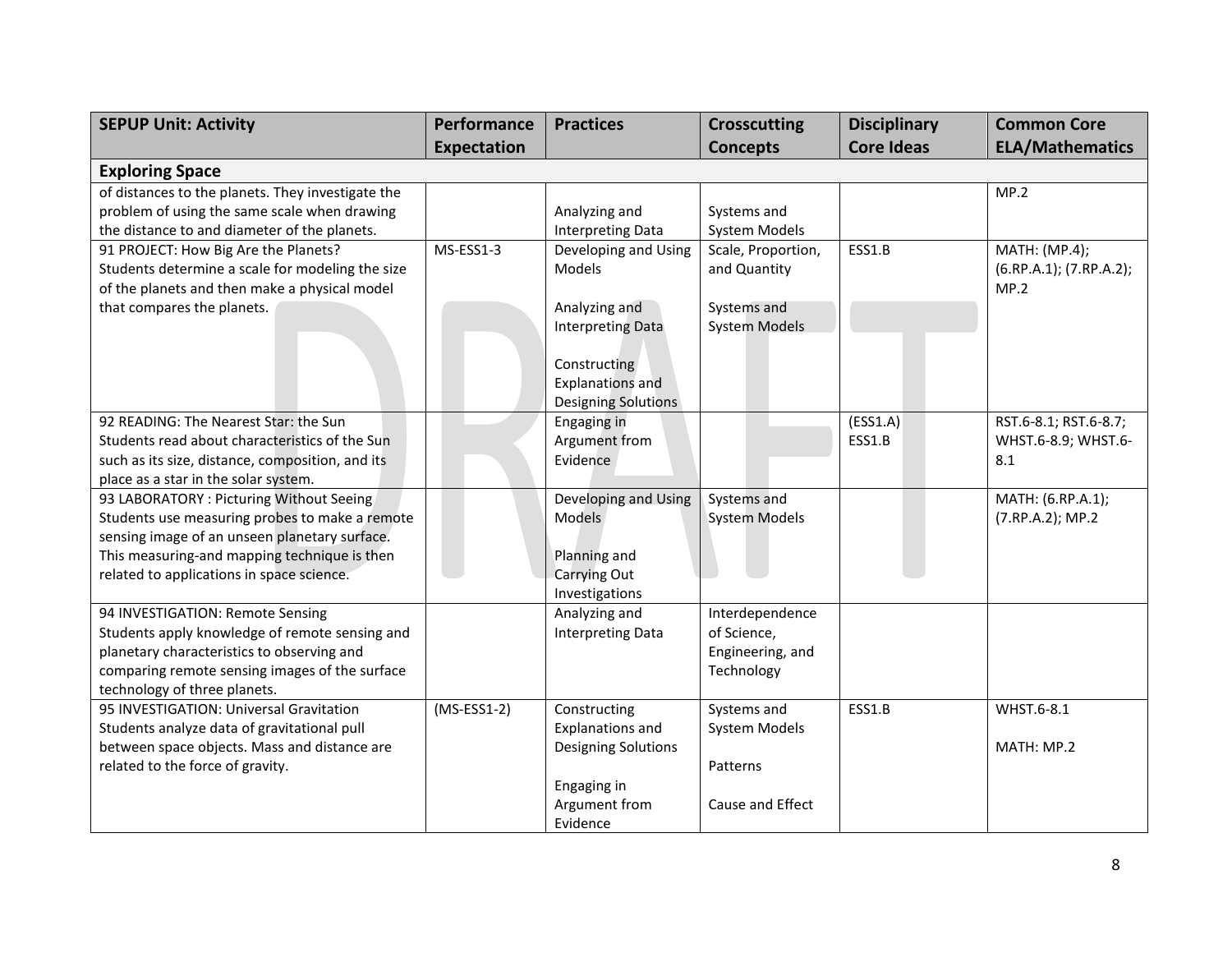| <b>SEPUP Unit: Activity</b>                        | <b>Performance</b> | <b>Practices</b>        | <b>Crosscutting</b> | <b>Disciplinary</b> | <b>Common Core</b>     |
|----------------------------------------------------|--------------------|-------------------------|---------------------|---------------------|------------------------|
|                                                    | <b>Expectation</b> |                         | <b>Concepts</b>     | <b>Core Ideas</b>   | <b>ELA/Mathematics</b> |
| <b>Exploring Space</b>                             |                    |                         |                     |                     |                        |
| 96 READING: The Effects of Gravity                 | $(MS-ESS1-2)$      | Constructing            | Systems and         | ESS1.B              | RST.6-8.1              |
| Students read a summary about universal            |                    | <b>Explanations and</b> | System Models       |                     |                        |
| gravitation and are introduced to how gravity is   |                    | Designing Solutions     |                     |                     | MATH: MP.2             |
| related to weight, weightlessness, and orbiting    |                    |                         | Cause and Effect    |                     |                        |
| objects.                                           |                    |                         |                     |                     |                        |
| 97 ROLE PLAY: Exploring Outer Space                |                    |                         | (Interdependence    |                     |                        |
| Students participate in a role-play that discusses |                    |                         | of Science,         |                     |                        |
| the advantages and disadvantages of piloted and    |                    |                         | Engineering, and    |                     |                        |
| unpiloted space missions.                          |                    |                         | Technology)         |                     |                        |
| 98 TALKING IT OVER: Choosing a Mission             |                    | (Analyzing and          |                     |                     | (SL.8.5)               |
| Students consider the benefits and trade-offs of   |                    | Interpreting Data)      |                     |                     |                        |
| four different space exploration proposals and     |                    |                         |                     |                     |                        |
| make a recommendation of which one to fund.        |                    | (Asking Questions       |                     |                     |                        |
|                                                    |                    | and Defining            |                     |                     |                        |
|                                                    |                    | Problems)               |                     |                     |                        |
|                                                    |                    |                         |                     |                     |                        |
|                                                    |                    |                         |                     |                     |                        |
|                                                    |                    |                         |                     |                     |                        |
|                                                    |                    |                         |                     |                     |                        |
|                                                    |                    |                         |                     |                     |                        |
|                                                    |                    |                         |                     |                     |                        |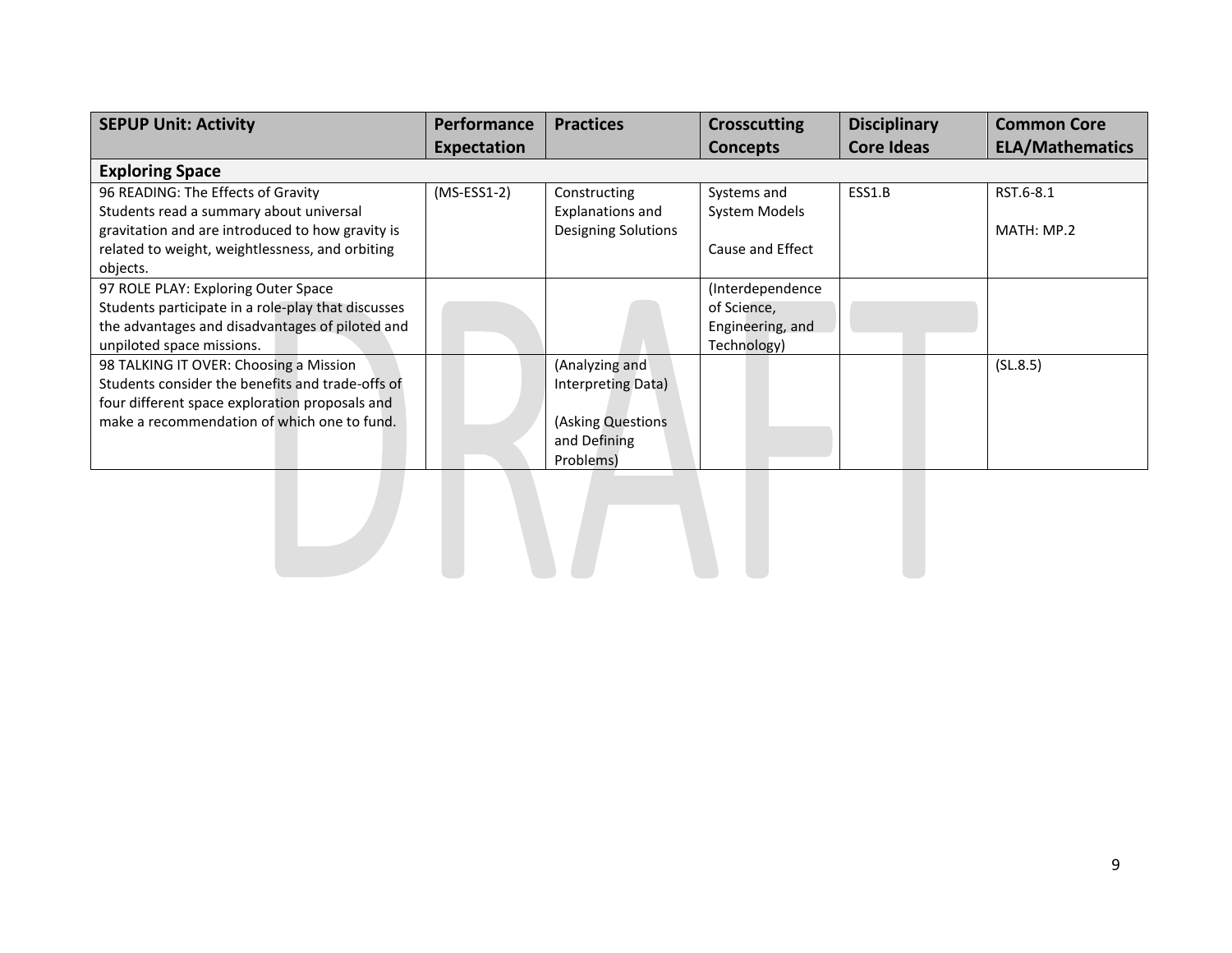| <b>SEPUP Unit: Activity</b>                                                  | Performance | <b>Practices</b>           | <b>Crosscutting</b>  | <b>Disciplinary</b>  | <b>Common Core</b>     |
|------------------------------------------------------------------------------|-------------|----------------------------|----------------------|----------------------|------------------------|
|                                                                              | Expectation |                            | <b>Concepts</b>      | <b>Core Ideas</b>    | <b>ELA/Mathematics</b> |
| <b>Earth in Space</b>                                                        |             |                            |                      |                      |                        |
| 71 TALKING IT OVER: Sunlight and Shadows                                     |             | Constructing               | Systems and          | (ESS1.A)             |                        |
| Students read about, and propose explanations                                |             | <b>Explanations and</b>    | <b>System Models</b> | (ESS1.B)             |                        |
| for, the changing positions of the shadow from a                             |             | <b>Designing Solutions</b> |                      |                      |                        |
| tree over a day. They also critique a fictional                              |             |                            | Cause and Effect     |                      |                        |
| student's notebook.                                                          |             |                            |                      |                      |                        |
|                                                                              |             |                            | Patterns             |                      |                        |
| 72 INVESTIGATION: Measuring Shadows,                                         | MS-ESS1-1   | Constructing               | Patterns             | (ESS1.B)             |                        |
| <b>Measuring Time</b>                                                        |             | <b>Explanations and</b>    |                      |                      |                        |
| Students design an investigation to observe                                  |             | <b>Designing Solutions</b> | Systems and          |                      |                        |
| changing shadows during the day. As an                                       |             |                            | <b>System Models</b> |                      |                        |
| extension, they observe the shadows over several                             |             | Planning and               |                      |                      |                        |
| weeks.                                                                       |             | Carrying Out               | Cause and Effect     |                      |                        |
|                                                                              | MS-ESS1-1   | Investigations             | Cause and Effect     |                      |                        |
| 73 MODELING: A Day on Earth<br>Students propose an explanation for night and |             |                            |                      | (ESS1.A)<br>(ESS1.B) |                        |
| day and view a model of Earth's rotation.                                    |             |                            | Systems and          |                      |                        |
|                                                                              |             |                            | <b>System Models</b> |                      |                        |
| 74 READING: As Earth Rotates                                                 | MS-ESS1-1   |                            | Systems and          | ESS1.A               | RST.6-8.7; (RST.6-8.9) |
| Students complete a reading about Earth's                                    |             |                            | <b>System Models</b> | (ESS1.B)             |                        |
| rotation, day-night cycle, and time.                                         |             |                            |                      |                      |                        |
|                                                                              |             |                            | Cause and Effect     |                      |                        |
|                                                                              |             |                            |                      |                      |                        |
|                                                                              |             |                            | Interdependence      |                      |                        |
|                                                                              |             |                            | of Science,          |                      |                        |
|                                                                              |             |                            | Engineering, and     |                      |                        |
|                                                                              |             |                            | Technology           |                      |                        |
| 75 INVESTIGATION: Sunlight and Seasons                                       | MS-ESS1-1   | Analyzing and              | Patterns             | (ESS1.A)             | $(RST.6-8.9)$          |
| Students graph data on the length of daylight and                            |             | <b>Interpreting Data</b>   |                      | ESS1.B               |                        |
| highest angle of the Sun for the 21st of each                                |             |                            | Systems and          |                      | MATH: MP.4; MP.2       |
| month and correlate changes in the Sun's position                            |             |                            | System Models        |                      |                        |
| and day length with the seasons.                                             |             |                            |                      |                      |                        |
|                                                                              |             |                            | Cause and Effect     |                      |                        |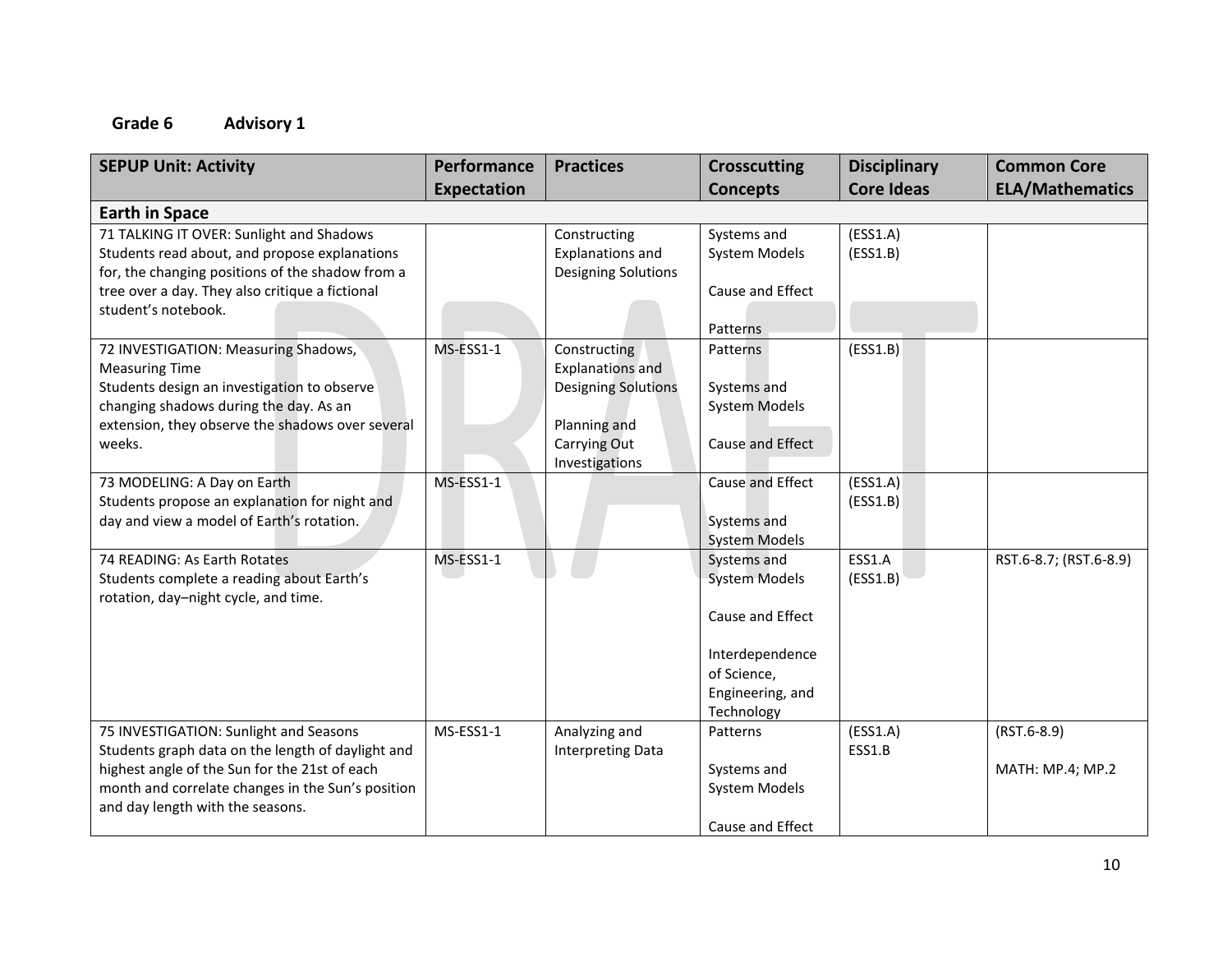| <b>SEPUP Unit: Activity</b>                                                                    | Performance        | <b>Practices</b>               | <b>Crosscutting</b>  | <b>Disciplinary</b> | <b>Common Core</b>                    |
|------------------------------------------------------------------------------------------------|--------------------|--------------------------------|----------------------|---------------------|---------------------------------------|
|                                                                                                | <b>Expectation</b> |                                | <b>Concepts</b>      | <b>Core Ideas</b>   | <b>ELA/Mathematics</b>                |
| <b>Earth in Space</b>                                                                          |                    |                                |                      |                     |                                       |
| 76 COMPUTER SIMULATION: A Year Seen From<br>Space                                              | MS-ESS1-1          | Developing and Using<br>Models | Patterns             | ESS1.A<br>ESS1.B    | $(RST.6-8.9)$                         |
| Students use observations of Earth's position                                                  |                    |                                | Systems and          |                     |                                       |
| relative to the Sun over a year to develop an                                                  |                    | Constructing                   | <b>System Models</b> |                     |                                       |
| explanation of the basis for Earth's year and                                                  |                    | <b>Explanations and</b>        |                      |                     |                                       |
| seasons.                                                                                       |                    | <b>Designing Solutions</b>     | Scale, Proportion,   |                     |                                       |
|                                                                                                |                    |                                | and Quantity         |                     |                                       |
|                                                                                                |                    |                                | Cause and Effect     |                     |                                       |
| 77 MODELING: Explaining the Seasons                                                            | MS-ESS1-1          | Constructing                   | Systems and          | (ESS1.A)            | $(RST.6-8.9)$                         |
| Students explore the effects of direct and indirect                                            |                    | <b>Explanations and</b>        | <b>System Models</b> | ESS1.B              |                                       |
| sunlight on the solar energy striking Earth's                                                  |                    | Designing Solutions            |                      |                     |                                       |
| surface. They learn that the directness of the                                                 |                    |                                | Cause and Effect     |                     |                                       |
| Sun's rays is one of two factors that result in                                                |                    |                                |                      |                     |                                       |
| hotter summers.                                                                                |                    |                                |                      |                     |                                       |
| 78 READING: The Earth on the Move                                                              | MS-ESS1-1          | Developing and Using           | Systems and          | ESS1.A              | RST.6-8.7; (RST.6-8.9);<br>WHST.6-8.9 |
| Students read about Earth's tilt and its effects on<br>the light hitting Earth and on seasons. |                    | <b>Models</b>                  | <b>System Models</b> | ESS1.B              |                                       |
|                                                                                                |                    |                                | Cause and Effect     |                     |                                       |
| 79 FIELD STUDY: The Predictable Moon                                                           | MS-ESS1-1          | Analyzing and                  | Patterns             | (ESS1.A)            |                                       |
| Students predict the phase of the Moon based on                                                |                    | <b>Interpreting Data</b>       |                      | (ESS1.B)            |                                       |
| the lunar cycle                                                                                |                    |                                | Systems and          |                     |                                       |
|                                                                                                |                    | Planning and                   | <b>System Models</b> |                     |                                       |
|                                                                                                |                    | Carrying Out                   |                      |                     |                                       |
|                                                                                                |                    | Investigations                 | Cause and Effect     |                     |                                       |
| 80 MODELING: Explaining the Phases of the Moon                                                 | MS-ESS1-1          | Developing and Using           | Systems and          | ESS1.A              | MATH: (6.RP.A.1)                      |
| Students investigate physical models of the                                                    |                    | Models                         | <b>System Models</b> | (ESS1.B)            |                                       |
| phases of the Moon.                                                                            |                    |                                | Patterns             |                     |                                       |
|                                                                                                |                    |                                |                      |                     |                                       |
|                                                                                                |                    |                                | Cause and Effect     |                     |                                       |
| 81 COMPUTER SIMULATION: Moon Phase                                                             | MS-ESS1-1          | Developing and Using           | Systems and          | ESS1.A              |                                       |
| Simulator                                                                                      |                    | Models                         | <b>System Models</b> | (ESS1.B)            |                                       |
| Students investigate a computer simulation of the                                              |                    |                                |                      |                     |                                       |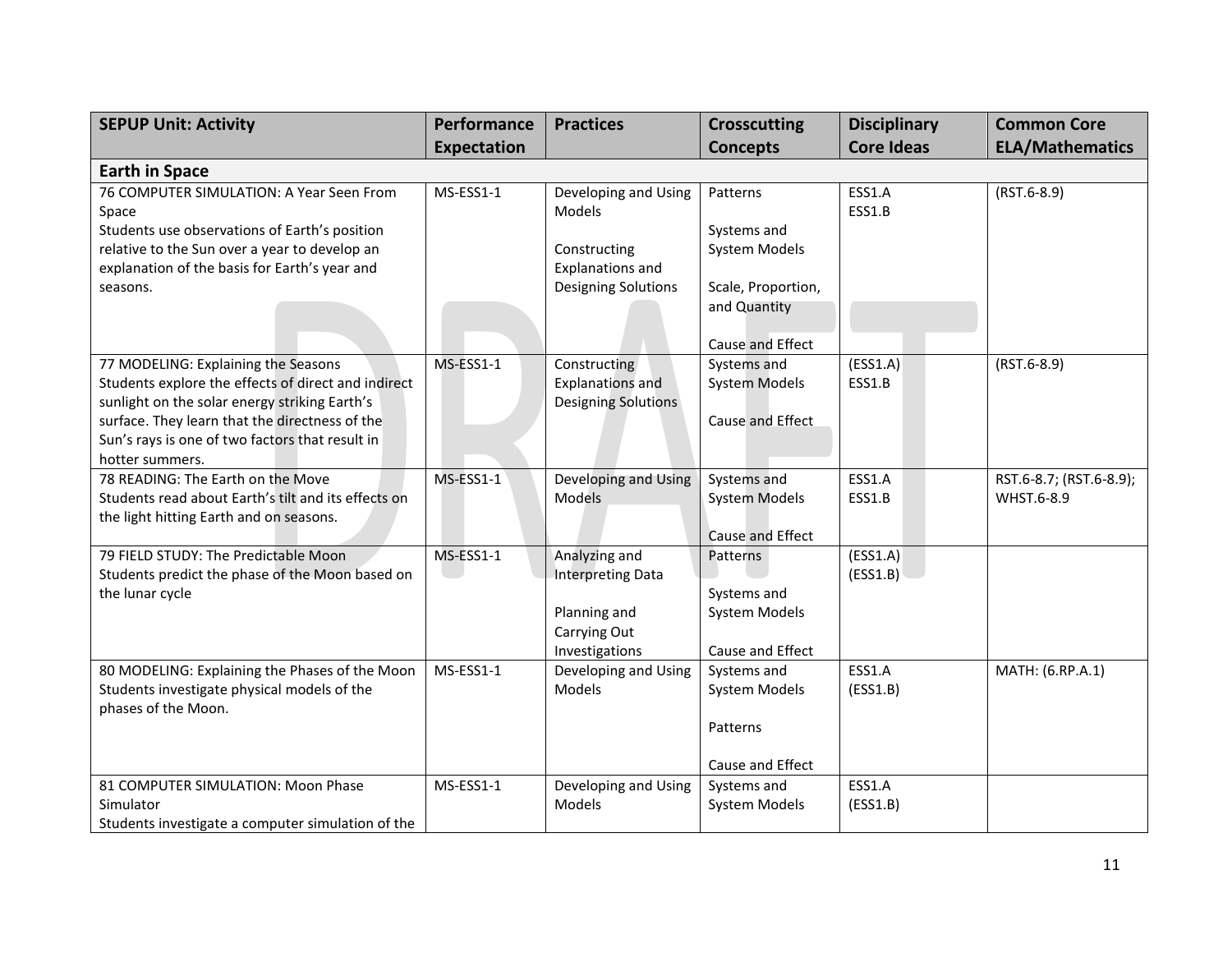| <b>SEPUP Unit: Activity</b>                        | <b>Performance</b> | <b>Practices</b>         | <b>Crosscutting</b>  | <b>Disciplinary</b> | <b>Common Core</b>     |
|----------------------------------------------------|--------------------|--------------------------|----------------------|---------------------|------------------------|
|                                                    | <b>Expectation</b> |                          | <b>Concepts</b>      | <b>Core Ideas</b>   | <b>ELA/Mathematics</b> |
| <b>Earth in Space</b>                              |                    |                          |                      |                     |                        |
| Moon's phases and connect it to the previous       |                    |                          | Scale, Proportion,   |                     |                        |
| activities.                                        |                    |                          | and Quantity         |                     |                        |
|                                                    |                    |                          | Cause and Effect     |                     |                        |
| 82 INVESTIGATION: Tides and the Moon               |                    |                          | Patterns             | (ESS1.A)            | MATH: MP.4; MP.2       |
| Students analyze the relationship between the      |                    |                          |                      |                     |                        |
| Moon's phase and the occurrence of extreme         |                    |                          | Systems and          |                     |                        |
| tides.                                             |                    |                          | <b>System Models</b> |                     |                        |
|                                                    |                    |                          | Cause and Effect     |                     |                        |
| 83 TALKING IT OVER: Marking Time                   |                    | (Engaging in             |                      |                     | (WHST.6-8.2)           |
| Students decide on the best calendar for different |                    | Argument from            |                      |                     |                        |
| locations based on each community's needs in       |                    | Evidence)                |                      |                     |                        |
| relation to the solar year and lunar cycle.        |                    |                          |                      |                     |                        |
| 84 INVESTIGATION: Planets in Motion                |                    | Analyzing and            | Scale, Proportion,   | (ESS1.A)            | (SL.8.5)               |
| Students model and present the day length, year    |                    | <b>Interpreting Data</b> | and Quantity         |                     |                        |
| length, seasons, and tides of eight fictional      |                    |                          |                      |                     | MATH: (6.RP.A.1);      |
| planets.                                           |                    |                          |                      |                     | (7.RP.A.2); 6.NS.C.5   |
|                                                    |                    |                          |                      |                     |                        |
|                                                    |                    |                          |                      |                     |                        |
|                                                    |                    |                          |                      |                     |                        |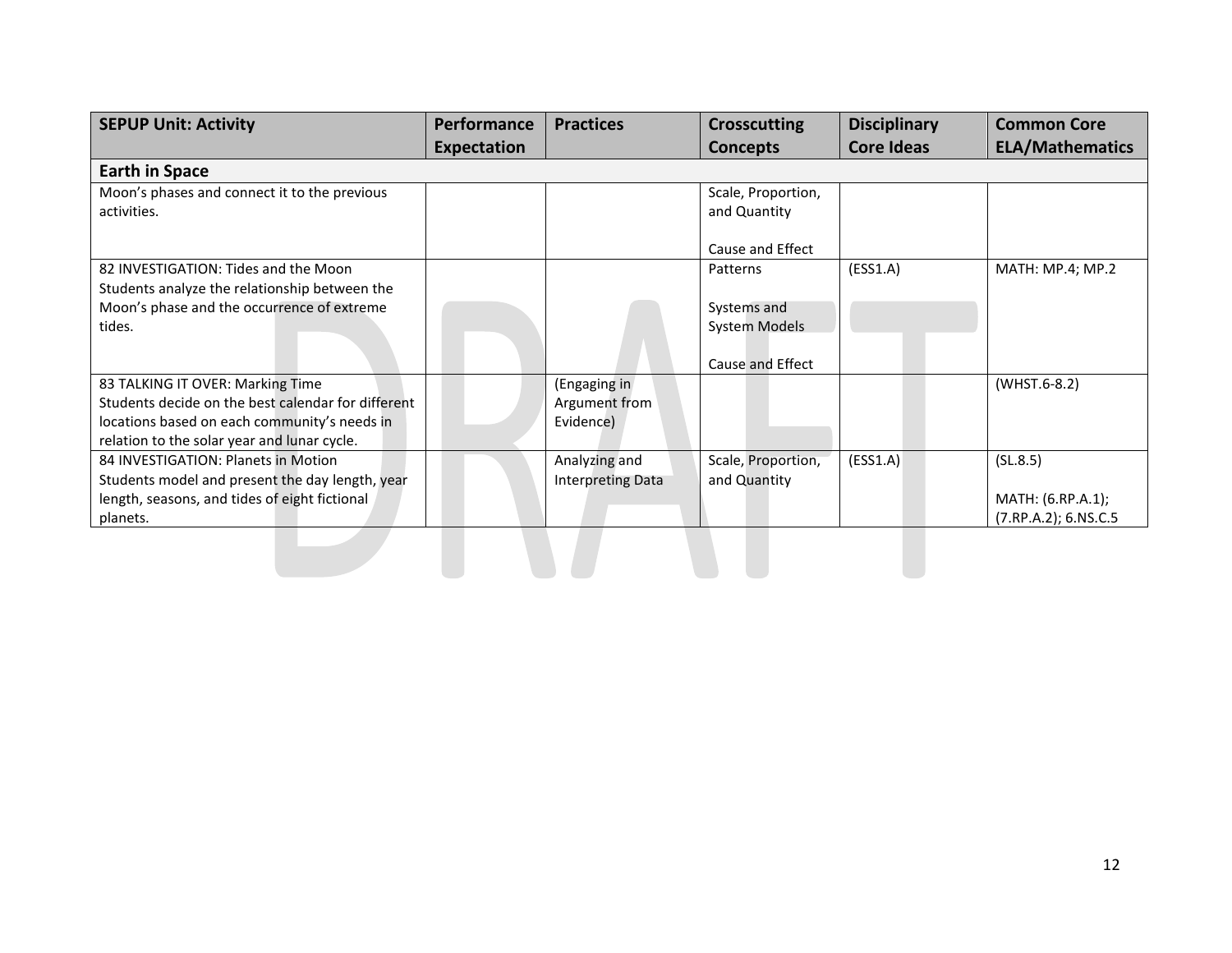| <b>SEPUP Unit: Activity</b>                      | Performance        | <b>Practices</b>                          | <b>Crosscutting</b> | <b>Disciplinary</b> | <b>Common Core</b>     |
|--------------------------------------------------|--------------------|-------------------------------------------|---------------------|---------------------|------------------------|
|                                                  | <b>Expectation</b> |                                           | <b>Concepts</b>     | <b>Core Ideas</b>   | <b>ELA/Mathematics</b> |
| <b>Rocks and Minerals</b>                        |                    |                                           |                     |                     |                        |
| 12 INVESTIGATION: Observing Natural Resources    |                    | Analyzing and                             |                     |                     |                        |
| Students examine and rank four natural resources |                    | <b>Interpreting Data</b>                  |                     |                     |                        |
| from most to least valuable.                     |                    |                                           |                     |                     |                        |
|                                                  |                    | Planning and                              |                     |                     |                        |
|                                                  |                    | Carrying Out                              |                     |                     |                        |
|                                                  |                    | Investigations                            |                     |                     |                        |
| 13 LABORATORY: Diamond Dilemma                   |                    | Analyzing and                             |                     |                     |                        |
| Students gather data on an unidentified mineral  |                    | <b>Interpreting Data</b>                  |                     |                     |                        |
| that appears to be a diamond.                    |                    |                                           |                     |                     |                        |
|                                                  |                    | Planning and<br>Carrying Out              |                     |                     |                        |
|                                                  |                    | Investigations                            |                     |                     |                        |
| 14 PROBLEM SOLVING: Analyzing                    |                    | Analyzing and                             |                     |                     |                        |
| Diamond Data                                     |                    | <b>Interpreting Data</b>                  |                     |                     |                        |
| Students compare data on the unidentified        |                    |                                           |                     |                     |                        |
| mineral to that of four known materials and then |                    | Planning and                              |                     |                     |                        |
| identify the sample as fluorite.                 |                    | Carrying Out                              |                     |                     |                        |
|                                                  |                    | Investigations                            |                     |                     |                        |
| 15 READING: Mineral Properties                   | e e s              |                                           | (Interdependence    | (ESS3.A)            | RST.6-8.1; RST.6-8.7   |
| A reading on minerals and their properties       |                    |                                           | of Science,         |                     |                        |
| introduces the idea that rocks are made of       |                    |                                           | Engineering, and    |                     |                        |
| minerals.                                        |                    |                                           | Technology)         |                     |                        |
|                                                  |                    |                                           |                     |                     |                        |
|                                                  |                    |                                           | (Influence of       |                     |                        |
|                                                  |                    |                                           | Engineering,        |                     |                        |
|                                                  |                    |                                           | Technology, and     |                     |                        |
|                                                  |                    |                                           | Science on Society  |                     |                        |
|                                                  |                    |                                           | and the Natural     |                     |                        |
| 16 LABORATORY: Mineral Identification            |                    |                                           | World)              |                     |                        |
| Students design an investigation to identify an  |                    | Analyzing and<br><b>Interpreting Data</b> |                     |                     |                        |
| unknown mineral.                                 |                    |                                           |                     |                     |                        |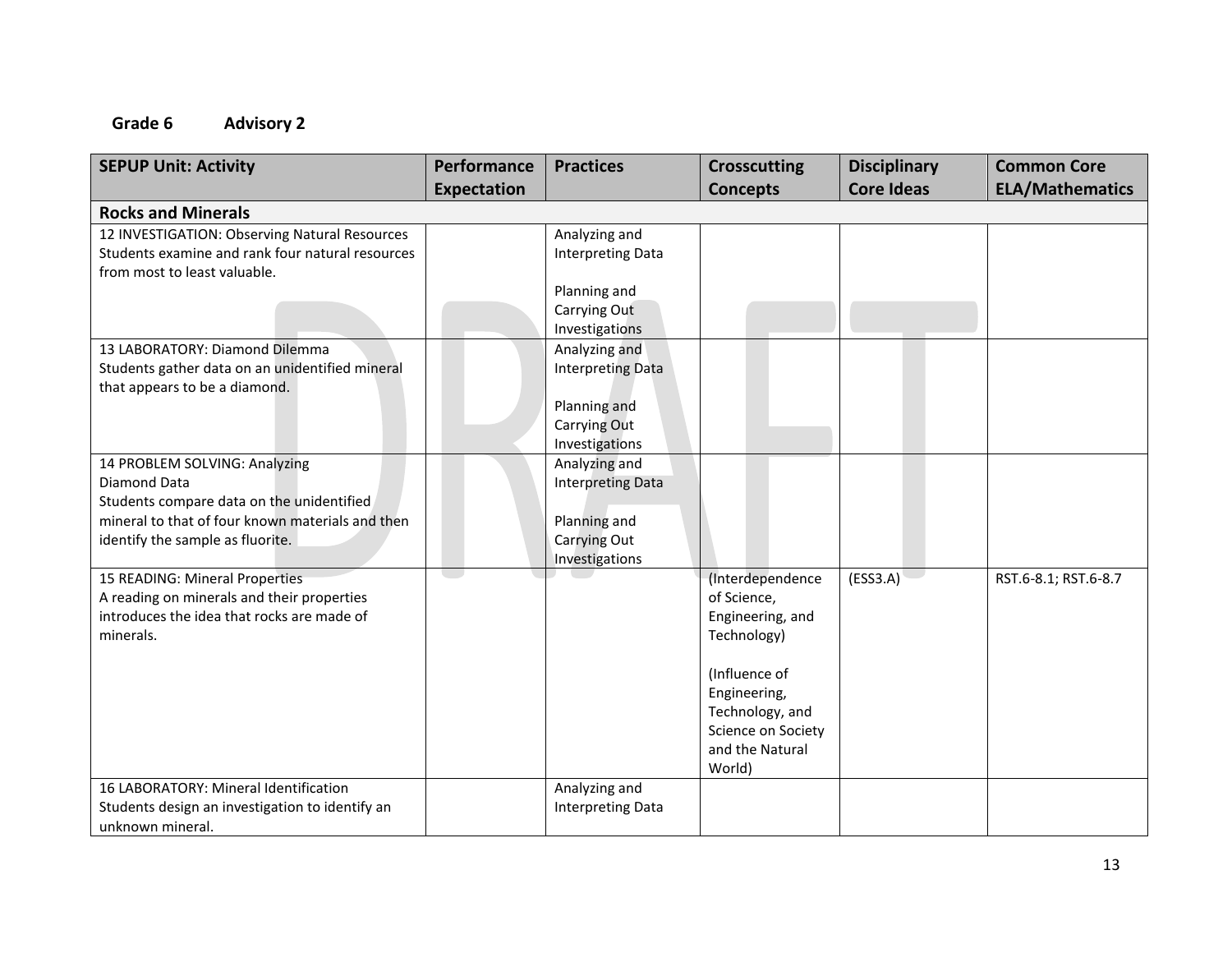| <b>SEPUP Unit: Activity</b>                      | Performance   | <b>Practices</b>           | <b>Crosscutting</b>      | <b>Disciplinary</b> | <b>Common Core</b>     |
|--------------------------------------------------|---------------|----------------------------|--------------------------|---------------------|------------------------|
|                                                  | Expectation   |                            | <b>Concepts</b>          | <b>Core Ideas</b>   | <b>ELA/Mathematics</b> |
| <b>Rocks and Minerals</b>                        |               |                            |                          |                     |                        |
|                                                  |               | Constructing               |                          |                     |                        |
|                                                  |               | <b>Explanations and</b>    |                          |                     |                        |
|                                                  |               | Designing Solutions        |                          |                     |                        |
|                                                  |               | Planning and               |                          |                     |                        |
|                                                  |               | Carrying Out               |                          |                     |                        |
|                                                  |               | Investigations             |                          |                     |                        |
| 17 LABORATORY: The Minerals in Rocks             |               | Analyzing and              |                          |                     |                        |
| Students select and test a single property to    |               | Interpreting Data          |                          |                     |                        |
| determine whether the mineral found in two       |               |                            |                          |                     |                        |
| different rock samples is calcite or quartz.     |               | Constructing               |                          |                     |                        |
|                                                  |               | <b>Explanations and</b>    |                          |                     |                        |
|                                                  |               | <b>Designing Solutions</b> |                          |                     |                        |
|                                                  |               |                            |                          |                     |                        |
|                                                  |               | Planning and               |                          |                     |                        |
|                                                  |               | Carrying Out               |                          |                     |                        |
|                                                  |               | Investigations             |                          |                     |                        |
| 18 TALKING IT OVER: Every Rock Tells a Story     |               | Analyzing and              |                          |                     | RST.6-8.1              |
| Students analyze the content of a fictional      |               | <b>Interpreting Data</b>   |                          |                     |                        |
| newspaper story that describes the alleged       |               |                            |                          |                     |                        |
| discovery of diamonds in a national forest.      |               | (Asking Questions          |                          |                     |                        |
|                                                  |               | and Defining               |                          |                     |                        |
|                                                  |               | Problems)                  |                          |                     |                        |
| 19 READING: Rock Formation                       | $(MS-ESS2-1)$ |                            | <b>Energy and Matter</b> |                     | RST.6-8.1; WHST.6-8.9  |
| The formation of sedimentary, igneous, and       |               |                            |                          |                     |                        |
| metamorphic rocks is explained in the context of |               |                            |                          |                     |                        |
| coal, kimberlite, and marble formation.          |               |                            |                          |                     |                        |
| 20 LABORATORY : Identifying Rock Types           |               | Constructing               |                          |                     |                        |
| Students observe and identify rocks as igneous,  |               | <b>Explanations and</b>    |                          |                     |                        |
| sedimentary, or metamorphic.                     |               | Designing Solutions        |                          |                     |                        |
|                                                  |               | Planning and               |                          |                     |                        |
|                                                  |               | Carrying Out               |                          |                     |                        |
|                                                  |               | Investigations             |                          |                     |                        |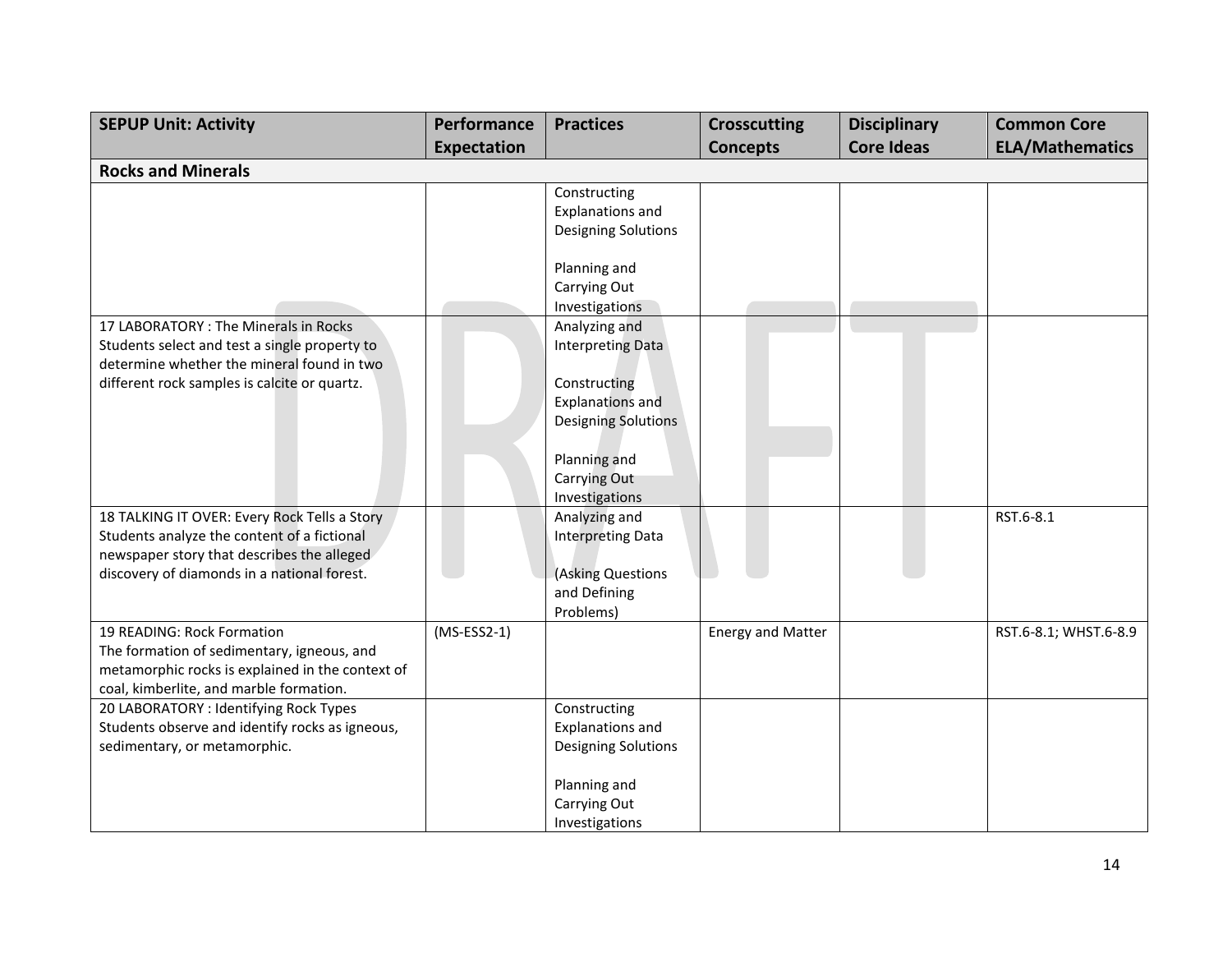| <b>SEPUP Unit: Activity</b>                                                                                                                   | <b>Performance</b> | <b>Practices</b>                                                                                                                             | <b>Crosscutting</b>                                                                                                                | <b>Disciplinary</b> | <b>Common Core</b>     |
|-----------------------------------------------------------------------------------------------------------------------------------------------|--------------------|----------------------------------------------------------------------------------------------------------------------------------------------|------------------------------------------------------------------------------------------------------------------------------------|---------------------|------------------------|
|                                                                                                                                               | <b>Expectation</b> |                                                                                                                                              | <b>Concepts</b>                                                                                                                    | <b>Core Ideas</b>   | <b>ELA/Mathematics</b> |
| <b>Rocks and Minerals</b>                                                                                                                     |                    |                                                                                                                                              |                                                                                                                                    |                     |                        |
| 21 MODELING: Modeling Rock Layers<br>Students model the formation of sedimentary<br>rock layers by dropping plastic chips into a<br>cylinder. | $(MS-ESS1-4)$      | Developing and Using<br>Models<br>Analyzing and                                                                                              | (Systems and<br>System Models)<br>Scale, Proportion,                                                                               | (ESS1.C)            |                        |
|                                                                                                                                               |                    | <b>Interpreting Data</b><br>Constructing<br><b>Explanations and</b><br>Designing Solutions<br>Planning and<br>Carrying Out<br>Investigations | and Quantity                                                                                                                       |                     |                        |
| 22 INVESTIGATION: The Rock Cycle Game<br>Students play a game that models the rock cycle.                                                     | MS-ESS2-1          | Developing and Using<br>Models                                                                                                               | Systems and<br><b>System Models</b><br>Scale, Proportion,<br>and Quantity<br>(Stability and<br>Change)<br><b>Energy and Matter</b> | (ESS2.A)            |                        |
| 23 TALKING IT OVER: Making Minerals<br>Students evaluate data on mined vs.<br>manufactured diamonds and discuss their relative<br>values.     |                    | (Analyzing and<br>Interpreting Data)<br>(Asking Questions<br>and Defining<br>Problems)                                                       | Interdependence<br>of Science,<br>Engineering, and<br>Technology                                                                   |                     |                        |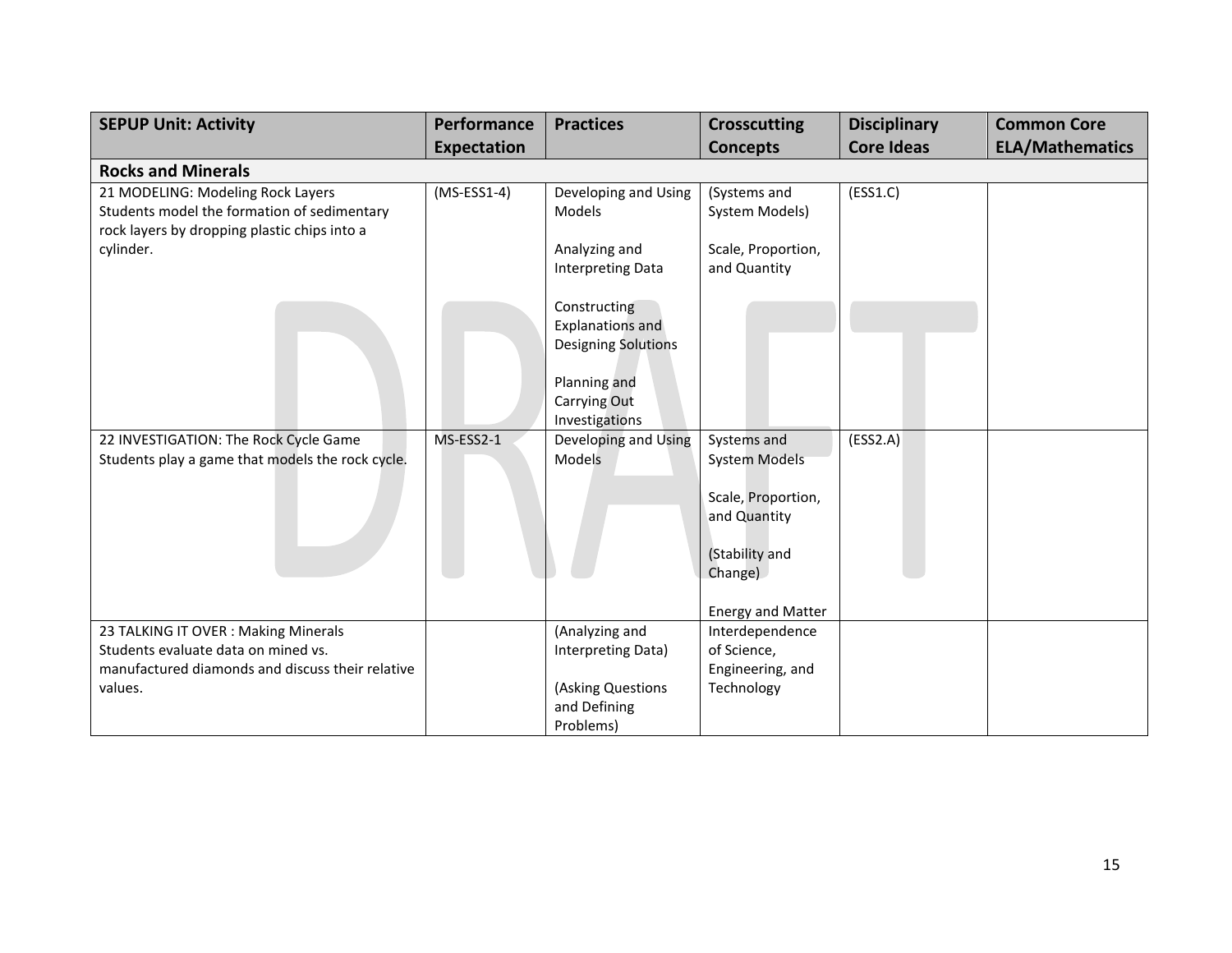# **Grade 6 Advisory 2 & 3**

| <b>SEPUP Unit: Activity</b>                          | Performance | <b>Practices</b>           | <b>Crosscutting</b> | <b>Disciplinary</b> | <b>Common Core</b>     |
|------------------------------------------------------|-------------|----------------------------|---------------------|---------------------|------------------------|
|                                                      | Expectation |                            | <b>Concepts</b>     | <b>Core Ideas</b>   | <b>ELA/Mathematics</b> |
| <b>Weather and Atmosphere</b>                        |             |                            |                     |                     |                        |
| 50 TALKING IT OVER: Weather Effects                  | MS-ESS2-6   |                            |                     |                     |                        |
| A fictional story focuses on how weather affects     |             |                            |                     |                     |                        |
| people's plans and activities. Students are          |             |                            |                     |                     |                        |
| introduced to four kinds of careers related to the   |             |                            |                     |                     |                        |
| science of weather. They then examine maps that      |             |                            |                     |                     |                        |
| show the relative level of risk of different weather |             |                            |                     |                     |                        |
| disasters.                                           |             |                            |                     |                     |                        |
| 51 COMPUTER INVESTIGATION: Investigating             |             | Planning and               | <b>Patterns</b>     | (ESS2.C)            | MATH: MP.2;            |
| Local Weather                                        |             | <b>Carrying Out</b>        |                     |                     | (6.NS.C.5)             |
| Students record and analyze five days of daily       |             | Investigations             |                     |                     |                        |
| weather data. They then record and graph local       |             |                            |                     |                     |                        |
| monthly weather averages. They compare daily         |             | Analyzing and              |                     |                     |                        |
| weather conditions to the monthly weather data.      |             | <b>Interpreting Data</b>   |                     |                     |                        |
| 52 PROJECT: Local Weather History                    |             | Analyzing and              |                     | (ESS2.C)            | WHST:6-8.7             |
| Students design and conduct a survey to learn        |             | <b>Interpreting Data</b>   |                     |                     |                        |
| about the history of weather disasters in the local  |             |                            |                     |                     | MATH: MP.2             |
| area, and then compare the level of risk indicated   |             |                            |                     |                     |                        |
| by risk maps to local weather history.               |             |                            |                     |                     |                        |
| 53 PROBLEM SOLVING: Weather and Climate              | MS-ESS2-6   | Constructing               | Patterns            | ESS2.C              | MATH: (MP.4); MP.2;    |
| Students examine a climate map along with            |             | Explanations and           |                     | (ESS3.C)            | 6.NS.C.5               |
| photos and descriptions of different climates.       |             | <b>Designing Solutions</b> |                     |                     |                        |
| They identify their local climate as well as the     |             |                            |                     |                     |                        |
| climate for three different regions based on the     |             | Analyzing and              |                     |                     |                        |
| climate graphs.                                      |             | Interpreting Data          |                     |                     |                        |
| 54 PROBLEM SOLVING: The Earth's Surface              | MS-ESS2-6   | Constructing               |                     | (ESS2.C)            | MATH: MP.2;            |
| Students use a gridded world map to estimate the     |             | <b>Explanations and</b>    |                     | (ESS2.D)            | (6.RP.A.1); (7.RP.A.2) |
| amounts of earth's surface covered by water and      |             | <b>Designing Solutions</b> |                     |                     |                        |
| land. As a class, they calculate the mean, median,   |             |                            |                     |                     |                        |
| and mode of their estimates to help determine an     |             | Analyzing and              |                     |                     |                        |
| "accepted value" for the class.                      |             | <b>Interpreting Data</b>   |                     |                     |                        |
|                                                      |             |                            |                     |                     |                        |
|                                                      |             | Planning and               |                     |                     |                        |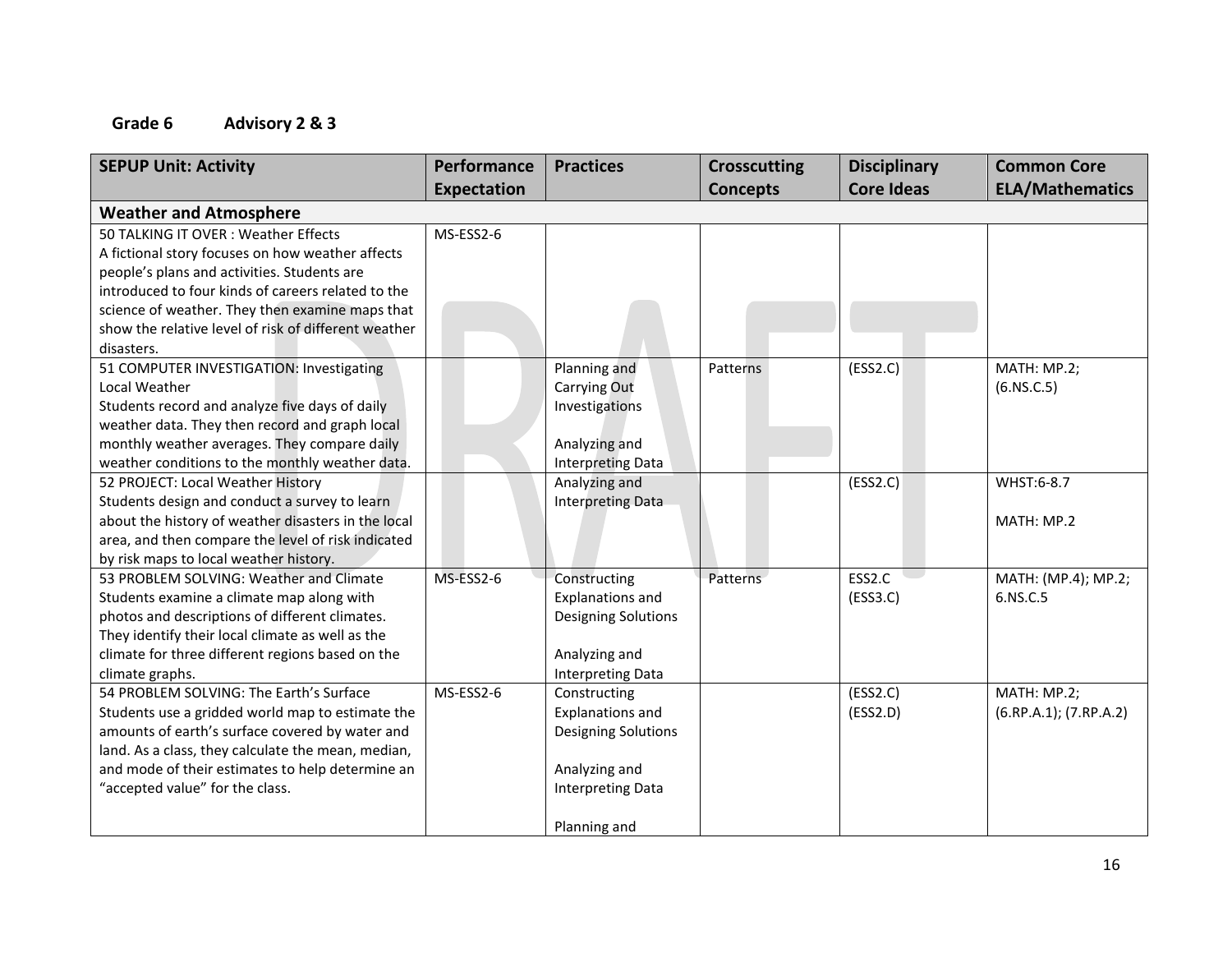| <b>SEPUP Unit: Activity</b>                                                                        | Performance | <b>Practices</b>           | <b>Crosscutting</b>             | <b>Disciplinary</b> | <b>Common Core</b>     |
|----------------------------------------------------------------------------------------------------|-------------|----------------------------|---------------------------------|---------------------|------------------------|
|                                                                                                    | Expectation |                            | <b>Concepts</b>                 | <b>Core Ideas</b>   | <b>ELA/Mathematics</b> |
| <b>Weather and Atmosphere</b>                                                                      |             |                            |                                 |                     |                        |
|                                                                                                    |             | Carrying Out               |                                 |                     |                        |
|                                                                                                    |             | Investigations             |                                 |                     |                        |
| 55 LABORATORY : Heating Earth Surfaces                                                             | MS-ESS2-6   | Developing and Using       | Systems and                     | (ESS2.C)            | MATH: MP.2; 6.NS.C.5   |
| Students design an experiment to measure how                                                       |             | Models                     | System Models                   | (ESS2.D)            |                        |
| the sun's energy heats land and water, as well as<br>how quickly both of those substances cool. An |             | Constructing               |                                 | (ESS3.C)            |                        |
| Anticipation Guide reinforces the idea that                                                        |             | <b>Explanations and</b>    |                                 |                     |                        |
| differences in heating and cooling of land and                                                     |             | <b>Designing Solutions</b> |                                 |                     |                        |
| water are important factors in determining                                                         |             |                            |                                 |                     |                        |
| climate.                                                                                           |             | Planning and               |                                 |                     |                        |
|                                                                                                    |             | Carrying Out               |                                 |                     |                        |
|                                                                                                    |             | Investigations             |                                 |                     |                        |
| 56 PROBLEM SOLVING: Ocean Temperatures                                                             | MS-ESS2-6   | Planning and               | Systems and                     | ESS2.C              | MATH: (MP.4); MP.2     |
| Students investigate the range of mean ocean                                                       |             | Carrying Out               | <b>System Models</b>            | ESS2.D              |                        |
| surface temperatures around the globe. They                                                        |             | Investigations             |                                 |                     |                        |
| map and discuss patterns of surface temperatures                                                   |             |                            | <b>Energy and Matter</b>        |                     |                        |
| in particular regions of the oceans. The members                                                   |             | Analyzing and              |                                 |                     |                        |
| of each small group then merge their findings and                                                  |             | Interpreting Data          | Patterns                        |                     |                        |
| summarize global patterns.<br>57 ROLE PLAY: Oceans and Climate                                     | MS-ESS2-6   |                            |                                 | ESS2.C              |                        |
| Students learn more about how oceans affect                                                        |             |                            | (Interdependence<br>of Science, | ESS2.D              | RST.6-8.7; WHST.6-8.9  |
| climate. They participate in a role-play that                                                      |             |                            | Engineering, and                |                     |                        |
| discusses the history of the identification of the                                                 |             |                            | Technology)                     |                     |                        |
| Gulf Stream and how modern technology is used                                                      |             |                            |                                 |                     |                        |
| to gather ocean data.                                                                              |             |                            | <b>Energy and Matter</b>        |                     |                        |
|                                                                                                    |             |                            |                                 |                     |                        |
|                                                                                                    |             |                            | Cause and Effect                |                     |                        |
| 58 READING: The Causes of Climate                                                                  | MS-ESS2-6   | Constructing               | <b>Energy and Matter</b>        | ESS2.C              | RST.6-8.1; RST.6-8.7;  |
| Students read about more factors affecting                                                         |             | <b>Explanations and</b>    |                                 | ESS2.D              | WHST.6-8.9             |
| climate, including the sun's energy. A literacy                                                    |             | <b>Designing Solutions</b> | Cause and Effect                |                     |                        |
| strategy helps students comprehend the ideas                                                       |             |                            |                                 |                     |                        |
| presented in the text.                                                                             |             |                            |                                 |                     |                        |
| 59 LABORATORY: Water as a Solvent                                                                  | MS-ESS2-4   | Constructing               |                                 | (ESS2.C)            |                        |
| Students compare the solubility of solids in three                                                 |             | <b>Explanations and</b>    |                                 |                     |                        |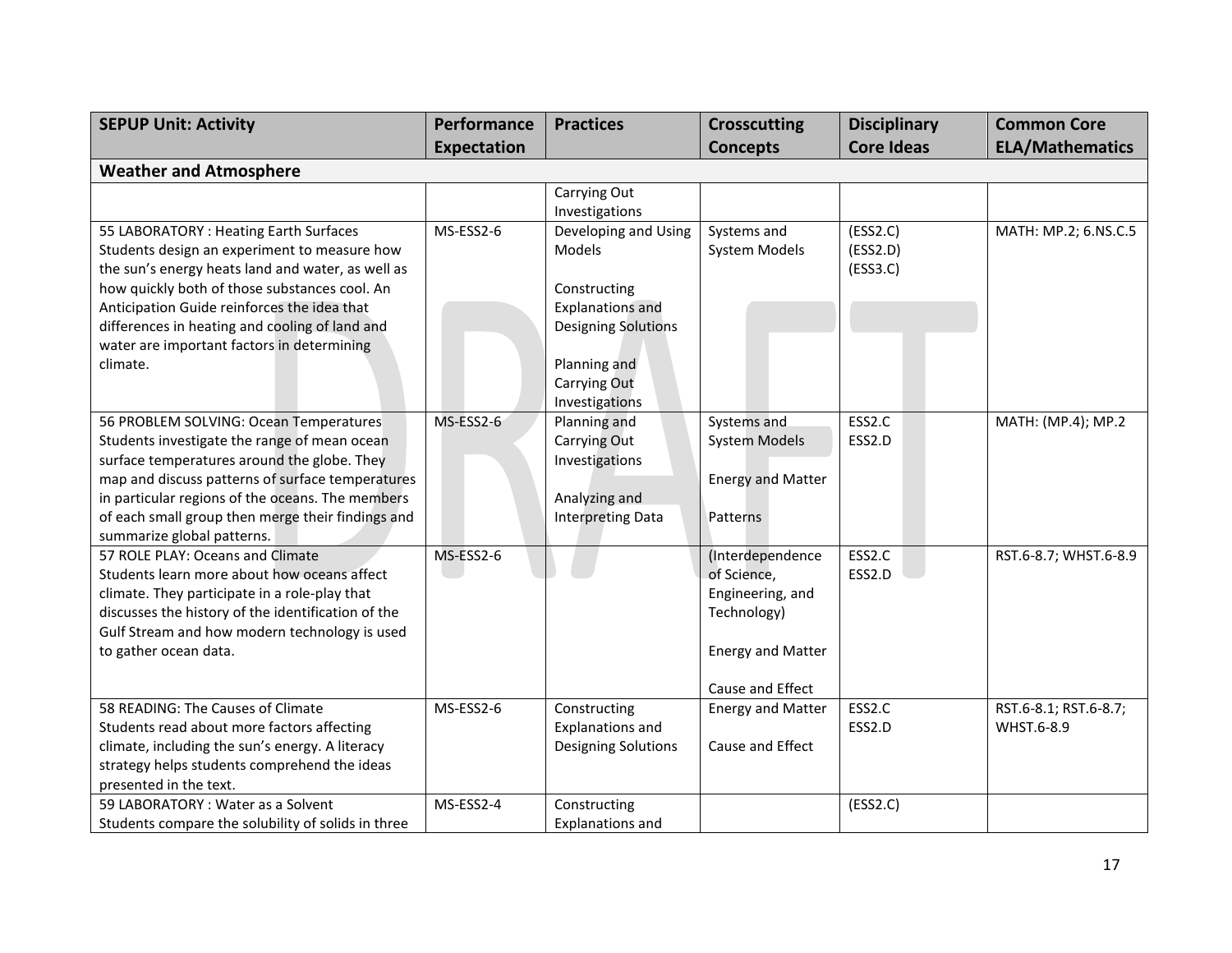| <b>SEPUP Unit: Activity</b>                                                                                                                                                                                                                                                                                                                                                  | Performance | <b>Practices</b>                                                                                                                                                     | <b>Crosscutting</b>                                                                                                                                | <b>Disciplinary</b> | <b>Common Core</b>                  |
|------------------------------------------------------------------------------------------------------------------------------------------------------------------------------------------------------------------------------------------------------------------------------------------------------------------------------------------------------------------------------|-------------|----------------------------------------------------------------------------------------------------------------------------------------------------------------------|----------------------------------------------------------------------------------------------------------------------------------------------------|---------------------|-------------------------------------|
|                                                                                                                                                                                                                                                                                                                                                                              | Expectation |                                                                                                                                                                      | <b>Concepts</b>                                                                                                                                    | <b>Core Ideas</b>   | <b>ELA/Mathematics</b>              |
| <b>Weather and Atmosphere</b>                                                                                                                                                                                                                                                                                                                                                |             |                                                                                                                                                                      |                                                                                                                                                    |                     |                                     |
| different solvents. The concept of water as the<br>universal solvent is introduced, which helps<br>students grasp the idea that most of the water on<br>earth contains dissolved salts.                                                                                                                                                                                      |             | <b>Designing Solutions</b><br>Planning and<br>Carrying Out<br>Investigations                                                                                         |                                                                                                                                                    |                     |                                     |
| 60 READING: Changing States of Water<br>Students are introduced to the different forms of<br>water and how they change from one to another.<br>Teacher model changes in states of water,<br>including demonstrations of evaporation and<br>condensation. The class discusses the relationship<br>between the changing states of water and the<br>water cycle.                | MS-ESS2-4   | Constructing<br><b>Explanations and</b><br><b>Designing Solutions</b>                                                                                                | <b>Energy and Matter</b>                                                                                                                           | ESS2.C              | RST.6-8.1; RST.6-8.7;<br>WHST.6-8.9 |
| 61 LABORATORY: Investigating Groundwater<br>Students investigate the ability of water to filter<br>through gravel and sand. The concept of<br>groundwater is introduced.                                                                                                                                                                                                     | MS-ESS2-4   | Analyzing and<br><b>Interpreting Data</b><br>Constructing<br><b>Explanations and</b><br><b>Designing Solutions</b><br>Planning and<br>Carrying Out<br>Investigations | (Systems and<br><b>System Models)</b>                                                                                                              | ESS2.C              |                                     |
| 62 MODELING: Traveling on the Water Cycle<br>Students simulate traveling with water molecules<br>through the water cycle. After first choosing a<br>starting point in the water cycle, students roll a<br>number cube to determine where the water will<br>go next. After making at least six stops, students<br>write a story that describes traveling with their<br>water. | MS-ESS2-4   |                                                                                                                                                                      | Systems and<br>System Models<br>Scale, Proportion,<br>and Quantity<br><b>Energy and Matter</b><br>(Influence of<br>Engineering,<br>Technology, and | ESS2.C              | (WHST.6-8.2)                        |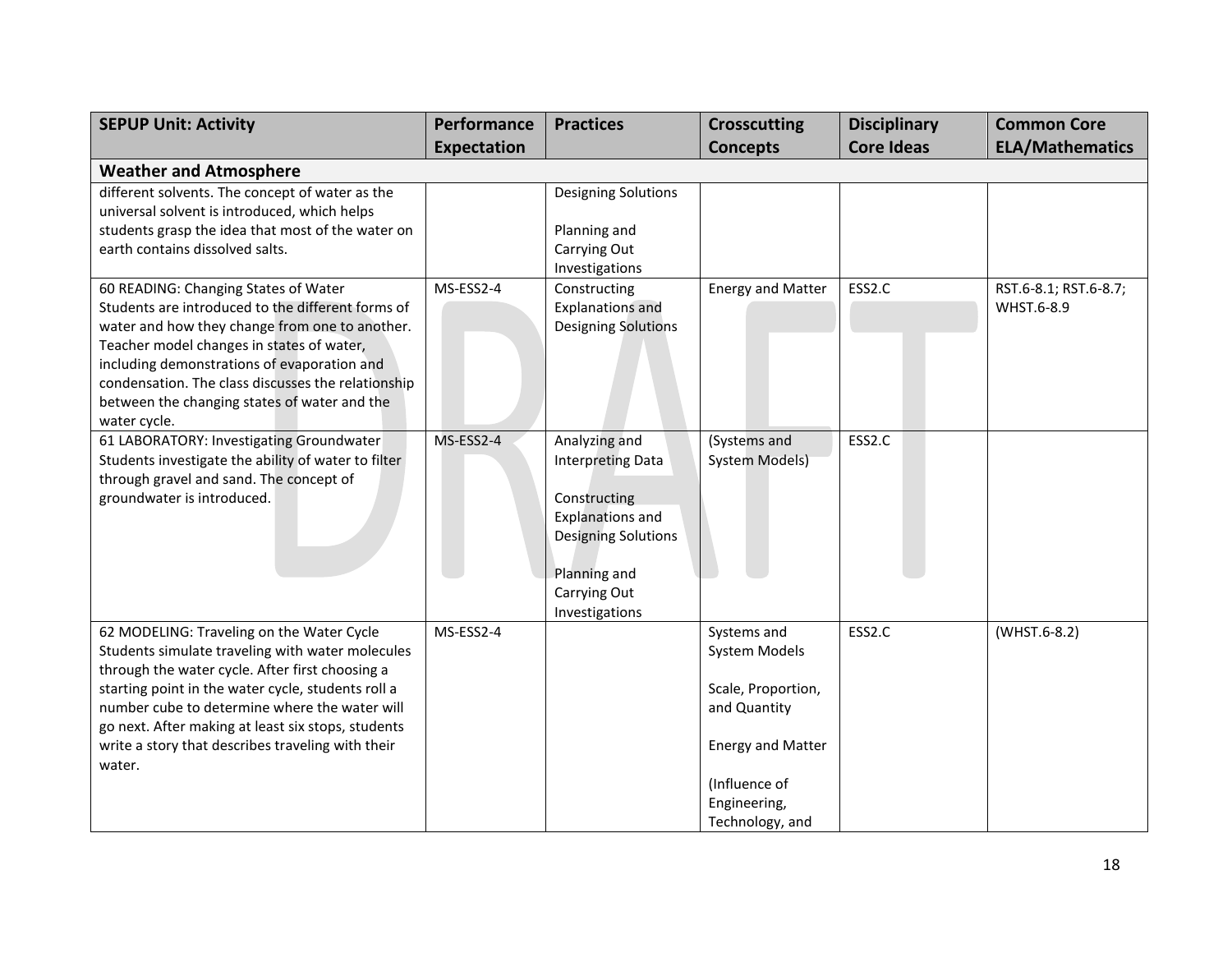| <b>SEPUP Unit: Activity</b>                         | Performance | <b>Practices</b>           | <b>Crosscutting</b>                             | <b>Disciplinary</b> | <b>Common Core</b>     |
|-----------------------------------------------------|-------------|----------------------------|-------------------------------------------------|---------------------|------------------------|
|                                                     | Expectation |                            | <b>Concepts</b>                                 | <b>Core Ideas</b>   | <b>ELA/Mathematics</b> |
| <b>Weather and Atmosphere</b>                       |             |                            |                                                 |                     |                        |
|                                                     |             |                            | Science on Society<br>and the Natural<br>World) |                     |                        |
| 63 LABORATORY: Investigating Air                    |             | Constructing               |                                                 | (ESS2.C)            |                        |
| Students explore the nature of air by making on     |             | <b>Explanations and</b>    |                                                 |                     |                        |
| air pressure and on the interaction of air and a    |             | <b>Designing Solutions</b> |                                                 |                     |                        |
| chemical indicator. This gives them direct          |             |                            |                                                 |                     |                        |
| evidence that, although air can be invisible in     |             | Planning and               |                                                 |                     |                        |
| their everyday experience, it is made up of gases   |             | Carrying Out               |                                                 |                     |                        |
| that have distinct properties.                      |             | Investigations             |                                                 |                     |                        |
| 64 COMPUTER SIMULATION: Earth's Atmosphere          | MS-ESS2-5   | Analyzing and              |                                                 | (ESS2.C)            | MATH: (6.RP.A.1);      |
| Students use a computer simulation to sample air    |             | <b>Interpreting Data</b>   |                                                 |                     | (7.RP.A.2)             |
| composition, temperature, and pressure at           |             |                            |                                                 |                     |                        |
| different altitudes above earth's surface. They     |             |                            |                                                 |                     |                        |
| take three samples within each atmospheric layer    |             |                            |                                                 |                     |                        |
| and calculate the average values. They then         |             |                            |                                                 |                     |                        |
| compare the properties of the different             |             |                            |                                                 |                     |                        |
| atmospheric layers.                                 |             |                            |                                                 |                     |                        |
| 65 INVESTIGATION: History of Earth's Atmosphere     |             | Analyzing and              | Scale, Proportion,                              | (ESS2.C)            | MATH: (6.RP.A.1);      |
| Students place in chronological order eight cards   |             | <b>Interpreting Data</b>   | and Quantity                                    | (ESS3.D)            | (7.RP.A.2)             |
| describing the history of earth's atmosphere.       |             |                            |                                                 |                     |                        |
| With these cards they examine the relative          |             | Constructing               | Stability and                                   |                     |                        |
| amounts of carbon dioxide and oxygen gases at       |             | <b>Explanations and</b>    | Change                                          |                     |                        |
| different times in earth's history, and the role of |             | <b>Designing Solutions</b> |                                                 |                     |                        |
| living organisms in determining the composition     |             |                            |                                                 |                     |                        |
| of the atmosphere.                                  |             |                            |                                                 |                     |                        |
| 66 READING: Atmosphere and Climate                  | MS-ESS2-5   |                            | <b>Energy and Matter</b>                        | ESS2.C              | WHST.6-8.2; RST.6-     |
| Students read about the relationship between        |             |                            |                                                 | ESS2.D              | 8.1; WHST.6-8.9        |
| earth's atmosphere and its weather and climate.     |             |                            | Stability and                                   | (ESS3.D)            |                        |
| A literacy strategy helps them comprehend the       |             |                            | Change                                          |                     |                        |
| ideas presented in the text.                        |             |                            |                                                 |                     |                        |
| 67 LABORATORY: Measuring Wind Speed and             | MS-ESS2-5   | Analyzing and              | (Interdependence                                |                     |                        |
| Direction                                           |             | <b>Interpreting Data</b>   | of Science,                                     |                     |                        |
| Students are introduced to the Beaufort wind        |             |                            | Engineering, and                                |                     |                        |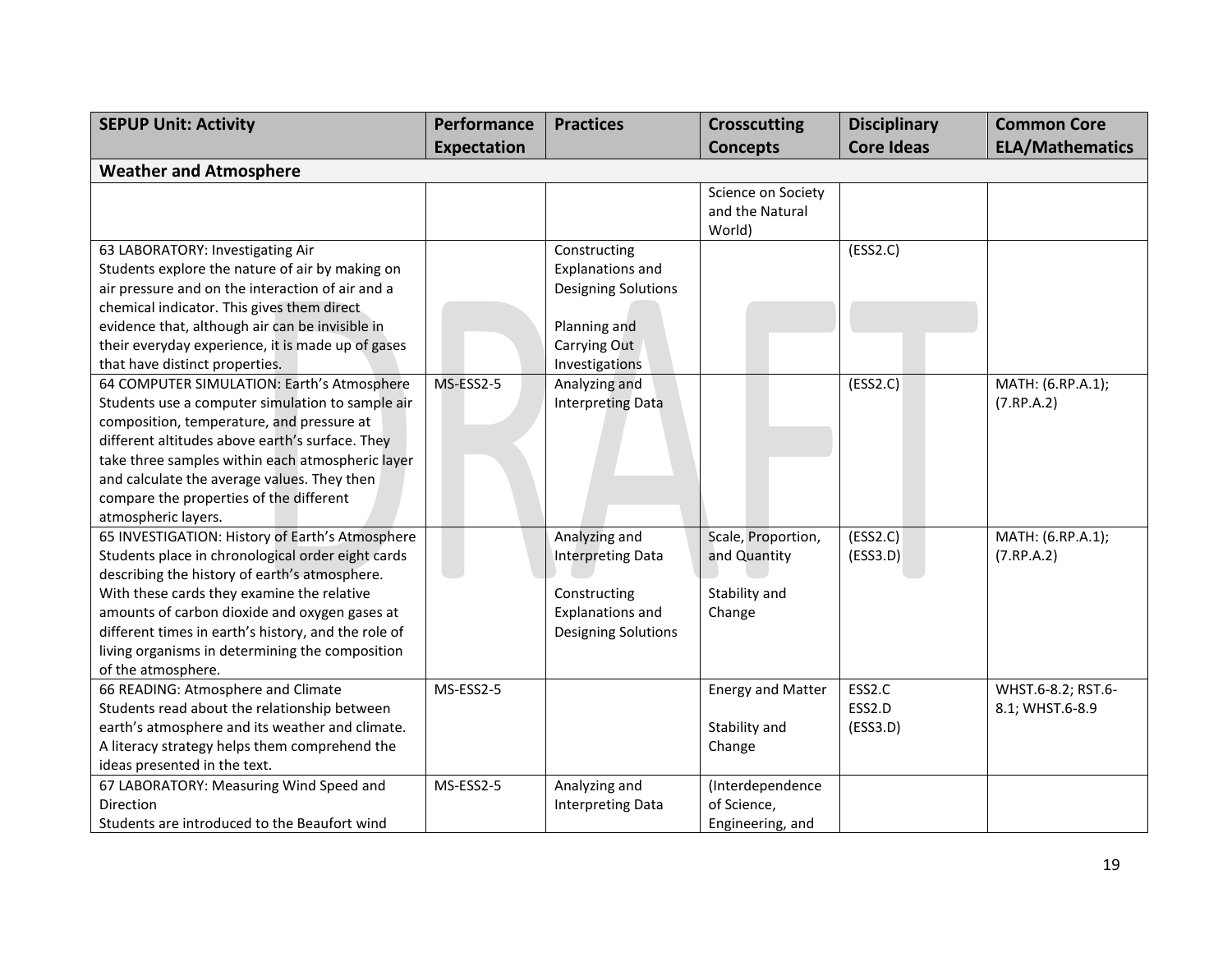| <b>SEPUP Unit: Activity</b>                        | Performance        | <b>Practices</b>           | <b>Crosscutting</b>      | <b>Disciplinary</b> | <b>Common Core</b>     |
|----------------------------------------------------|--------------------|----------------------------|--------------------------|---------------------|------------------------|
|                                                    | <b>Expectation</b> |                            | <b>Concepts</b>          | <b>Core Ideas</b>   | <b>ELA/Mathematics</b> |
| <b>Weather and Atmosphere</b>                      |                    |                            |                          |                     |                        |
| scale and its development. They work in groups to  |                    | Planning and               | Technology)              |                     |                        |
| design, build, and test instruments for measuring  |                    | Carrying Out               |                          |                     |                        |
| wind speed and direction. After improving their    |                    | Investigations             |                          |                     |                        |
| instruments, they use them to collect wind data.   |                    |                            |                          |                     |                        |
|                                                    |                    | Constructing               |                          |                     |                        |
|                                                    |                    | <b>Explanations and</b>    |                          |                     |                        |
|                                                    |                    | <b>Designing Solutions</b> |                          |                     |                        |
| 68 COMPUTER SIMULATION: Worldwide Wind             | MS-ESS2-5          | Analyzing and              | Systems and              | ESS2.C              |                        |
| Students use a computer simulation to identify     |                    | Interpreting Data          | <b>System Models</b>     |                     |                        |
| the most common wind direction in a particular     |                    |                            |                          |                     |                        |
| location. They share their data with the class and |                    | Planning and               | Patterns                 |                     |                        |
| construct a map of global wind patterns.           |                    | Carrying Out               |                          |                     |                        |
|                                                    |                    | Investigations             | <b>Energy and Matter</b> |                     |                        |
| 69 INVESTIGATION: Forecasting Weather              | MS-ESS2-5          |                            | Systems and              | ESS2.D              |                        |
| Students work together to interpret a weather      |                    |                            | <b>System Models</b>     |                     |                        |
| map and construct a weather report. Each group     |                    |                            |                          |                     |                        |
| then presents a weather report to the class.       |                    |                            | Interdependence          |                     |                        |
| Students use this information to forecast the next |                    |                            | of Science,              |                     |                        |
| day's weather.                                     |                    |                            | Engineering, and         |                     |                        |
|                                                    |                    |                            | Technology               |                     |                        |
|                                                    |                    |                            | Cause and Effect         |                     |                        |
|                                                    |                    |                            |                          |                     |                        |
|                                                    |                    |                            | Stability and            |                     |                        |
|                                                    |                    |                            | Change                   |                     |                        |
|                                                    |                    |                            |                          |                     |                        |
|                                                    |                    |                            | Patterns                 |                     |                        |
| 70 TALKING IT OVER: People and Weather             |                    | Analyzing and              | Influence of             | ESS2.D              | (SL.8.5); RST.6-8.1;   |
| Students analyze reports from a hydrologist,       |                    | <b>Interpreting Data</b>   | Engineering,             |                     | RST.6-8.7; WHST.6-8.1  |
| climatologist, atmospheric scientist, and          |                    |                            | Technology, and          |                     |                        |
| meteorologist about the fictional town of          |                    | Engaging in                | Science on Society       |                     | MATH: MP.2             |
| Sunbeam City. They consider what role people       |                    | Argument from              | and the Natural          |                     |                        |
| play in affecting a region's weather and           |                    | Evidence                   | World                    |                     |                        |
| atmosphere.                                        |                    |                            |                          |                     |                        |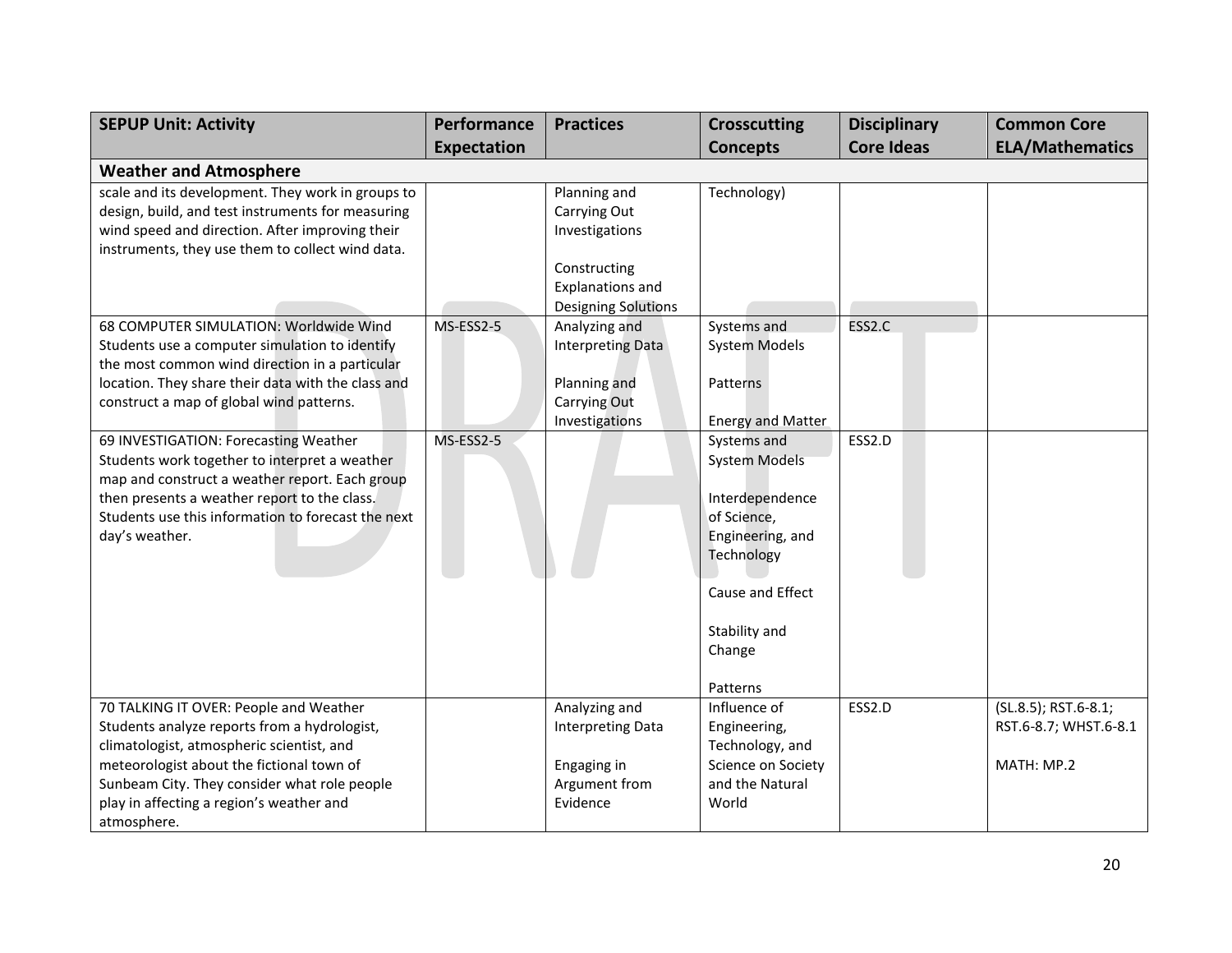| <b>SEPUP Unit: Activity</b>   | <b>Performance</b> | <b>Practices</b>                  | <b>Crosscutting</b>     | <b>Disciplinary</b> | <b>Common Core</b>     |
|-------------------------------|--------------------|-----------------------------------|-------------------------|---------------------|------------------------|
|                               | <b>Expectation</b> |                                   | <b>Concepts</b>         | <b>Core Ideas</b>   | <b>ELA/Mathematics</b> |
| <b>Weather and Atmosphere</b> |                    |                                   |                         |                     |                        |
|                               |                    | (Asking Questions<br>and Defining | Patterns                |                     |                        |
|                               |                    | Problems)                         | Stability and<br>Change |                     |                        |

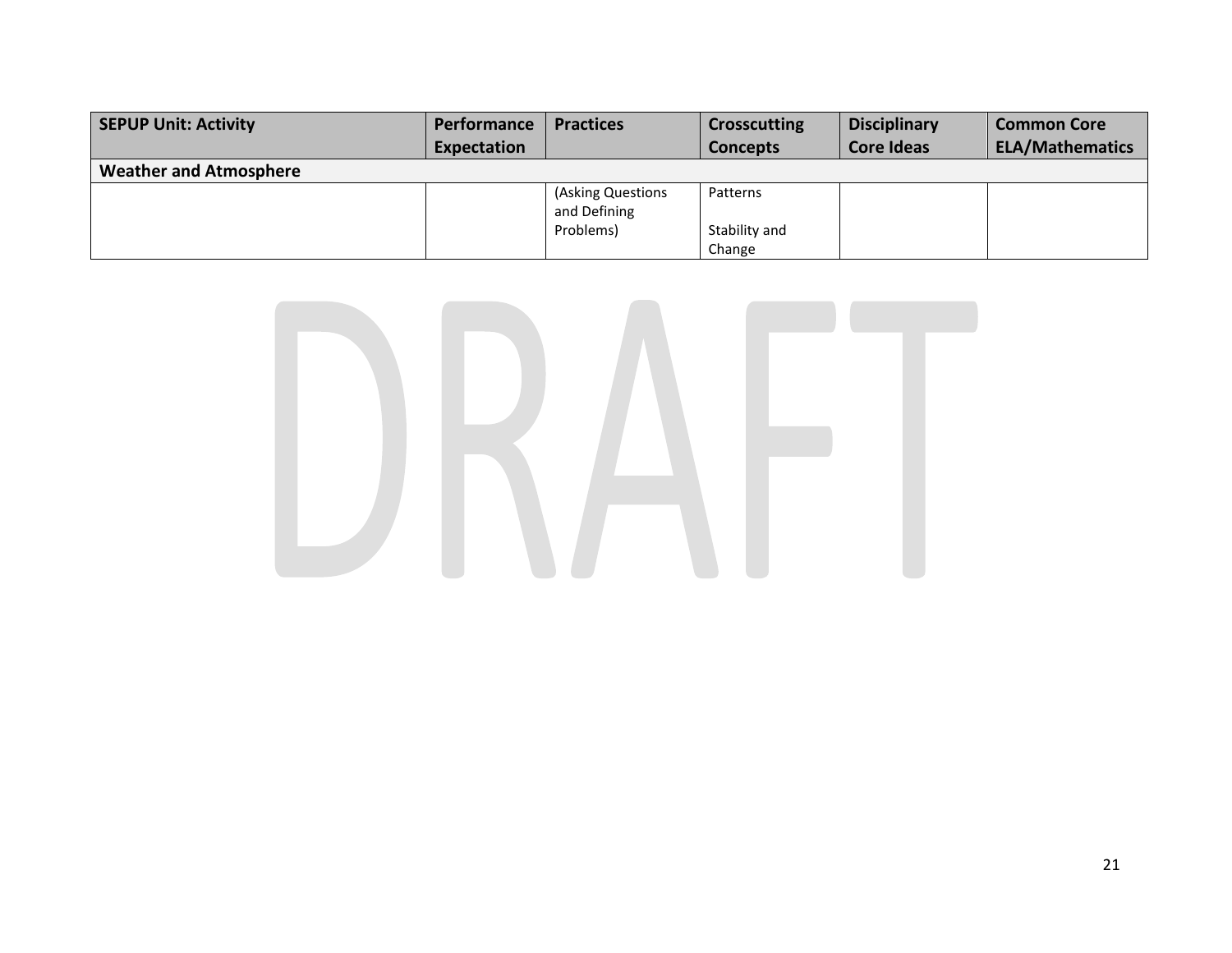| <b>SEPUP Unit: Activity</b>                       | Performance        | <b>Practices</b>         | <b>Crosscutting</b>                          | <b>Disciplinary</b> | <b>Common Core</b>     |
|---------------------------------------------------|--------------------|--------------------------|----------------------------------------------|---------------------|------------------------|
|                                                   | <b>Expectation</b> |                          | <b>Concepts</b>                              | <b>Core Ideas</b>   | <b>ELA/Mathematics</b> |
| <b>Erosion and Deposition</b>                     |                    |                          |                                              |                     |                        |
| 24 TALKING IT OVER: Where Should We Build?        |                    | Analyzing and            | Stability and                                |                     |                        |
| Students are introduced to a scenario about       |                    | <b>Interpreting Data</b> | Change                                       |                     |                        |
| fictitious Boomtown and consider the impact of    |                    |                          |                                              |                     |                        |
| construction at three potential building sites.   |                    |                          | Influence of                                 |                     |                        |
|                                                   |                    |                          | Engineering,                                 |                     |                        |
|                                                   |                    |                          | Technology, and<br><b>Science on Society</b> |                     |                        |
|                                                   |                    |                          | and the Natural                              |                     |                        |
|                                                   |                    |                          | World                                        |                     |                        |
| 25 INVESTIGATION: Making Topographical Maps       |                    |                          |                                              |                     | (6.NS.C.5)             |
| Students construct a topographic map of a land    |                    |                          |                                              |                     |                        |
| formation in Boomtown.                            |                    |                          |                                              |                     |                        |
| 26 PROBLEM SOLVI NG: Boomtown's Topography        |                    | Analyzing and            | Stability and                                |                     | (6.NS.C.5)             |
| Students compare topographic maps of              |                    | <b>Interpreting Data</b> | Change                                       |                     |                        |
| Boomtown at the present with those from the       |                    |                          |                                              |                     |                        |
| past and identify changes in the landforms.       |                    |                          | Influence of                                 |                     |                        |
|                                                   |                    |                          | Engineering,                                 |                     |                        |
|                                                   |                    |                          | Technology, and                              |                     |                        |
|                                                   |                    |                          | Science on Society                           |                     |                        |
|                                                   |                    |                          | and the Natural<br>World                     |                     |                        |
| 27 PROBLEM SOLVING: Investigating Boomtown's      |                    |                          | Stability and                                |                     | MATH: MP.2             |
| Weather                                           |                    |                          | Change                                       |                     |                        |
| Students construct bar graphs of rainfall data as |                    |                          |                                              |                     |                        |
| they consider the impact of rainfall patterns on  |                    |                          | Patterns                                     |                     |                        |
| the three possible construction sites.            |                    |                          |                                              |                     |                        |
| 28 MODELING: Cutting Canyons and Building         | MS-ESS2-2          | Developing and Using     | Systems and                                  | ESS2.C              | $(RST.6-8.9)$          |
| Deltas                                            |                    | Models                   | System Models                                |                     |                        |
| Students use a river model to investigate how     |                    |                          |                                              |                     |                        |
| flowing water creates common landforms, such as   |                    | Planning and             | <b>Energy and Matter</b>                     |                     |                        |
| rivers and deltas.                                |                    | Carrying Out             |                                              |                     |                        |
|                                                   |                    | Investigations           | Cause and Effect                             |                     |                        |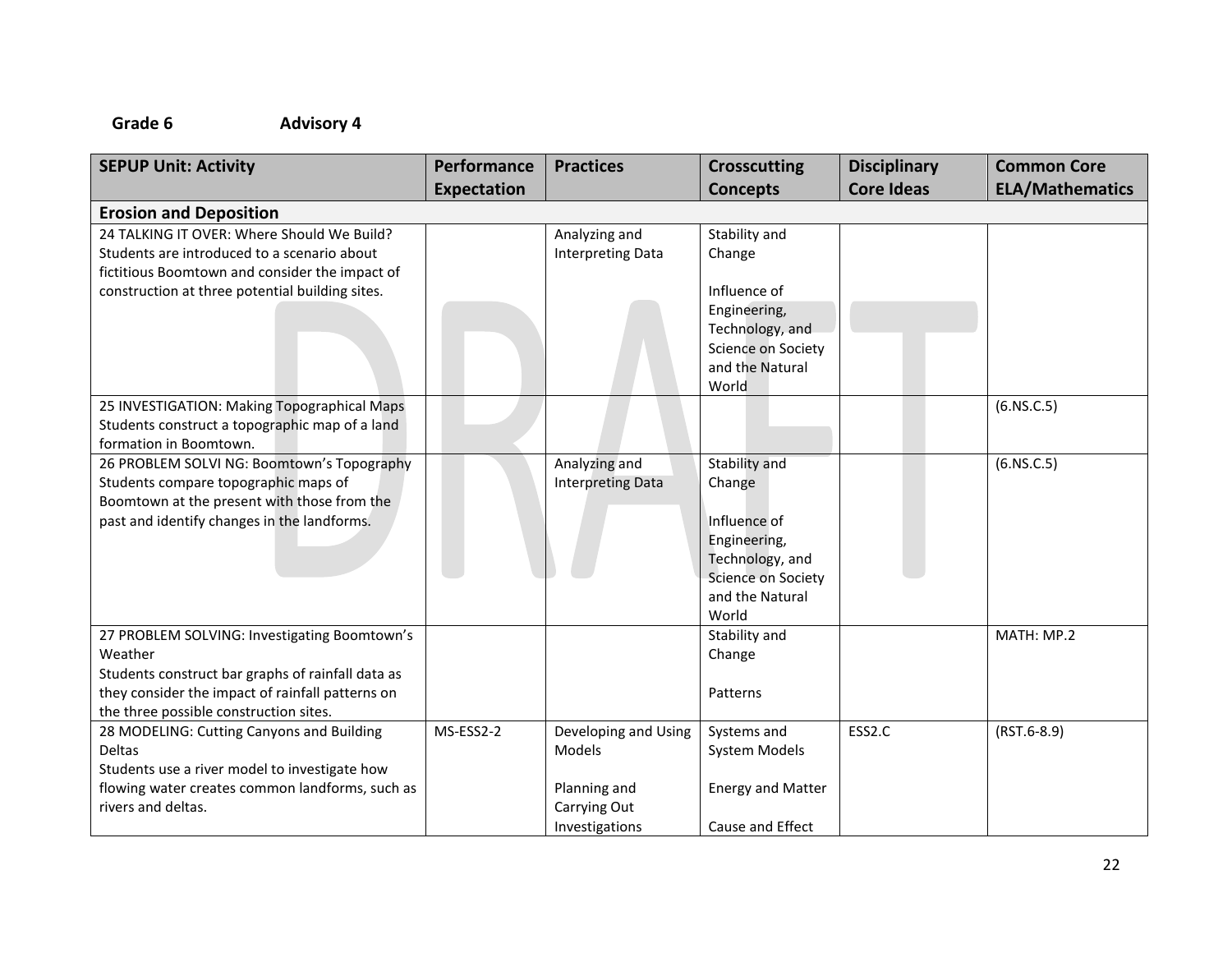| <b>SEPUP Unit: Activity</b>                                                                                                                                                                                             | Performance        | <b>Practices</b>                                                      | <b>Crosscutting</b>                                                                                                                                                                      | <b>Disciplinary</b> | <b>Common Core</b>                                   |
|-------------------------------------------------------------------------------------------------------------------------------------------------------------------------------------------------------------------------|--------------------|-----------------------------------------------------------------------|------------------------------------------------------------------------------------------------------------------------------------------------------------------------------------------|---------------------|------------------------------------------------------|
|                                                                                                                                                                                                                         | <b>Expectation</b> |                                                                       | <b>Concepts</b>                                                                                                                                                                          | <b>Core Ideas</b>   | <b>ELA/Mathematics</b>                               |
| <b>Erosion and Deposition</b>                                                                                                                                                                                           |                    |                                                                       |                                                                                                                                                                                          |                     |                                                      |
| 29 READING: Weathering, Erosion, and<br>Deposition<br>Students read about weathering, erosion, and<br>deposition and about the impact of human<br>activity on these processes.                                          | MS-ESS2-2          | Constructing<br><b>Explanations and</b><br><b>Designing Solutions</b> | Stability and<br>Change<br>(Interdependence<br>of Science,<br>Engineering, and                                                                                                           | ESS2.C              | RST.6-8.1; RST.6-8.7;<br>(RST.6-8.9); WHST.6-<br>8.9 |
|                                                                                                                                                                                                                         |                    |                                                                       | Technology)                                                                                                                                                                              |                     |                                                      |
|                                                                                                                                                                                                                         |                    |                                                                       | <b>Energy and Matter</b><br>Cause and Effect<br>Influence of<br>Engineering,<br>Technology, and<br>Science on Society<br>and the Natural<br>World                                        |                     |                                                      |
| 30 ROLE PLAY: Challenges of the Mississippi Delta<br>Students relate the scenario to the broader issue<br>of land use by learning about erosion and<br>deposition problems along developed areas of the<br>Mississippi. | MS-ESS2-2          |                                                                       | Stability and<br>Change<br><b>Energy and Matter</b><br>Influence of<br>Engineering,<br>Technology, and<br>Science on Society<br>and the Natural<br>World<br>Patterns<br>Cause and Effect | ESS2.C<br>(ESS3.B)  | RST.6-8.1; WHST.6-8.9<br>MATH: (6.NS.C.5)            |
| 31 MODELING: Resistance to Erosion                                                                                                                                                                                      | MS-ESS2-2          | Developing and Using                                                  |                                                                                                                                                                                          | ESS2.C              |                                                      |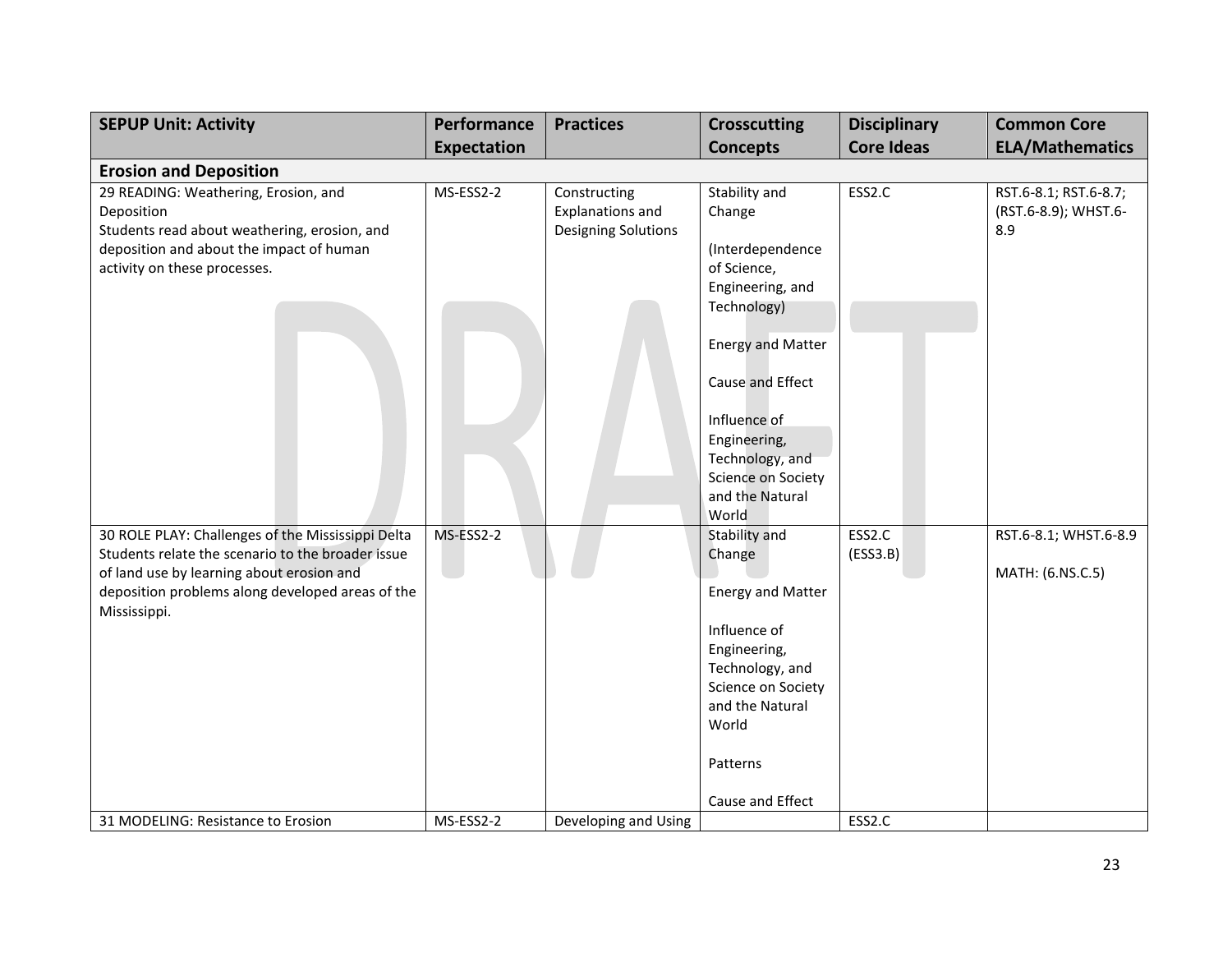| <b>SEPUP Unit: Activity</b>                                                                                                               | Performance        | <b>Practices</b>                                               | <b>Crosscutting</b>                   | <b>Disciplinary</b> | <b>Common Core</b>     |
|-------------------------------------------------------------------------------------------------------------------------------------------|--------------------|----------------------------------------------------------------|---------------------------------------|---------------------|------------------------|
|                                                                                                                                           | <b>Expectation</b> |                                                                | <b>Concepts</b>                       | <b>Core Ideas</b>   | <b>ELA/Mathematics</b> |
| <b>Erosion and Deposition</b>                                                                                                             |                    |                                                                |                                       |                     |                        |
| Students investigate the effects of erosion on<br>different earth materials by using models of                                            |                    | Models                                                         |                                       |                     |                        |
| different earth materials.                                                                                                                |                    | Analyzing and<br><b>Interpreting Data</b>                      |                                       |                     |                        |
|                                                                                                                                           |                    | Constructing                                                   |                                       |                     |                        |
|                                                                                                                                           |                    | <b>Explanations and</b><br><b>Designing Solutions</b>          |                                       |                     |                        |
|                                                                                                                                           |                    | Planning and                                                   |                                       |                     |                        |
|                                                                                                                                           |                    | Carrying Out<br>Investigations                                 |                                       |                     |                        |
| 32 INVESTIGATION: Modeling Erosion<br>Students model the effect of ocean waves on a<br>cliff and design an investigation using a model to | MS-ESS2-2          | Developing and Using<br>Models                                 | Systems and<br><b>System Models</b>   | ESS2.C              |                        |
| determine the effects of a rock barrier on erosion<br>of the cliff.                                                                       |                    | Analyzing and<br><b>Interpreting Data</b>                      | Influence of<br>Engineering,          |                     |                        |
|                                                                                                                                           |                    | Constructing                                                   | Technology, and<br>Science on Society |                     |                        |
|                                                                                                                                           |                    | <b>Explanations and</b><br><b>Designing Solutions</b>          | and the Natural<br><b>World</b>       |                     |                        |
|                                                                                                                                           |                    | Planning and                                                   |                                       |                     |                        |
|                                                                                                                                           |                    | Carrying Out<br>Investigations                                 |                                       |                     |                        |
| 33 READING: Earth Processes and Boomtown's<br>Coast<br>Students read about the effect of earth processes                                  | MS-ESS2-2          | Constructing<br><b>Explanations and</b><br>Designing Solutions | Stability and<br>Change               | ESS2.C<br>(ESS3.B)  | RST.6-8.7              |
| on coastal systems and the efforts to mitigate the<br>impact of human activity.                                                           |                    |                                                                | Influence of                          |                     |                        |
|                                                                                                                                           |                    |                                                                | Engineering,<br>Technology, and       |                     |                        |
|                                                                                                                                           |                    |                                                                | Science on Society<br>and the Natural |                     |                        |
|                                                                                                                                           |                    |                                                                | World                                 |                     |                        |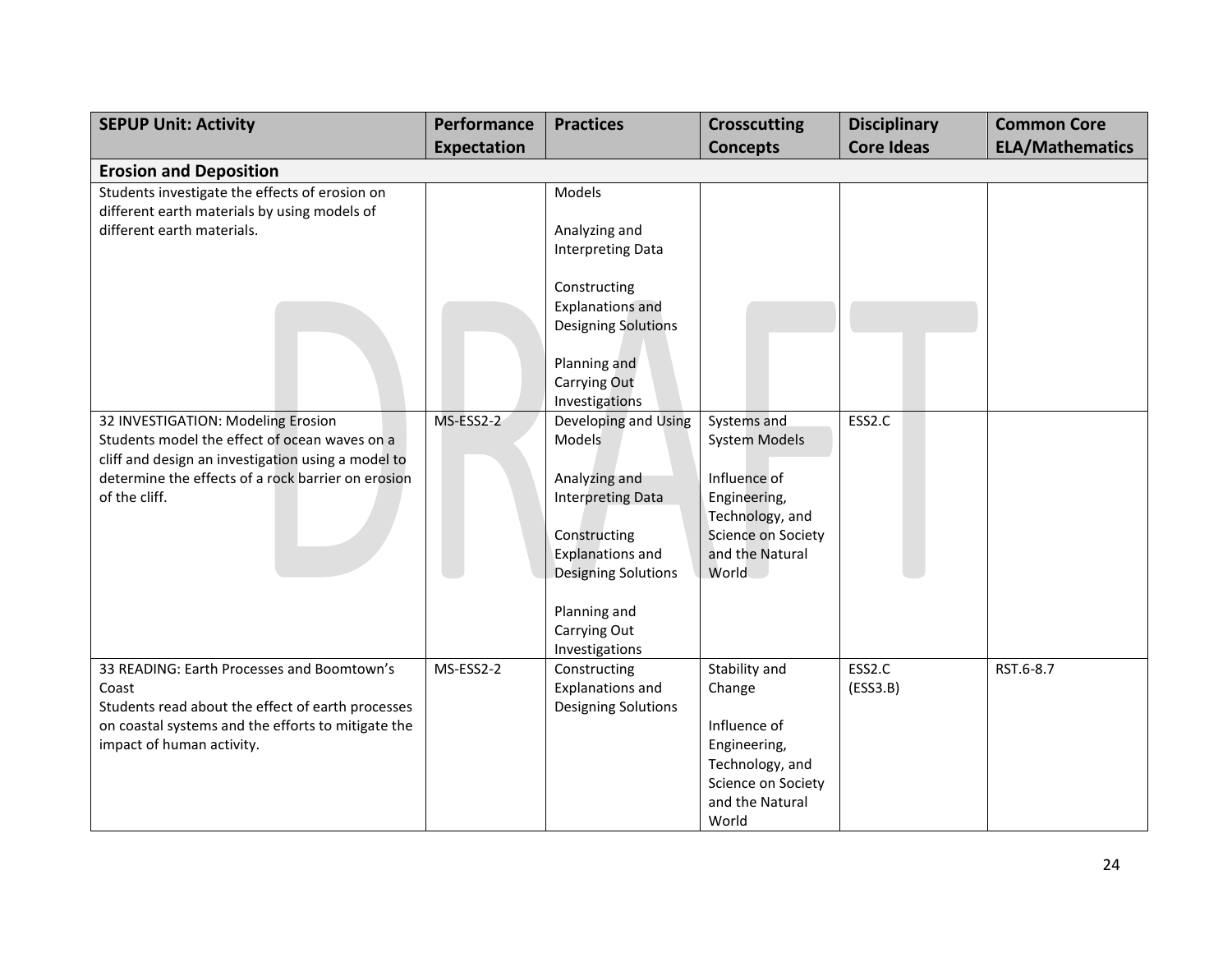| <b>SEPUP Unit: Activity</b>                                                                                                                                                                   | <b>Performance</b> | <b>Practices</b>                         | <b>Crosscutting</b>                                                                               | <b>Disciplinary</b> | <b>Common Core</b>     |
|-----------------------------------------------------------------------------------------------------------------------------------------------------------------------------------------------|--------------------|------------------------------------------|---------------------------------------------------------------------------------------------------|---------------------|------------------------|
|                                                                                                                                                                                               | Expectation        |                                          | <b>Concepts</b>                                                                                   | <b>Core Ideas</b>   | <b>ELA/Mathematics</b> |
| <b>Erosion and Deposition</b>                                                                                                                                                                 |                    |                                          |                                                                                                   |                     |                        |
| 34 PROJECT: Preparing the Geologist's Report<br>Students use the information they have gathered<br>throughout the unit to summarize the geology at<br>each of the building sites in Boomtown. |                    |                                          | Influence of<br>Engineering,<br>Technology, and<br>Science on Society<br>and the Natural<br>World | (ESS2.C)            | WHST.6-8.2             |
| 35 ROLE PLAY: Building in Boomtown<br>Students present a building plan for one of the<br>sites and then make their final decision about<br>where Boomtown should build homes.                 |                    | Engaging in<br>Argument from<br>Evidence | Influence of<br>Engineering,<br>Technology, and<br>Science on Society<br>and the Natural<br>World | (ESS2.C)            | (SL.8.5); WHST.6-8.1   |

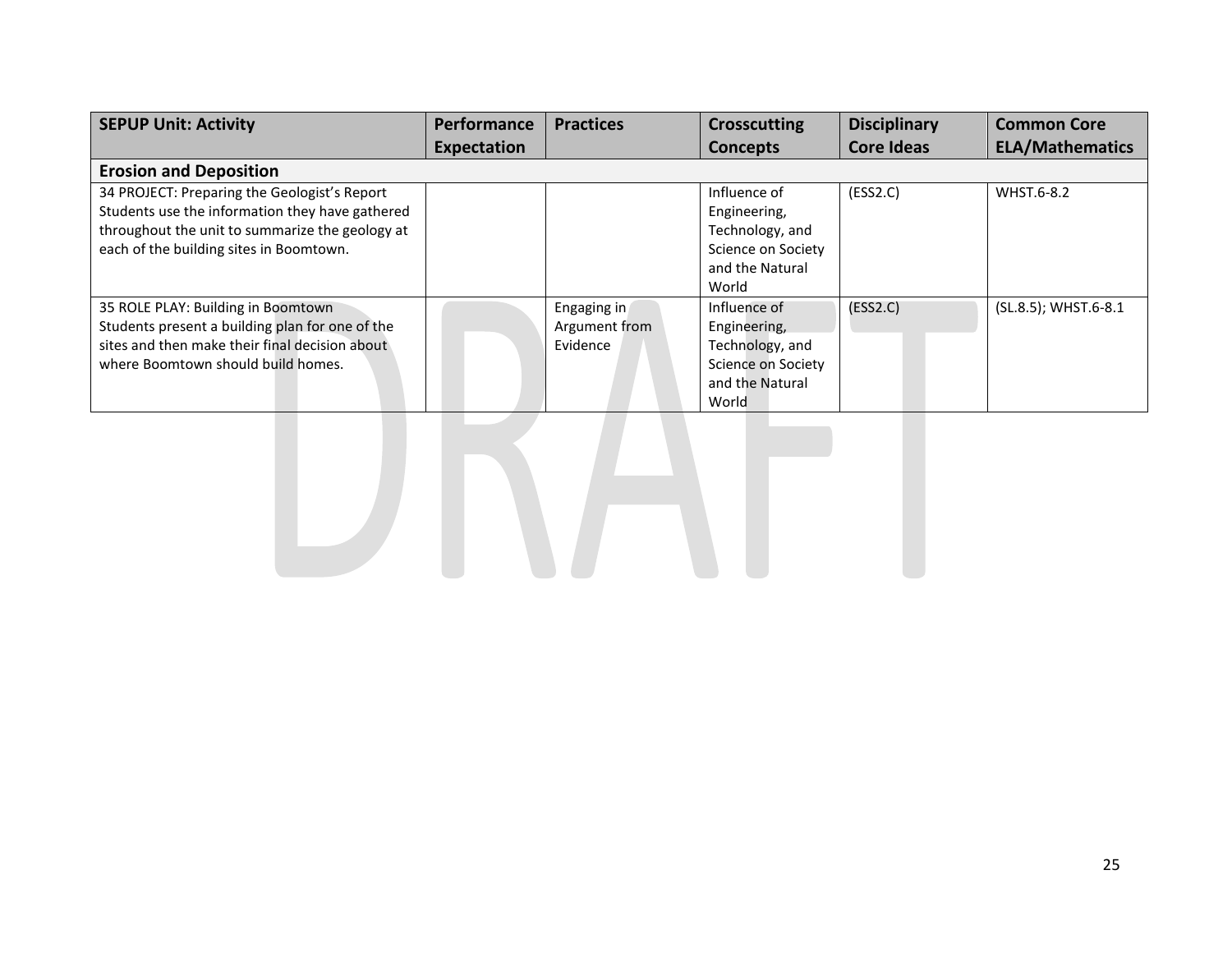| <b>SEPUP Unit: Activity</b>                                                                                                                                                                  | Performance<br><b>Expectation</b> | <b>Practices</b>                                                                                                                                                                                              | <b>Crosscutting</b><br><b>Concepts</b>                                                              | <b>Disciplinary</b><br><b>Core Ideas</b> | <b>Common Core</b><br><b>ELA/Mathematics</b>                |
|----------------------------------------------------------------------------------------------------------------------------------------------------------------------------------------------|-----------------------------------|---------------------------------------------------------------------------------------------------------------------------------------------------------------------------------------------------------------|-----------------------------------------------------------------------------------------------------|------------------------------------------|-------------------------------------------------------------|
| <b>Plate Tectonics</b>                                                                                                                                                                       |                                   |                                                                                                                                                                                                               |                                                                                                     |                                          |                                                             |
| 36 TALKING IT OVER : Storing Nuclear Waste<br>Earthquakes and volcanoes are introduced as<br>students analyze evidence related to the storing<br>of nuclear waste at Yucca Mountain, Nevada. |                                   | (Analyzing and<br>Interpreting Data)<br>Engaging in<br>Argument from<br>Evidence<br>(Asking Questions<br>and Defining<br>Problems)                                                                            | (Influence of<br>Engineering,<br>Technology, and<br>Science on Society<br>and the Natural<br>World) | (ESS3.B)                                 | RST.6-8.1; WHST.6-8.1                                       |
| 37 MODELING: Volcanic Landforms<br>Students consider the constructive nature of<br>volcanoes as they model the effects of two<br>different kinds of volcanic eruptions.                      | MS-ESS2-2                         | Developing and Using<br><b>Models</b><br>Analyzing and<br><b>Interpreting Data</b><br>Constructing<br><b>Explanations and</b><br><b>Designing Solutions</b><br>Planning and<br>Carrying Out<br>Investigations | (Systems and<br><b>System Models)</b>                                                               |                                          | $(RST.6-8.9)$                                               |
| 38 READING: Beneath the Earth's Surface<br>Students construct diagrams describing earth's<br>interior before and after they read about<br>volcanoes and earth layers.                        | MS-ESS2-1<br>MS-ESS2-2            | Developing and Using<br>Models                                                                                                                                                                                | Stability and<br>Change<br><b>Energy and Matter</b>                                                 | (ESS2.A)                                 | RST.6-8.7; (RST.6-8.9);<br>(WHST.6-8.9)<br>MATH: (7.RP.A.2) |
| 39 INVESTI GATIO N: Earth Time<br>Students are introduced to the age of earth as<br>they place important events in earth's history into<br>one of four time periods.                         | MS-ESS1-4<br>MS-ESS2-2            | Constructing<br><b>Explanations and</b><br>Designing Solutions<br>Developing and Using                                                                                                                        |                                                                                                     | (ESS1.C)                                 | WHST.6-8.1<br>MATH: (7.RP.A.2)                              |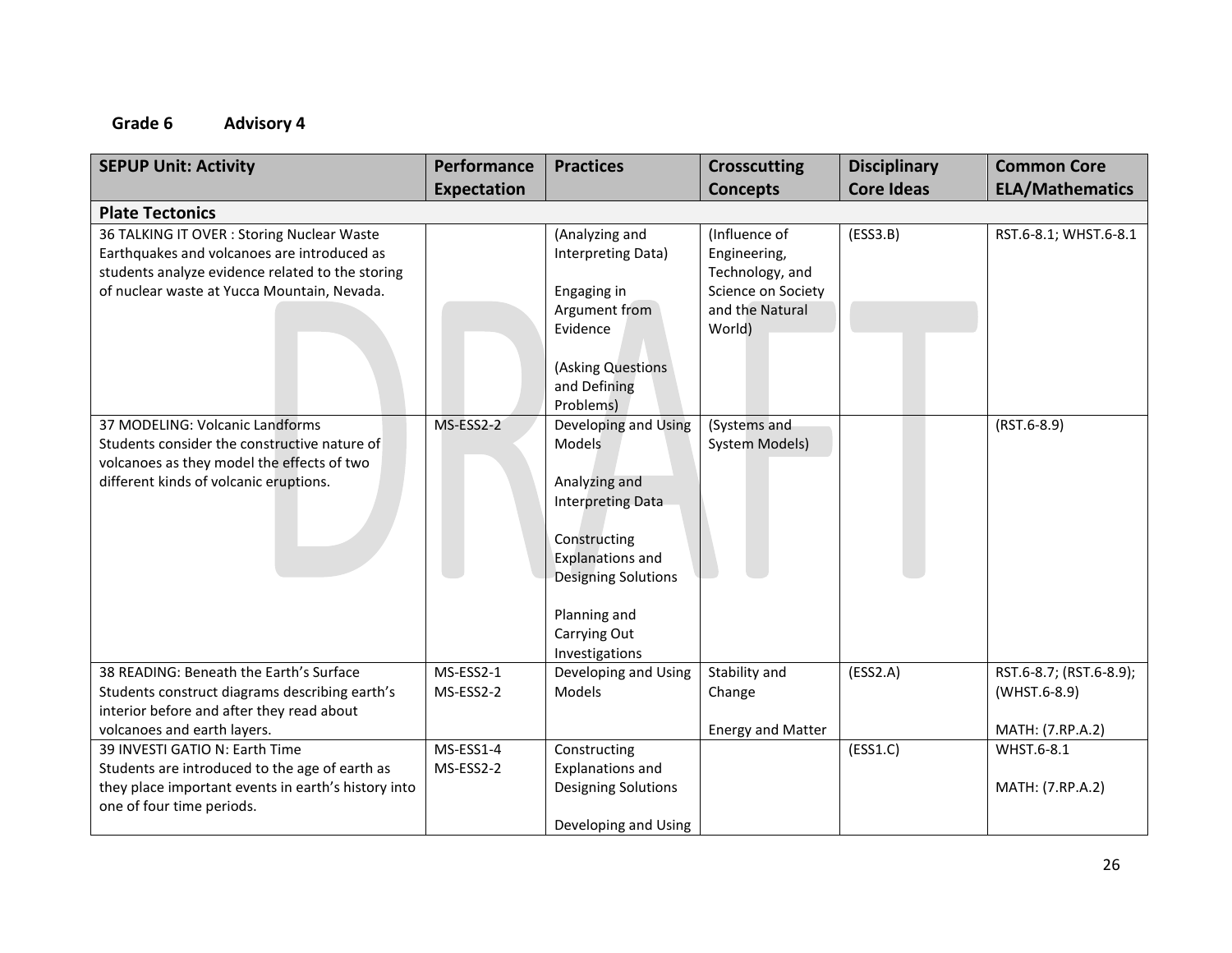| <b>SEPUP Unit: Activity</b>                                                              | Performance        | <b>Practices</b>                     | <b>Crosscutting</b>                | <b>Disciplinary</b> | <b>Common Core</b>          |
|------------------------------------------------------------------------------------------|--------------------|--------------------------------------|------------------------------------|---------------------|-----------------------------|
|                                                                                          | <b>Expectation</b> |                                      | <b>Concepts</b>                    | <b>Core Ideas</b>   | <b>ELA/Mathematics</b>      |
| <b>Plate Tectonics</b>                                                                   |                    |                                      |                                    |                     |                             |
|                                                                                          |                    | Models                               |                                    |                     |                             |
|                                                                                          |                    |                                      |                                    |                     |                             |
|                                                                                          |                    | Engaging in                          |                                    |                     |                             |
|                                                                                          |                    | Argument from<br>Evidence            |                                    |                     |                             |
| 40 INVESTIGATION: The Continent Puzzle                                                   | MS-ESS2-2          | Developing and Using                 | (Systems and                       | ESS2.B              | $(RST.6-8.9)$               |
| Students use puzzle pieces representing earth's                                          | MS-ESS2-3          | Models                               | <b>System Models)</b>              |                     |                             |
| continents to begin to investigate continental                                           |                    |                                      |                                    |                     |                             |
| drift.                                                                                   |                    |                                      | Stability and                      |                     |                             |
|                                                                                          |                    |                                      | Change                             |                     |                             |
|                                                                                          |                    |                                      |                                    |                     |                             |
|                                                                                          |                    |                                      | Scale, Proportion,                 |                     |                             |
|                                                                                          |                    |                                      | and Quantity                       | ESS2.B              |                             |
| 41 TALKING IT OVER: Continental Drift<br>Students consider the historical development of | MS-ESS2-2          | (Analyzing and<br>Interpreting Data) | Scale, Proportion,<br>and Quantity |                     | WHST.6-8.2; (RST.6-<br>8.9) |
| the idea of continental drift as they evaluate                                           |                    |                                      |                                    |                     |                             |
| evidence about the movement of continents.                                               |                    | (Asking Questions                    | Stability and                      |                     |                             |
|                                                                                          |                    | and Defining                         | Change                             |                     |                             |
|                                                                                          |                    | Problems)                            |                                    |                     |                             |
| 42 VIEW AND REFLECT: The Theory of Plate                                                 | MS-ESS2-2          | Constructing                         | Scale, Proportion,                 | (HS.ESS1.C)         | $(RST.6-8.9)$               |
| <b>Tectonics</b>                                                                         |                    | <b>Explanations and</b>              | and Quantity                       | ESS2.B              |                             |
| Students watch a short video on the history of the                                       |                    | <b>Designing Solutions</b>           |                                    |                     |                             |
| development of the theory of plate tectonics,                                            |                    |                                      | <b>Energy and Matter</b>           |                     |                             |
| beginning with Wegener's idea of continental                                             |                    |                                      |                                    |                     |                             |
| drift.                                                                                   |                    |                                      | Stability and<br>Change            |                     |                             |
| 43 MODELING: Measuring Earthquakes                                                       |                    |                                      |                                    | (ESS2.B)            |                             |
| Students model how a seismograph records                                                 |                    |                                      |                                    | (ESS3.C)            |                             |
| earthquakes as they explore the relationship                                             |                    |                                      |                                    |                     |                             |
| between earthquakes and plate boundaries.                                                |                    |                                      |                                    |                     |                             |
| 44 PROBLEM SOLVING: Mapping Plates                                                       | MS-ESS2-2          | Constructing                         | Patterns                           | (ESS3.B)            |                             |
| Students compare the sizes and shapes of                                                 |                    | Explanations and                     |                                    |                     |                             |
| continents to plates as they label major plates                                          |                    | <b>Designing Solutions</b>           | (Systems and                       |                     |                             |
| and use earthquake and volcano data to plot and                                          |                    |                                      | <b>System Models)</b>              |                     |                             |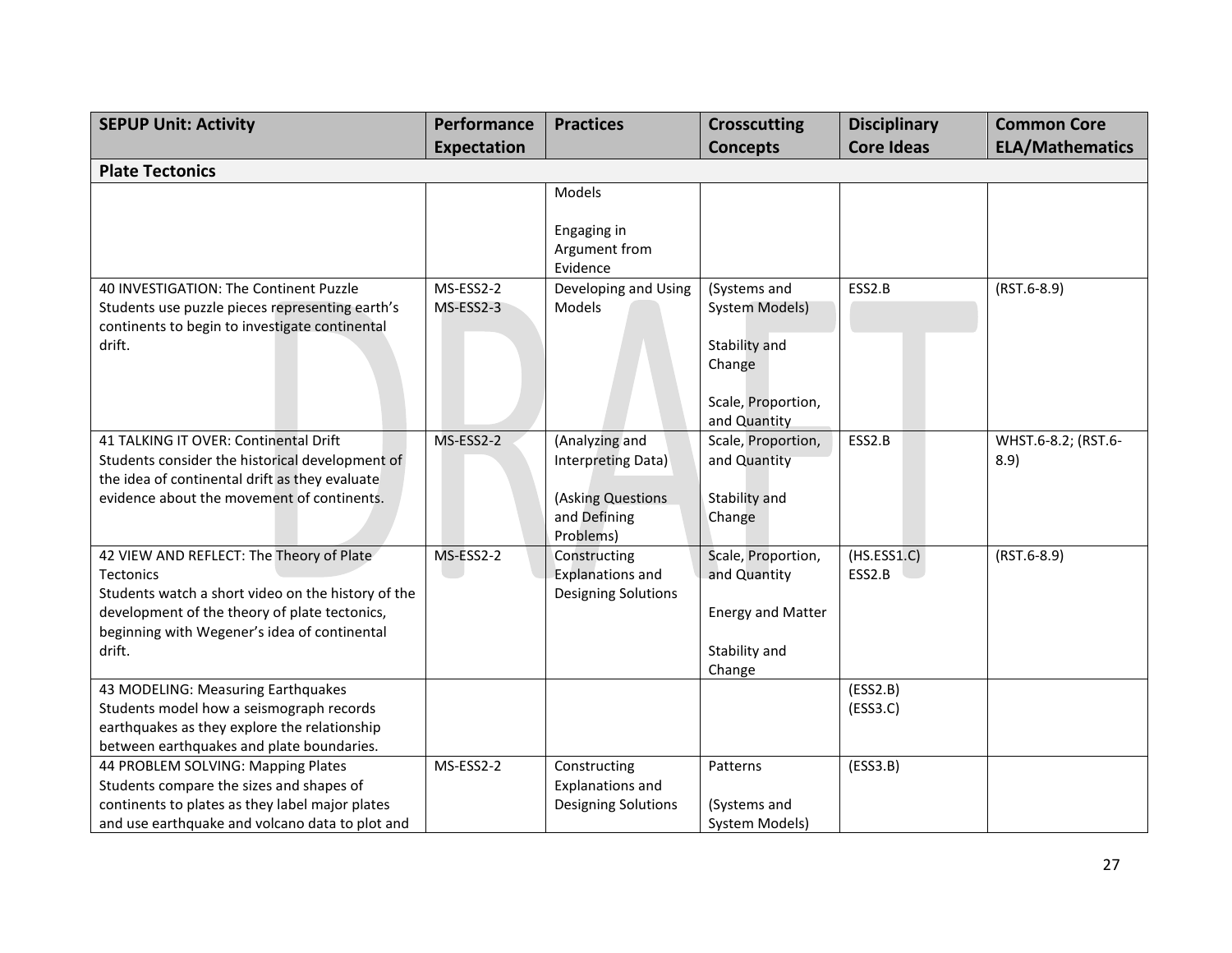| <b>SEPUP Unit: Activity</b>                                                                      | Performance        | <b>Practices</b>                               | <b>Crosscutting</b>      | <b>Disciplinary</b>  | <b>Common Core</b>     |
|--------------------------------------------------------------------------------------------------|--------------------|------------------------------------------------|--------------------------|----------------------|------------------------|
|                                                                                                  | <b>Expectation</b> |                                                | <b>Concepts</b>          | <b>Core Ideas</b>    | <b>ELA/Mathematics</b> |
| <b>Plate Tectonics</b>                                                                           |                    |                                                |                          |                      |                        |
| draw missing plate boundaries.                                                                   |                    | Developing and Using<br>Models                 | Scale, Proportion,       |                      |                        |
|                                                                                                  |                    |                                                | and Quantity             |                      |                        |
| 45 READING: Understanding Plate Boundaries                                                       | MS-ESS2-2          | Constructing                                   | <b>Energy and Matter</b> | (HS.ESS1.C)          | RST.6-8.1; RST.6-8.7;  |
| Students read about how plate tectonics helps<br>explain earth quakes, volcanoes, and mountain   |                    | <b>Explanations and</b><br>Designing Solutions | Cause and Effect         | (ESS2.B)<br>(ESS3.B) | WHST.6-8.9             |
| ranges.                                                                                          |                    |                                                |                          |                      |                        |
|                                                                                                  |                    |                                                | Stability and            |                      |                        |
|                                                                                                  |                    |                                                | Change                   |                      |                        |
| 46 MODELING: Convection Currents                                                                 | MS-ESS2-1          | Developing and Using                           | Systems and              | (ESS2.A)             |                        |
| Students explore the mechanism behind plate<br>motion as they investigate convection currents.   | MS-ESS2-2          | Models                                         | <b>System Models</b>     |                      |                        |
|                                                                                                  |                    | Analyzing and                                  | Scale, Proportion,       |                      |                        |
|                                                                                                  |                    | <b>Interpreting Data</b>                       | and Quantity             |                      |                        |
|                                                                                                  |                    | Constructing                                   | <b>Energy and Matter</b> |                      |                        |
|                                                                                                  |                    | <b>Explanations and</b>                        |                          |                      |                        |
|                                                                                                  |                    | <b>Designing Solutions</b>                     |                          |                      |                        |
|                                                                                                  |                    | Planning and                                   |                          |                      |                        |
|                                                                                                  |                    | Carrying Out                                   |                          |                      |                        |
|                                                                                                  |                    | Investigations                                 |                          |                      |                        |
| 47 COMPUTER SIMULATION: Spreading Plates                                                         | MS-ESS2-2          | Developing and Using                           | Systems and              | (HS.ESS1.C)          |                        |
| Students use a computer simulation to investigate<br>what happens when earth's plates move apart |                    | Models                                         | System Models            | (ESS2.B)             |                        |
| over different periods of time.                                                                  |                    | Planning and                                   | Scale, Proportion,       |                      |                        |
|                                                                                                  |                    | Carrying Out                                   | and Quantity             |                      |                        |
|                                                                                                  |                    | Investigations                                 |                          |                      |                        |
|                                                                                                  |                    |                                                | <b>Energy and Matter</b> |                      |                        |
|                                                                                                  |                    |                                                | Stability and            |                      |                        |
|                                                                                                  |                    |                                                | Change                   |                      |                        |
|                                                                                                  |                    |                                                | Cause and Effect         |                      |                        |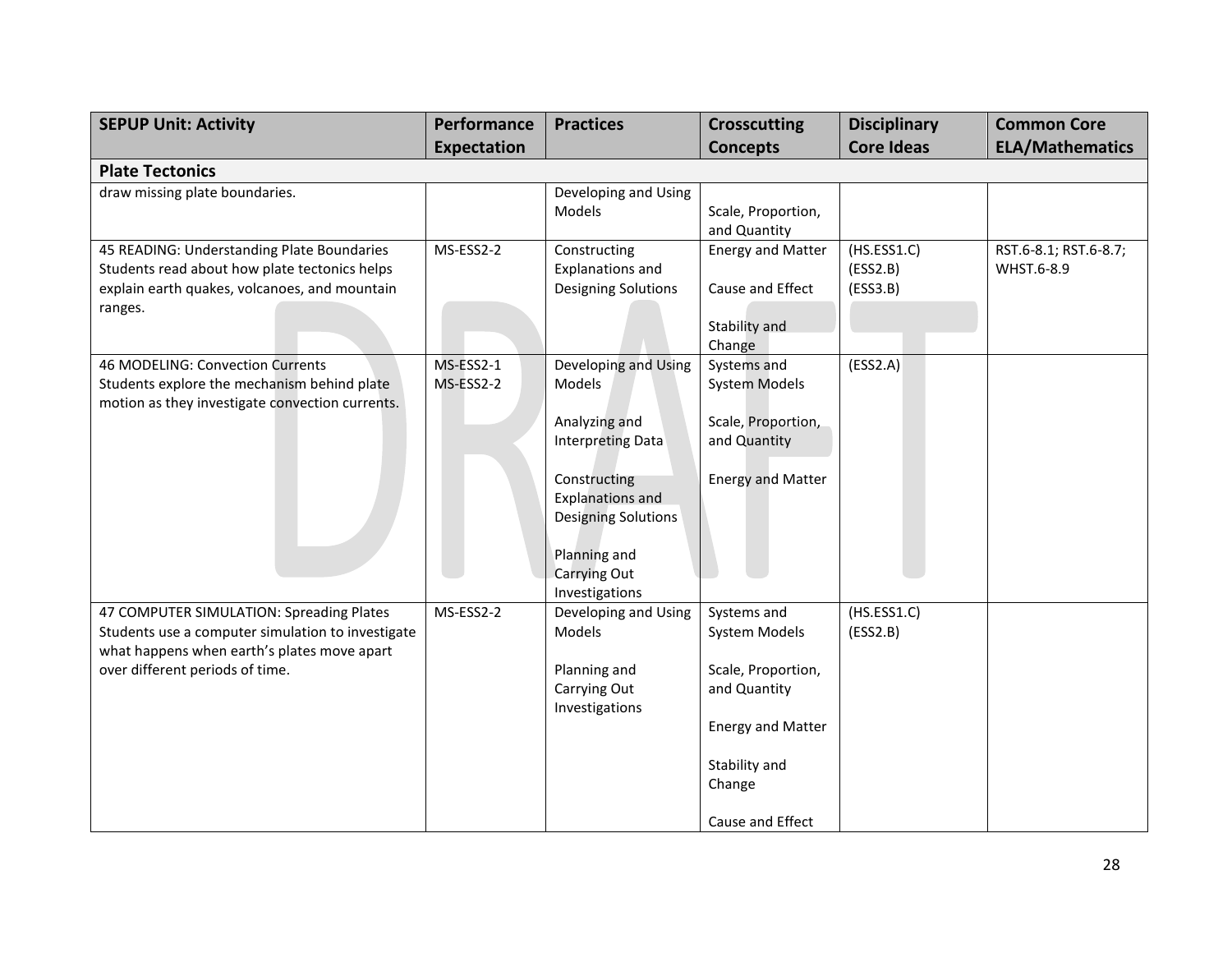| <b>SEPUP Unit: Activity</b>                                                                                                                                                          | <b>Performance</b> | <b>Practices</b>                                    | <b>Crosscutting</b>                                                    | <b>Disciplinary</b>     | <b>Common Core</b>     |
|--------------------------------------------------------------------------------------------------------------------------------------------------------------------------------------|--------------------|-----------------------------------------------------|------------------------------------------------------------------------|-------------------------|------------------------|
|                                                                                                                                                                                      | <b>Expectation</b> |                                                     | <b>Concepts</b>                                                        | <b>Core Ideas</b>       | <b>ELA/Mathematics</b> |
| <b>Plate Tectonics</b>                                                                                                                                                               |                    |                                                     |                                                                        |                         |                        |
| 48 COMPUTER SIMULATION: Other Types of Plate<br>Motion<br>Students use a computer simulation to investigate                                                                          | MS-ESS2-2          | Developing and Using<br>Models                      | Systems and<br>System Models                                           | (HS.ESS1.C)<br>(ESS2.B) |                        |
| what happens when earth's plates collide as well<br>as slide past each other.                                                                                                        |                    | Analyzing and<br><b>Interpreting Data</b>           | Scale, Proportion,<br>and Quantity                                     |                         |                        |
|                                                                                                                                                                                      |                    |                                                     | Stability and<br>Change                                                |                         |                        |
|                                                                                                                                                                                      |                    |                                                     | <b>Energy and Matter</b>                                               |                         |                        |
| 49 TALKING IT OVER: Comparing Site Risk<br>Students draw on their knowledge of the risk of<br>earthquakes and volcanoes to compare storing<br>nuclear waste at eight possible sites. |                    | (Analyzing and<br>Interpreting Data)<br>Engaging in | (Influence of<br>Engineering,<br>Technology, and<br>Science on Society | (ESS3.B)                | (SL.8.5); WHST.6-8.1   |
|                                                                                                                                                                                      |                    | Argument from<br>Evidence                           | and the Natural<br>World)                                              |                         |                        |
|                                                                                                                                                                                      |                    | (Asking Questions<br>and Defining                   |                                                                        |                         |                        |
|                                                                                                                                                                                      |                    | Problems)                                           |                                                                        |                         |                        |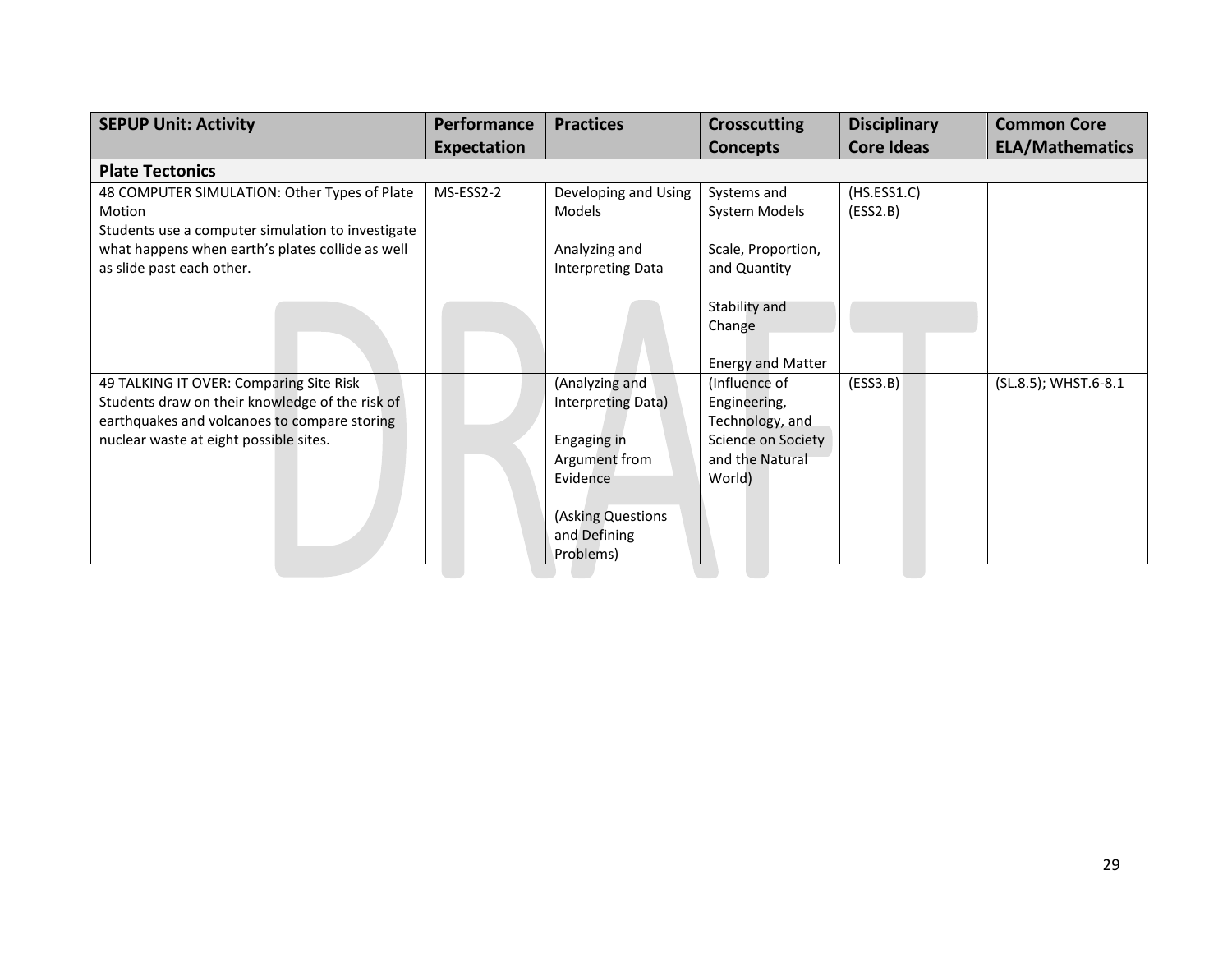|                    | <b>Practices</b>                            | <b>Crosscutting</b>                                                                                                                | <b>Disciplinary</b>                                                                                                                                      | <b>Common Core</b>      |
|--------------------|---------------------------------------------|------------------------------------------------------------------------------------------------------------------------------------|----------------------------------------------------------------------------------------------------------------------------------------------------------|-------------------------|
| <b>Expectation</b> |                                             | <b>Concepts</b>                                                                                                                    | <b>Core Ideas</b>                                                                                                                                        | <b>ELA/Mathematics</b>  |
|                    |                                             |                                                                                                                                    |                                                                                                                                                          |                         |
|                    | Developing and Using                        | Patterns                                                                                                                           |                                                                                                                                                          | MATH: (6.SP.B.4);       |
|                    | Models                                      |                                                                                                                                    |                                                                                                                                                          | (6.5P.B.5)              |
|                    |                                             |                                                                                                                                    |                                                                                                                                                          |                         |
|                    | Analyzing and                               |                                                                                                                                    |                                                                                                                                                          |                         |
|                    | Interpreting Data                           |                                                                                                                                    |                                                                                                                                                          |                         |
|                    |                                             |                                                                                                                                    |                                                                                                                                                          | WHST.6-8.7; WHST.6-     |
|                    | Evaluating, and                             |                                                                                                                                    |                                                                                                                                                          | 8.8; (SL.8.5); (SL.8.4) |
|                    |                                             |                                                                                                                                    |                                                                                                                                                          |                         |
|                    |                                             |                                                                                                                                    |                                                                                                                                                          |                         |
|                    |                                             | Patterns                                                                                                                           |                                                                                                                                                          | WHST.6-8.1              |
|                    |                                             |                                                                                                                                    |                                                                                                                                                          |                         |
|                    |                                             |                                                                                                                                    |                                                                                                                                                          |                         |
|                    |                                             |                                                                                                                                    |                                                                                                                                                          |                         |
|                    |                                             |                                                                                                                                    |                                                                                                                                                          |                         |
|                    |                                             |                                                                                                                                    |                                                                                                                                                          |                         |
|                    |                                             |                                                                                                                                    |                                                                                                                                                          |                         |
|                    |                                             |                                                                                                                                    |                                                                                                                                                          |                         |
|                    |                                             |                                                                                                                                    |                                                                                                                                                          | WHST.6-8.1; WHST.6-     |
|                    |                                             |                                                                                                                                    |                                                                                                                                                          | 8.9; (RST.6-8.2);       |
|                    |                                             |                                                                                                                                    |                                                                                                                                                          | (SL.8.1); WHST.6-8.2    |
|                    |                                             |                                                                                                                                    |                                                                                                                                                          |                         |
|                    |                                             |                                                                                                                                    |                                                                                                                                                          |                         |
|                    |                                             |                                                                                                                                    |                                                                                                                                                          |                         |
|                    |                                             |                                                                                                                                    |                                                                                                                                                          |                         |
|                    |                                             |                                                                                                                                    |                                                                                                                                                          |                         |
|                    |                                             |                                                                                                                                    |                                                                                                                                                          |                         |
|                    |                                             |                                                                                                                                    |                                                                                                                                                          |                         |
|                    |                                             |                                                                                                                                    |                                                                                                                                                          |                         |
|                    |                                             |                                                                                                                                    |                                                                                                                                                          |                         |
|                    |                                             |                                                                                                                                    |                                                                                                                                                          |                         |
|                    |                                             |                                                                                                                                    |                                                                                                                                                          | WHST.6-8.9; WHST.6-     |
|                    | Performance<br>$(MS-LS1-1)$<br>$(MS-LS1-1)$ | Obtaining,<br>Communicating<br>Information<br>Engaging in<br>Argument from<br>Evidence<br>Engaging in<br>Argument from<br>Evidence | Scale, Proportion,<br>and Quantity<br>Structure and<br>Function<br>Scale, Proportion,<br>and Quantity<br>Structure and<br>Function<br>Scale, Proportion, | LS1.A                   |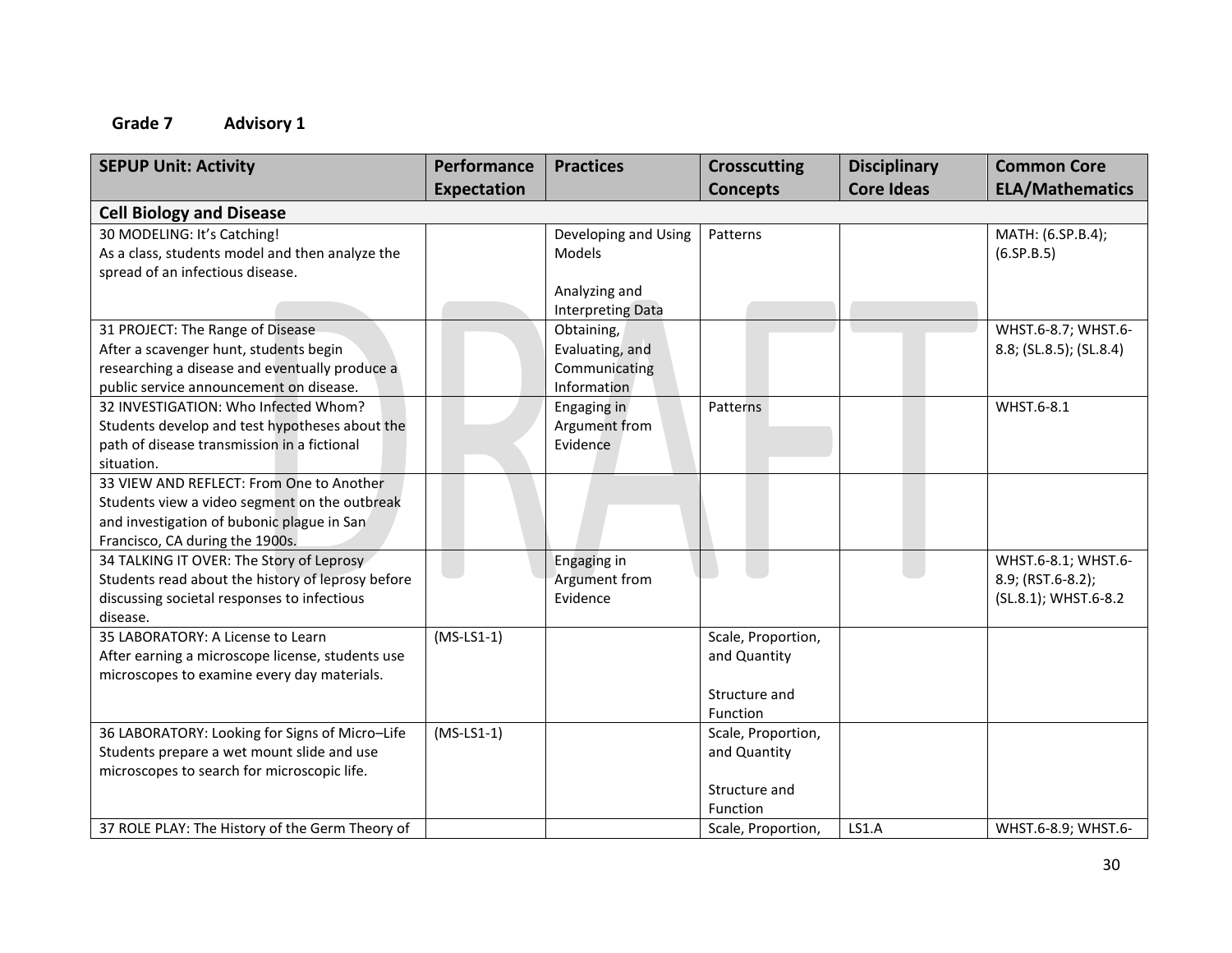| <b>SEPUP Unit: Activity</b>                           | Performance        | <b>Practices</b>                                 | <b>Crosscutting</b> | <b>Disciplinary</b> | <b>Common Core</b>       |
|-------------------------------------------------------|--------------------|--------------------------------------------------|---------------------|---------------------|--------------------------|
|                                                       | <b>Expectation</b> |                                                  | <b>Concepts</b>     | <b>Core Ideas</b>   | <b>ELA/Mathematics</b>   |
| <b>Cell Biology and Disease</b>                       |                    |                                                  |                     |                     |                          |
| <b>Disease</b>                                        |                    |                                                  | and Quantity        |                     | 8.7; (SL.8.4); RST.6-8.7 |
| Students role-play different scientists and their     |                    |                                                  |                     |                     |                          |
| contributions to developing ideas about disease.      |                    |                                                  | Structure and       |                     |                          |
|                                                       |                    |                                                  | Function            |                     |                          |
|                                                       |                    |                                                  | Cause and Effect    |                     |                          |
| 38 LABORATORY: Microbes, Plants, and You              | $MS-LS1-1$         |                                                  | Scale, Proportion,  | LS1.A               |                          |
| Students stain plant cells and compare the            |                    |                                                  | and Quantity        |                     |                          |
| structure to a microbial cell and a human cell.       |                    |                                                  |                     |                     |                          |
|                                                       |                    |                                                  | Structure and       |                     |                          |
|                                                       |                    |                                                  | Function            |                     |                          |
| 39 LABORATORY: Cells Alive!                           | $MS-LS1-7$         | Analyzing and                                    |                     | <b>LS1.A</b>        |                          |
| Students investigate the ability of cells to respire, |                    | <b>Interpreting Data</b>                         |                     | LS1.C               |                          |
| using yeast.                                          |                    |                                                  |                     | (PS3.D)             |                          |
| 40 MODELING: A Cell Model                             | $MS-LS1-2$         | Developing and Using                             | Structure and       | LS1.A               |                          |
| Students construct a cell model and explore the       |                    | <b>Models</b>                                    | Function            |                     |                          |
| function of the cell membrane.                        |                    |                                                  |                     |                     |                          |
|                                                       |                    | Analyzing and                                    |                     |                     |                          |
| 41 MODELING: A Cell So Small                          | $MS-LS1-2$         | <b>Interpreting Data</b><br>Developing and Using | Structure and       | LS1.A               |                          |
| Students investigate why cells are small, using a     | <b>MS-LS1-7</b>    | Models                                           | Function            | LS1.C               |                          |
| model of carbon and blue dye.                         |                    |                                                  |                     | (PS3.D)             |                          |
| 42 READING: A Closer Look                             | $MS-LS1-3$         |                                                  | Structure and       | LS1.A               | WHST.6-8.9; WHST.6-      |
| Students read about basic cell structures and         | <b>MS-LS1-7</b>    |                                                  | Function            | LS1.C               | 8.7; (RST.6-8.4); RST.6- |
| their functions within plant and animal cells. On-    |                    |                                                  |                     | (PS3.D)             | 8.7                      |
| line extensions show cell animations and electron     |                    |                                                  | Systems and         |                     |                          |
| micrographs.                                          |                    |                                                  | System Models       |                     |                          |
| 43 LABORATORY: Microbes Under View                    | $MS-LS1-1$         |                                                  | Scale, Proportion,  | <b>LS1.A</b>        |                          |
| Students view prepared slides of protists and         |                    |                                                  | and Quantity        |                     |                          |
| bacteria to help identify distinguishing              |                    |                                                  |                     |                     |                          |
| characteristics.                                      |                    |                                                  | Structure and       |                     |                          |
|                                                       |                    |                                                  | Function            |                     |                          |
| 44 INVESTIGATION: Who's Who?                          |                    |                                                  | Scale, Proportion,  | <b>LS1.A</b>        |                          |
| Students classify cards containing images and         |                    |                                                  | and Quantity        |                     |                          |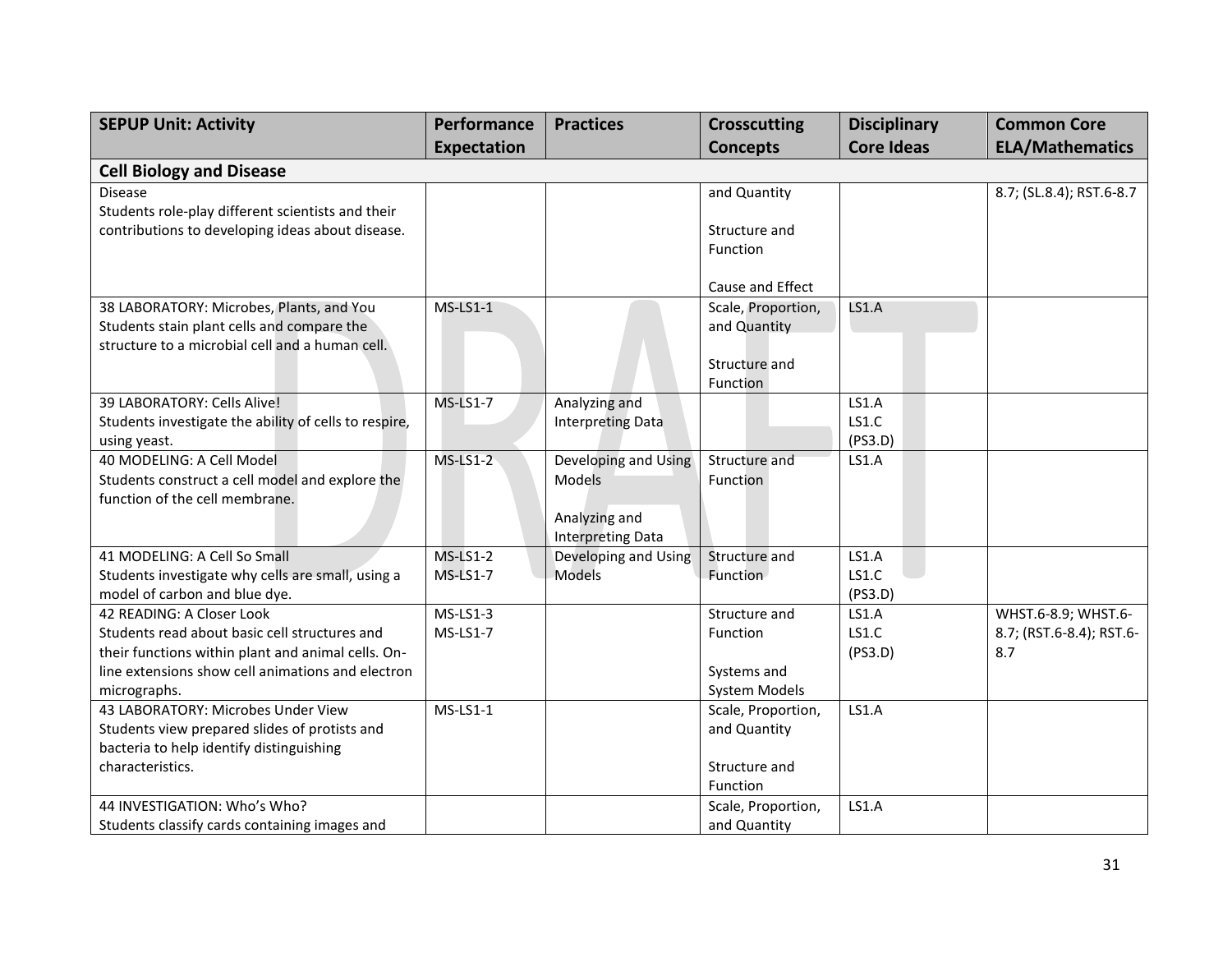| <b>SEPUP Unit: Activity</b>                                                                                                                                                                                                                                                                                                                                                                                                                                                                                                                                       | Performance        | <b>Practices</b>                                                                                                                       | <b>Crosscutting</b>          | <b>Disciplinary</b> | <b>Common Core</b>                                                                   |
|-------------------------------------------------------------------------------------------------------------------------------------------------------------------------------------------------------------------------------------------------------------------------------------------------------------------------------------------------------------------------------------------------------------------------------------------------------------------------------------------------------------------------------------------------------------------|--------------------|----------------------------------------------------------------------------------------------------------------------------------------|------------------------------|---------------------|--------------------------------------------------------------------------------------|
|                                                                                                                                                                                                                                                                                                                                                                                                                                                                                                                                                                   | <b>Expectation</b> |                                                                                                                                        | <b>Concepts</b>              | <b>Core Ideas</b>   | <b>ELA/Mathematics</b>                                                               |
| <b>Cell Biology and Disease</b>                                                                                                                                                                                                                                                                                                                                                                                                                                                                                                                                   |                    |                                                                                                                                        |                              |                     |                                                                                      |
| information about different microbes using a                                                                                                                                                                                                                                                                                                                                                                                                                                                                                                                      |                    |                                                                                                                                        |                              |                     |                                                                                      |
| dichotomous key.                                                                                                                                                                                                                                                                                                                                                                                                                                                                                                                                                  |                    |                                                                                                                                        |                              |                     |                                                                                      |
| 45 READING: The World of Microbes                                                                                                                                                                                                                                                                                                                                                                                                                                                                                                                                 |                    |                                                                                                                                        | Structure and                | LS1.A               | RST.6-8.1; (RST.6-8.4)                                                               |
| A reading about protists, bacteria, and viruses and                                                                                                                                                                                                                                                                                                                                                                                                                                                                                                               |                    |                                                                                                                                        | Function                     |                     | WHST.6-8.2; WHST.6-                                                                  |
| how they are classified.                                                                                                                                                                                                                                                                                                                                                                                                                                                                                                                                          |                    |                                                                                                                                        |                              |                     | 8.9; WHST.6-8.7;<br>RST.6-8.7                                                        |
| 46 INVESTIGATION: Disease Fighters                                                                                                                                                                                                                                                                                                                                                                                                                                                                                                                                |                    |                                                                                                                                        |                              |                     |                                                                                      |
| Students view prepared slides of normal human                                                                                                                                                                                                                                                                                                                                                                                                                                                                                                                     |                    |                                                                                                                                        |                              |                     |                                                                                      |
| blood and perform simulated tests for blood-type                                                                                                                                                                                                                                                                                                                                                                                                                                                                                                                  |                    |                                                                                                                                        |                              |                     |                                                                                      |
| compatibility.                                                                                                                                                                                                                                                                                                                                                                                                                                                                                                                                                    |                    |                                                                                                                                        |                              |                     |                                                                                      |
| 47 LABORATORY: Reducing Risk                                                                                                                                                                                                                                                                                                                                                                                                                                                                                                                                      |                    | Analyzing and                                                                                                                          |                              |                     |                                                                                      |
| Students investigate the effects of various                                                                                                                                                                                                                                                                                                                                                                                                                                                                                                                       |                    | <b>Interpreting Data</b>                                                                                                               |                              |                     |                                                                                      |
| antimicrobial solutions on the growth of common                                                                                                                                                                                                                                                                                                                                                                                                                                                                                                                   |                    |                                                                                                                                        |                              |                     |                                                                                      |
| bacteria.<br>48 INVESTIGATION: Wash Your Hands, Please!                                                                                                                                                                                                                                                                                                                                                                                                                                                                                                           |                    |                                                                                                                                        |                              |                     |                                                                                      |
|                                                                                                                                                                                                                                                                                                                                                                                                                                                                                                                                                                   |                    |                                                                                                                                        |                              |                     |                                                                                      |
|                                                                                                                                                                                                                                                                                                                                                                                                                                                                                                                                                                   |                    |                                                                                                                                        |                              |                     |                                                                                      |
|                                                                                                                                                                                                                                                                                                                                                                                                                                                                                                                                                                   |                    |                                                                                                                                        |                              |                     |                                                                                      |
|                                                                                                                                                                                                                                                                                                                                                                                                                                                                                                                                                                   |                    |                                                                                                                                        |                              |                     |                                                                                      |
|                                                                                                                                                                                                                                                                                                                                                                                                                                                                                                                                                                   |                    |                                                                                                                                        |                              |                     |                                                                                      |
| vaccines and antibiotics in the treatment and                                                                                                                                                                                                                                                                                                                                                                                                                                                                                                                     |                    | Evidence                                                                                                                               |                              |                     |                                                                                      |
| prevention of infectious disease.                                                                                                                                                                                                                                                                                                                                                                                                                                                                                                                                 |                    |                                                                                                                                        |                              |                     |                                                                                      |
| 50 VIEW AND REFLECT: Fighting Back                                                                                                                                                                                                                                                                                                                                                                                                                                                                                                                                |                    |                                                                                                                                        |                              |                     |                                                                                      |
| Students view a video segment on the                                                                                                                                                                                                                                                                                                                                                                                                                                                                                                                              |                    |                                                                                                                                        |                              |                     |                                                                                      |
|                                                                                                                                                                                                                                                                                                                                                                                                                                                                                                                                                                   |                    |                                                                                                                                        |                              |                     |                                                                                      |
|                                                                                                                                                                                                                                                                                                                                                                                                                                                                                                                                                                   |                    |                                                                                                                                        |                              |                     |                                                                                      |
|                                                                                                                                                                                                                                                                                                                                                                                                                                                                                                                                                                   |                    |                                                                                                                                        |                              |                     |                                                                                      |
|                                                                                                                                                                                                                                                                                                                                                                                                                                                                                                                                                                   |                    |                                                                                                                                        |                              |                     |                                                                                      |
|                                                                                                                                                                                                                                                                                                                                                                                                                                                                                                                                                                   |                    |                                                                                                                                        |                              |                     |                                                                                      |
|                                                                                                                                                                                                                                                                                                                                                                                                                                                                                                                                                                   |                    |                                                                                                                                        |                              |                     |                                                                                      |
|                                                                                                                                                                                                                                                                                                                                                                                                                                                                                                                                                                   |                    |                                                                                                                                        |                              |                     |                                                                                      |
|                                                                                                                                                                                                                                                                                                                                                                                                                                                                                                                                                                   |                    |                                                                                                                                        |                              |                     |                                                                                      |
|                                                                                                                                                                                                                                                                                                                                                                                                                                                                                                                                                                   |                    |                                                                                                                                        |                              |                     |                                                                                      |
| Students design an experiment to reduce the<br>number of microbes found on their hands after<br>hand washing.<br>49 ROLE PLAY: An Ounce of Prevention<br>Students perform a role play on the use of<br>development of the first antibiotic: penicillin.<br>51 MODELING: The Full Course<br>Students model the effects of antibiotics on the<br>population of the disease-causing bacteria during<br>an infection.<br>52 TALKING IT OVER: Miracle Drugs-or Not?<br>Students read about the use and misuse of<br>antibiotics before discussing the responsibilities |                    | Engaging in<br>Argument from<br>Analyzing and<br><b>Interpreting Data</b><br><b>Using Mathematics</b><br>and Computational<br>Thinking | Cause and Effect<br>Patterns |                     | (SL.8.1)<br>MATH: (6.SP.B.4);<br>(6.5P.B.5)<br>RST.6-8.1; WHST.6-<br>8.2; WHST.6-8.9 |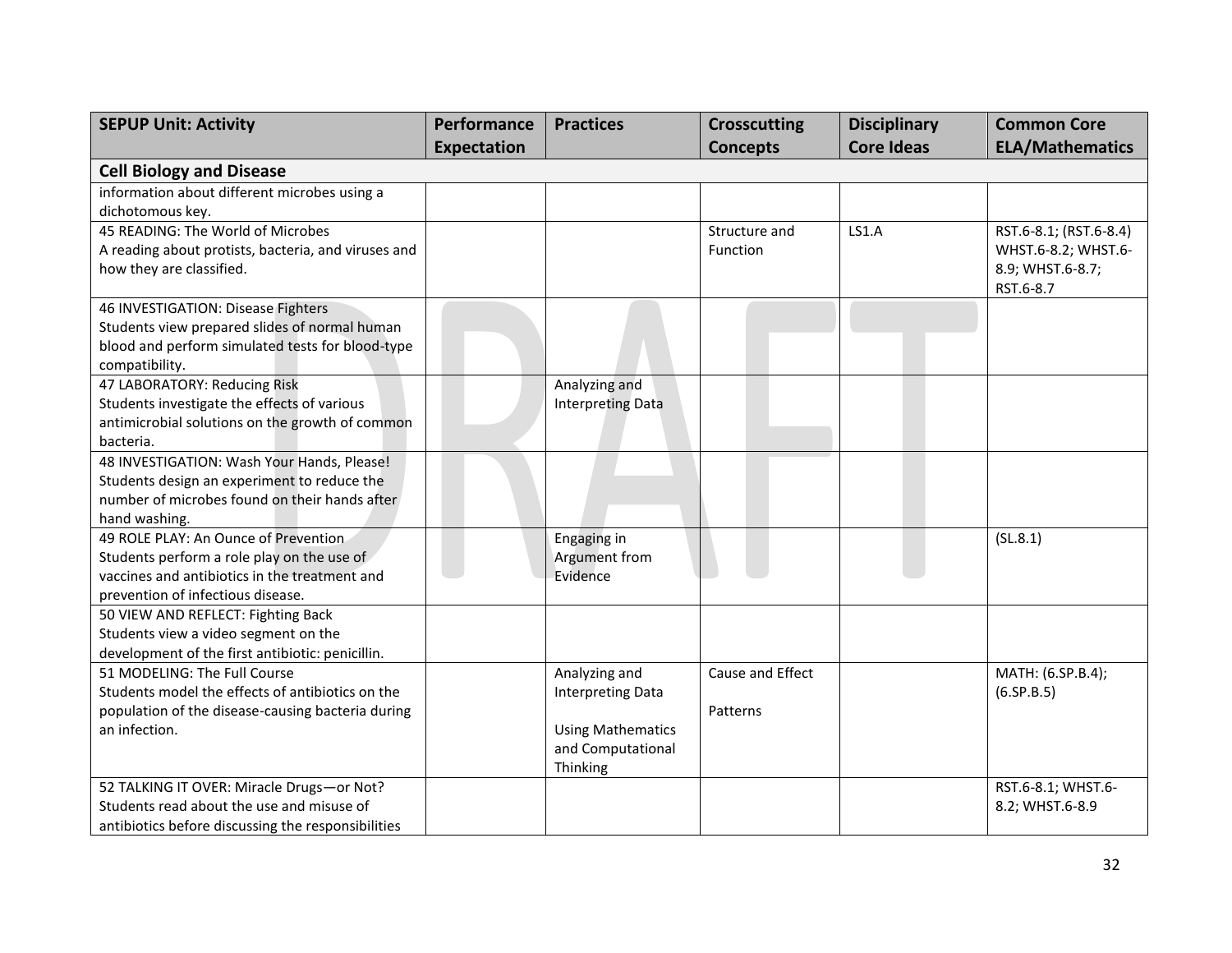| <b>SEPUP Unit: Activity</b>                      | <b>Performance</b> | <b>Practices</b> | <b>Crosscutting</b> | <b>Disciplinary</b> | <b>Common Core</b>     |  |  |  |
|--------------------------------------------------|--------------------|------------------|---------------------|---------------------|------------------------|--|--|--|
|                                                  | Expectation        |                  | <b>Concepts</b>     | <b>Core Ideas</b>   | <b>ELA/Mathematics</b> |  |  |  |
| <b>Cell Biology and Disease</b>                  |                    |                  |                     |                     |                        |  |  |  |
| of patients.                                     |                    |                  |                     |                     |                        |  |  |  |
| 53 INVESTIGATION: Modern Outbreaks               |                    | Engaging in      | Cause and Effect    |                     | WHST.6-8.1; (SL.8.1)   |  |  |  |
| Students collect data and develop hypotheses     |                    | Argument from    |                     |                     |                        |  |  |  |
| about disease transmission while playing a board |                    | Evidence         | (Patterns)          |                     |                        |  |  |  |
| game.                                            |                    |                  |                     |                     |                        |  |  |  |

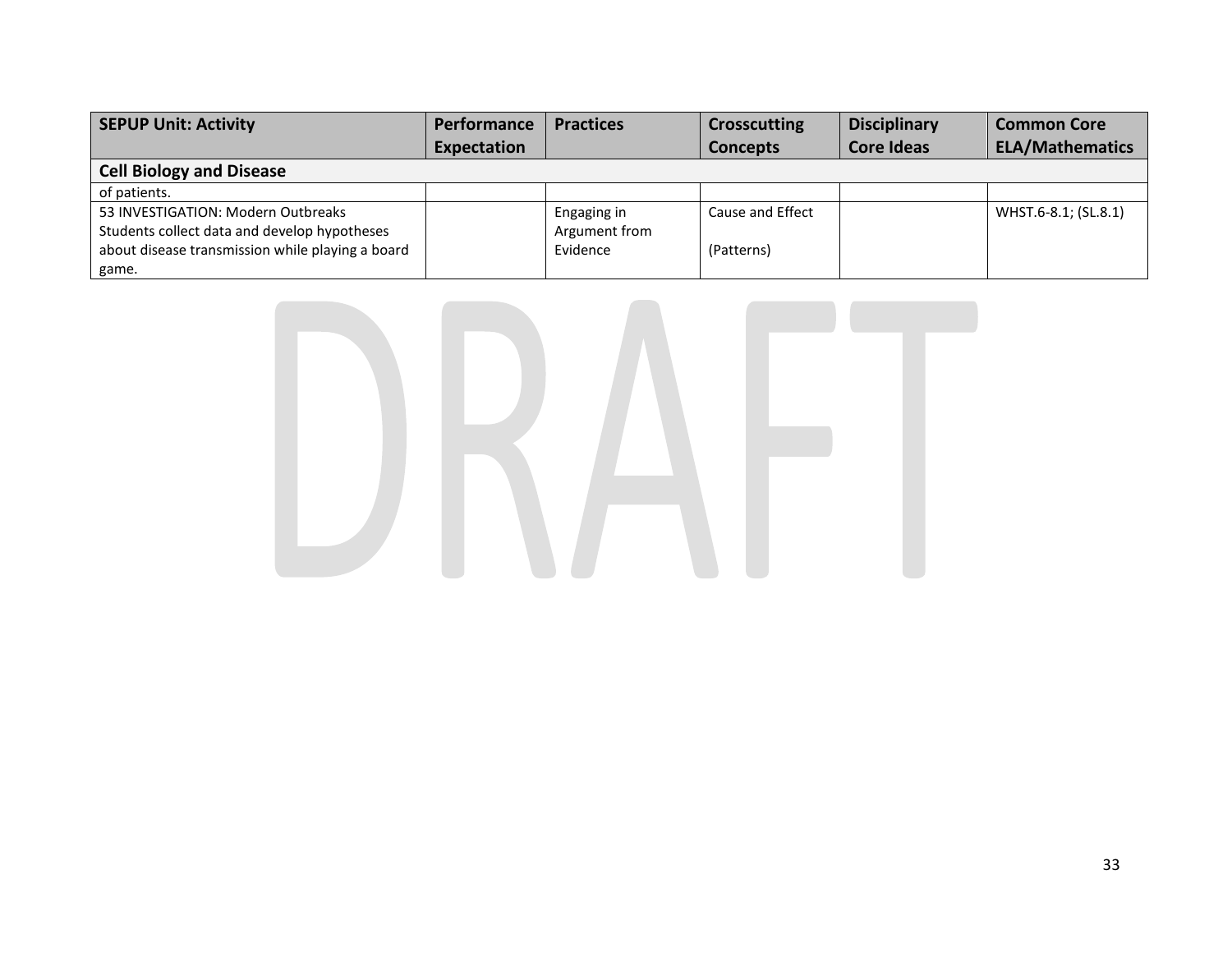| <b>SEPUP Unit: Activity</b>                        | Performance        | <b>Practices</b>         | <b>Crosscutting</b>      | <b>Disciplinary</b> | <b>Common Core</b>     |
|----------------------------------------------------|--------------------|--------------------------|--------------------------|---------------------|------------------------|
|                                                    | <b>Expectation</b> |                          | <b>Concepts</b>          | <b>Core Ideas</b>   | <b>ELA/Mathematics</b> |
| <b>Body Works</b>                                  |                    |                          |                          |                     |                        |
| 11 ROLE PLAY: Traffic Stop                         |                    |                          | Systems and              |                     | (RST.6-8.2); WHST.6-   |
| Students perform a role play that explores alcohol |                    |                          | <b>System Models</b>     |                     | 8.2                    |
| affects the systems of the body.                   |                    |                          |                          |                     |                        |
| 12 INVESTIGATION: What's Happening Inside?         | $MS-LS1-3$         |                          | Systems and              | LS1.A               |                        |
| Students learn about human body systems as         |                    |                          | <b>System Models</b>     |                     |                        |
| they classify organs and develop a 3-dimensional   |                    |                          |                          |                     |                        |
| model of several systems. [Includes an optional    |                    |                          |                          |                     |                        |
| web-activity on Human Reproductive system.         |                    |                          |                          |                     |                        |
| 13 ROLE PLAY: Living with Your Liver               | <b>MS-LS1-3</b>    |                          |                          | LS1.A               |                        |
| Students perform a role play on the function of    |                    |                          |                          |                     |                        |
| the liver.                                         |                    |                          |                          |                     |                        |
| 14 LABORATORY: Breakdown                           | $MS-LS1-3$         | Analyzing and            | Patterns                 | LS1.A               | MATH: (6.SP.B.4)       |
| Students design an experiment to investigate the   | <b>MS-LS1-7</b>    | <b>Interpreting Data</b> |                          | LS1.C               |                        |
| effect of mechanical breakdown on chemical         |                    |                          | <b>Energy and Matter</b> |                     |                        |
| breakdown during digestion.                        |                    | Planning and             |                          |                     |                        |
|                                                    |                    | Carrying Out             |                          |                     |                        |
|                                                    |                    | Investigations           |                          |                     |                        |
|                                                    |                    |                          |                          |                     |                        |
|                                                    |                    | <b>Using Mathematics</b> |                          |                     |                        |
|                                                    |                    | and Computational        |                          |                     |                        |
|                                                    |                    | Thinking                 |                          |                     |                        |
| 15 READING: Digestion-An Absorbing Tale            | $MS-LS1-3$         |                          | Systems and              | LS1.A               | WHST.6-8.7; WHST.6-    |
| Students read about functions and structures of    | $MS-LS1-7$         |                          | System Models            | LS1.C               | 8.9; RST.6-8.7; RST.6- |
| the human digestive system.                        |                    |                          |                          |                     | 8.4                    |
|                                                    |                    |                          | <b>Energy and Matter</b> |                     |                        |
| 16 LABORATORY: Support System: Bones, Joints       | $MS-LS1-3$         |                          |                          | LS1.A               | RST.6-8.1; WHST.6-     |
| and Muscles                                        |                    |                          |                          |                     | 8.2; WHST.6-8.7;       |
| After exploring the structure and function of      |                    |                          |                          |                     | RST.6-8.7              |
| bones, joints and muscles as they dissect a        |                    |                          |                          |                     |                        |
| chicken wing, students read about different joints |                    |                          |                          |                     |                        |
| and how they work as levers with bones and         |                    |                          |                          |                     |                        |
| muscles in the human body.                         |                    |                          |                          |                     |                        |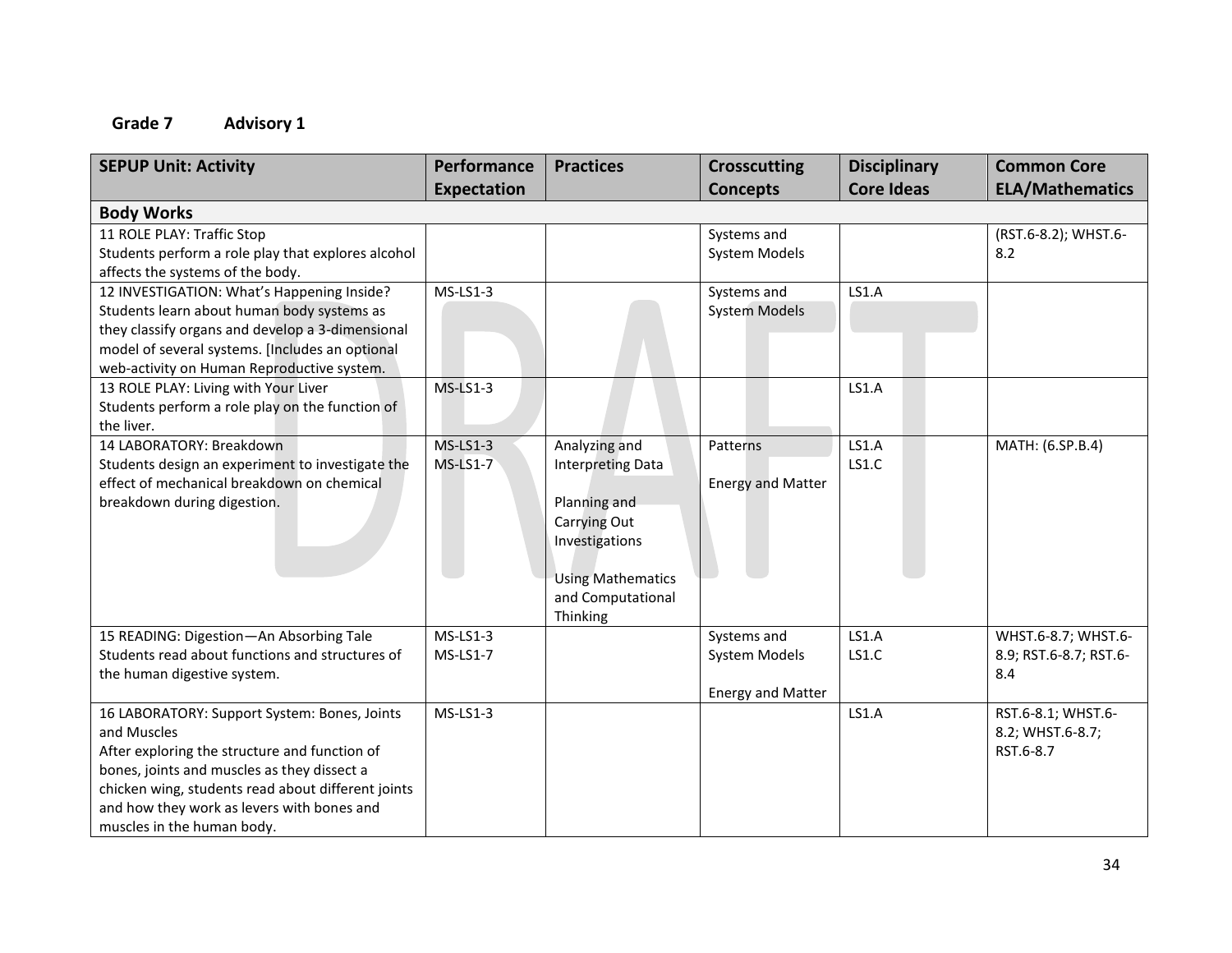| <b>SEPUP Unit: Activity</b>                                        | Performance        | <b>Practices</b>               | <b>Crosscutting</b>  | <b>Disciplinary</b> | <b>Common Core</b>     |
|--------------------------------------------------------------------|--------------------|--------------------------------|----------------------|---------------------|------------------------|
|                                                                    | <b>Expectation</b> |                                | <b>Concepts</b>      | <b>Core Ideas</b>   | <b>ELA/Mathematics</b> |
| <b>Body Works</b>                                                  |                    |                                |                      |                     |                        |
| 17 LABORATORY: Gas Exchange                                        | $MS-LS1-3$         | Planning and                   | Patterns             | LS1.A               | MATH: (6.SP.A.2);      |
| Students analyze the content of a fictional                        |                    | Carrying Out                   |                      | PS3.D               | (6.5P.B.4)             |
| newspaper story that describes the alleged                         |                    | Investigations                 | Systems and          |                     |                        |
| discovery of diamonds in a national forest.                        |                    |                                | System Models        |                     |                        |
|                                                                    |                    | <b>Using Mathematics</b>       |                      |                     |                        |
|                                                                    |                    | and Computational              |                      |                     |                        |
|                                                                    |                    | Thinking                       |                      |                     |                        |
| 18 MODELING: The Circulation Game                                  | $MS-LS1-3$         | Developing and Using           | Systems and          | <b>LS1.A</b>        |                        |
| Students quantitatively measure the amount of                      |                    | Models                         | <b>System Models</b> |                     |                        |
| carbon dioxide in their exhaled breath by using an                 |                    |                                |                      |                     |                        |
| indicator to perform a titration. [Includes web-                   |                    |                                |                      |                     |                        |
| activity about the nervous system for those using<br>Unit B only.] |                    |                                |                      |                     |                        |
| 19 INVESTIGATION: Heart-ily Fit                                    |                    | Analyzing and                  | Patterns             | LS1.A               | MATH: (6.SP.A.2);      |
| Students collect data on their heart rates and                     |                    | <b>Interpreting Data</b>       |                      |                     | $(6.5P.B.4)$ ; (MP.4)  |
| recovery times as a quantitative measure of                        |                    |                                |                      |                     |                        |
| physical fitness.                                                  |                    | <b>Using Mathematics</b>       |                      |                     |                        |
|                                                                    |                    | and Computational              |                      |                     |                        |
|                                                                    |                    | Thinking                       |                      |                     |                        |
| 20 ROLE PLAY: Great-Aunt Lily's Will                               |                    | Engaging in                    |                      |                     | (SL.8.4); (SL.8.5)     |
| After performing a role play, students decide on                   |                    | Argument from                  |                      |                     |                        |
| the best use of limited funds to fight heart                       |                    | Evidence                       |                      |                     |                        |
| disease and promote public health.                                 |                    |                                |                      |                     |                        |
| 21 LABORATORY: Inside A Pump                                       |                    | Developing and Using           |                      | <b>LS1.A</b>        |                        |
| Students explore the role of valves in the heart by                |                    | Models                         |                      |                     |                        |
| using different pumps as potential models.                         |                    |                                |                      |                     |                        |
| 22 LABORATORY: The Heart-A Muscle                                  |                    | Analyzing and                  |                      | LS1.A               |                        |
| Students investigate the strength of heart muscle                  |                    | <b>Interpreting Data</b>       |                      |                     |                        |
| as they attempt to pump water at their resting                     |                    |                                |                      |                     |                        |
| pulse rate.                                                        |                    | Developing and Using<br>Models |                      |                     |                        |
| 23 READING: Heart Parts                                            |                    |                                |                      | <b>LS1.A</b>        | WHST.6-8.7; WHST.6-    |
| Students read about the structures and functions                   |                    |                                |                      |                     | 8.9; RST.6-8.7; RST.6- |
| of the human circulatory system. [An optional                      |                    |                                |                      |                     | 8.4; RST.6-8.9         |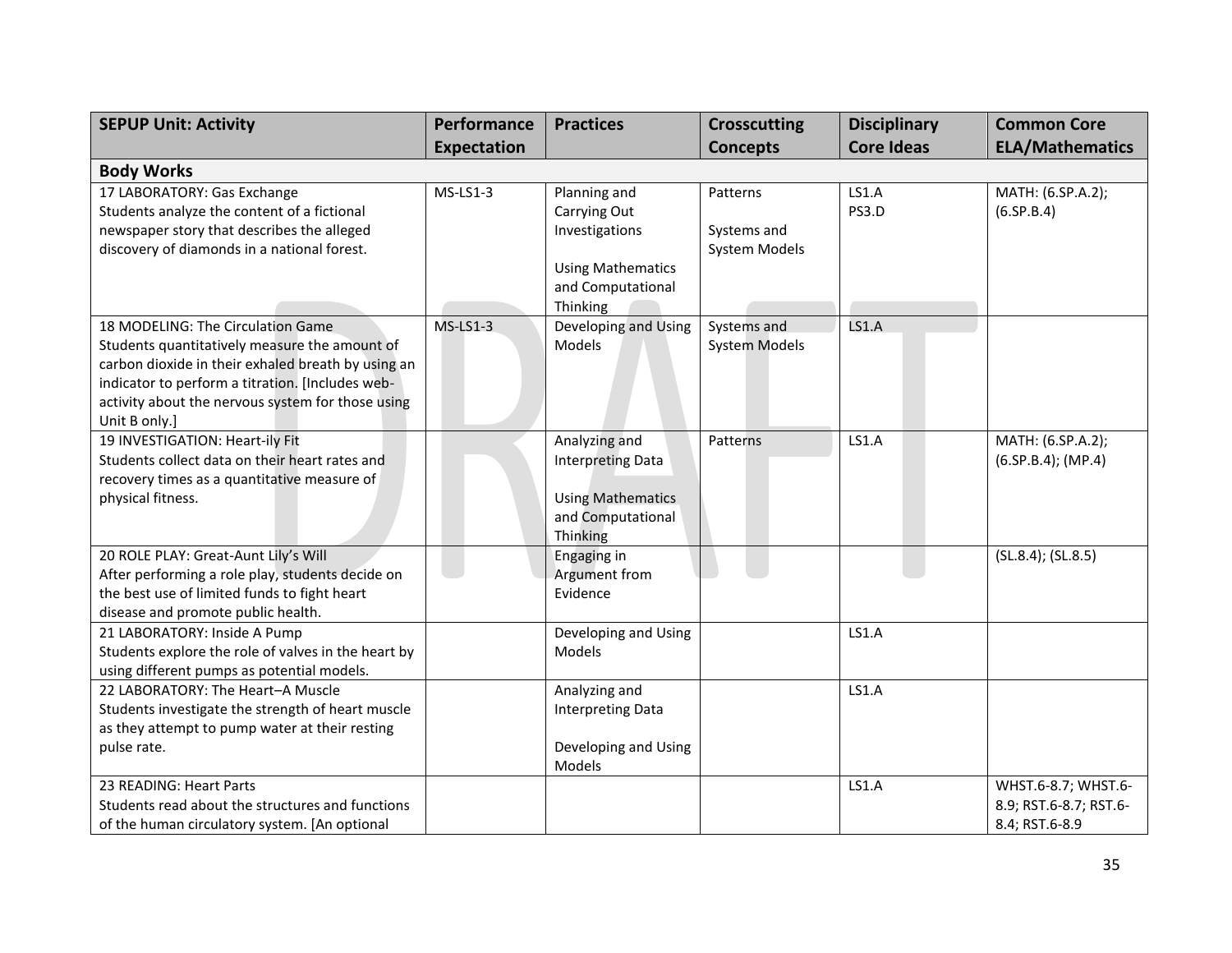| <b>SEPUP Unit: Activity</b>                       | Performance        | <b>Practices</b>     | <b>Crosscutting</b> | <b>Disciplinary</b> | <b>Common Core</b>     |
|---------------------------------------------------|--------------------|----------------------|---------------------|---------------------|------------------------|
|                                                   | <b>Expectation</b> |                      | <b>Concepts</b>     | <b>Core Ideas</b>   | <b>ELA/Mathematics</b> |
| <b>Body Works</b>                                 |                    |                      |                     |                     |                        |
| sheep's heart dissection is described in the      |                    |                      |                     |                     |                        |
| Teacher's Edition.]                               |                    |                      |                     |                     |                        |
| 24 MODELING: Round and Round                      |                    | Developing and Using |                     |                     | WHST.6-8.9; (SL.8.4);  |
| In groups, students use pumps to design a         |                    | Models               |                     |                     | (SL.8.5); RST.6-8.9    |
| working model of the human circulatory system.    |                    |                      |                     |                     |                        |
| 25 READING: Healing the Heart                     |                    | Obtaining,           |                     |                     | (RST.6-8.2); WHST.6-   |
| Students read about the history of heart surgery  |                    | Evaluating, and      |                     |                     | 8.2                    |
| and explore challenges of past and future heart   |                    | Communicating        |                     |                     |                        |
| surgery.                                          |                    | Information          |                     |                     |                        |
| 26 INVESTIGATION: Heart Sounds                    |                    | Obtaining,           | (Cause and Effect)  |                     | WHST.6-8.7; RST.6-8.7  |
| After an introduction to specific heart problems, |                    | Evaluating, and      |                     |                     |                        |
| students listen to normal and abnormal heart      |                    | Communicating        |                     |                     |                        |
| sounds.                                           |                    | Information          |                     |                     |                        |
| 27 LABORATORY: The Pressure's On                  |                    | Developing and Using |                     |                     | MATH: (6.SP.B.4)       |
| Students model the effects of high blood pressure |                    | Models               |                     |                     |                        |
| on the circulatory system using clamps on the     |                    |                      |                     |                     |                        |
| pump simulation.                                  |                    |                      |                     |                     |                        |
| 28 READING: Heart Problems                        |                    |                      | (Cause and Effect)  |                     | WHST.6-8.7; WHST.6-    |
| Students read about the physiological causes of   |                    |                      |                     |                     | 8.9; RST.6-8.7         |
| high blood pressure, heart disease, and heart     |                    |                      | Stability and       |                     |                        |
| attacks.                                          |                    |                      | Change              |                     |                        |
|                                                   |                    |                      |                     |                     |                        |
|                                                   |                    |                      | Systems and         |                     |                        |
|                                                   |                    |                      | System Models       |                     |                        |
| 29 PROJECT: Helping Hearts                        |                    | Engaging in          |                     |                     | (SL.8.1); (SL.8.4);    |
| After taking a heart risk quiz, students design a |                    | Argument from        |                     |                     | (SL.8.5)               |
| public health brochure about a risk factor for    |                    | Evidence             |                     |                     |                        |
| heart disease.                                    |                    |                      |                     |                     |                        |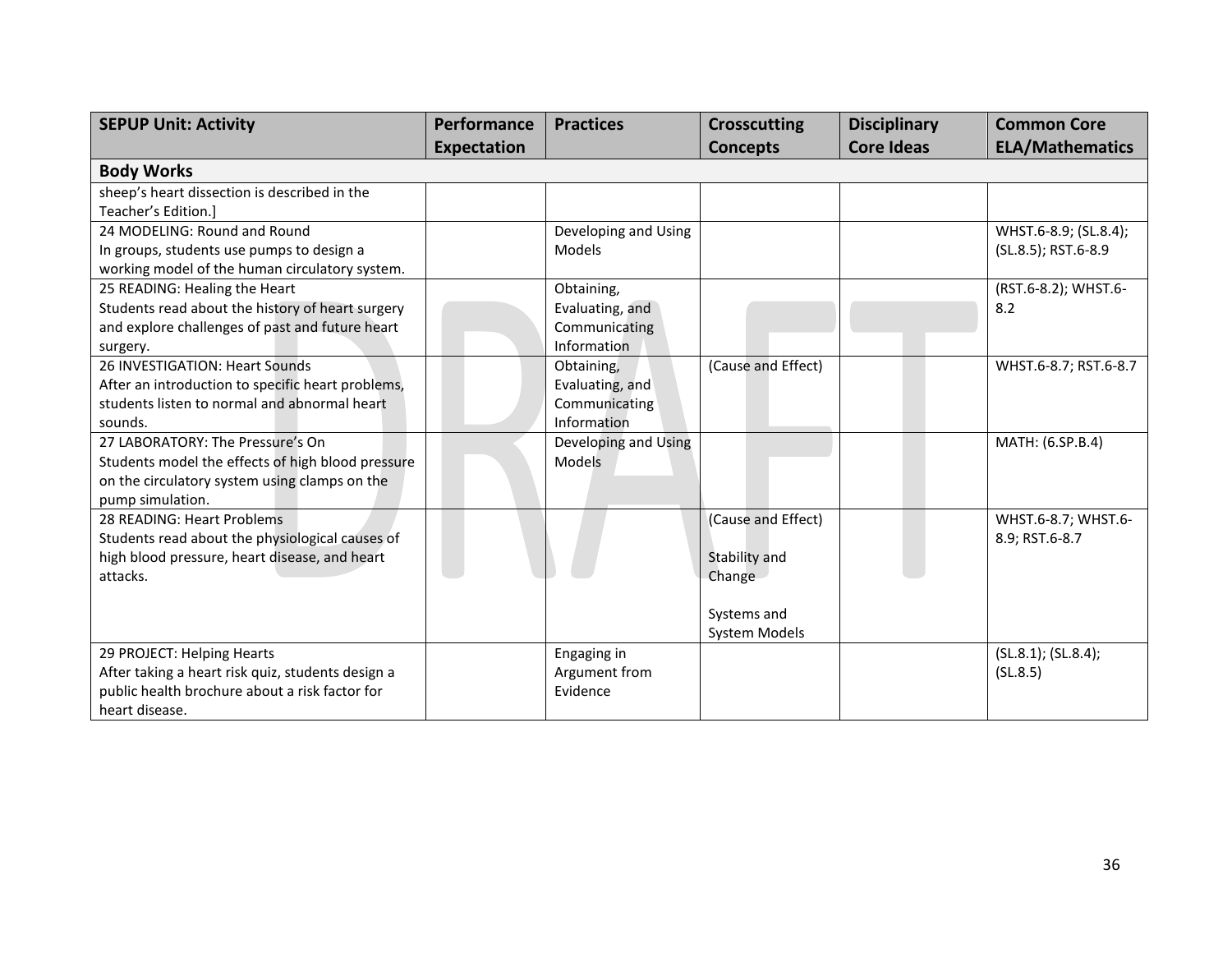| <b>SEPUP Unit: Activity</b>                         | Performance        | <b>Practices</b>         | <b>Crosscutting</b> | <b>Disciplinary</b> | <b>Common Core</b>      |
|-----------------------------------------------------|--------------------|--------------------------|---------------------|---------------------|-------------------------|
|                                                     | <b>Expectation</b> |                          | <b>Concepts</b>     | <b>Core Ideas</b>   | <b>ELA/Mathematics</b>  |
| <b>Genetics</b>                                     |                    |                          |                     |                     |                         |
| 54 INVESTIGATION: Investigating Human Traits        |                    | Analyzing and            | Patterns            |                     | (SL.8.1)                |
| Students collect data on six human characteristics  |                    | <b>Interpreting Data</b> |                     |                     |                         |
| and discuss causes of human variation.              |                    |                          |                     |                     | MATH: (6.SP.A.2);       |
|                                                     |                    |                          |                     |                     | (6.5P.B.4)              |
| 55 LABORATORY: Plants Have Genes, Too!              | $MS-LS1-5$         |                          | Cause and Effect    | <b>LS1.B</b>        | $(RST.6-8.4)$           |
| Students germinate seeds and use information        |                    |                          |                     | <b>LS3.A</b>        |                         |
| about the parent plants to predict offspring color. |                    |                          | Patterns            | LS3.B               |                         |
| 56 VIEW AND REFLECT: Joe's Dilemma                  |                    |                          |                     |                     | (RST.6-8.4); WHST.6-    |
| After reading a fictional story about a child who   |                    |                          |                     |                     | 8.9; RST.6-8.9          |
| may have the Marfan syndrome, students watch a      |                    |                          |                     |                     |                         |
| video on this genetic disease.                      |                    |                          |                     |                     |                         |
| 57 READING: Reproduction                            | <b>MS-LS3-2</b>    |                          |                     | LS1.B               | RST.6-8.1; (RST.6-8.2); |
| Students read about the differences between         | <b>MS-LS4-5</b>    |                          |                     | LS3.A               | WHST.6-8.2; WHST.6-     |
| sexual and asexual reproduction at the cellular     |                    |                          |                     |                     | 8.9; WHST.6-8.7;        |
| level.                                              |                    |                          |                     |                     | (RST.6-8.4); RST.6-8.7  |
| 58 MODELING: Creature Features                      |                    | Developing and Using     | Cause and Effect    | LS1.B               | WHST.6-8.1; WHST.6-     |
| Students develop models to investigate the          |                    | Models                   |                     | LS3.A               | 8.9; (SL.8.1)           |
| inheritance of a trait in imaginary creatures.      |                    | Engaging in              |                     | LS3.B               |                         |
|                                                     |                    | Argument from            |                     |                     |                         |
|                                                     |                    | Evidence                 |                     |                     |                         |
| 59 INVESTIGATION: Gene Combo                        | MS-LS3-2           | Developing and Using     | Cause and Effect    | LS1.B               | $(RST.6-8.4)$           |
| Students model the inheritance of single-gene       |                    | Models                   |                     | LS3.A               |                         |
| traits by collecting and analyzing data from coin   |                    |                          | Patterns            | LS3.B               | MATH: MP.4;             |
| tosses.                                             |                    | <b>Using Mathematics</b> |                     |                     | (6.RP.A.1); (7.RP.A.2)  |
|                                                     |                    | and Computational        |                     |                     |                         |
|                                                     |                    | Thinking                 |                     |                     |                         |
| 60 READING: Mendel, First Geneticist                |                    | <b>Using Mathematics</b> | Cause and Effect    | LS1.B               | WHST.6-8.9; WHST.6-     |
| Students read about Gregor Mendel's                 |                    | and Computational        |                     | LS3.A               | 8.7; RST.6-8.7; RST.6-  |
| experiments with pea plants.                        |                    | Thinking                 | Patterns            |                     | 8.9                     |
|                                                     |                    |                          |                     | LS3.B               |                         |
|                                                     |                    |                          |                     |                     | MATH: MP.4;             |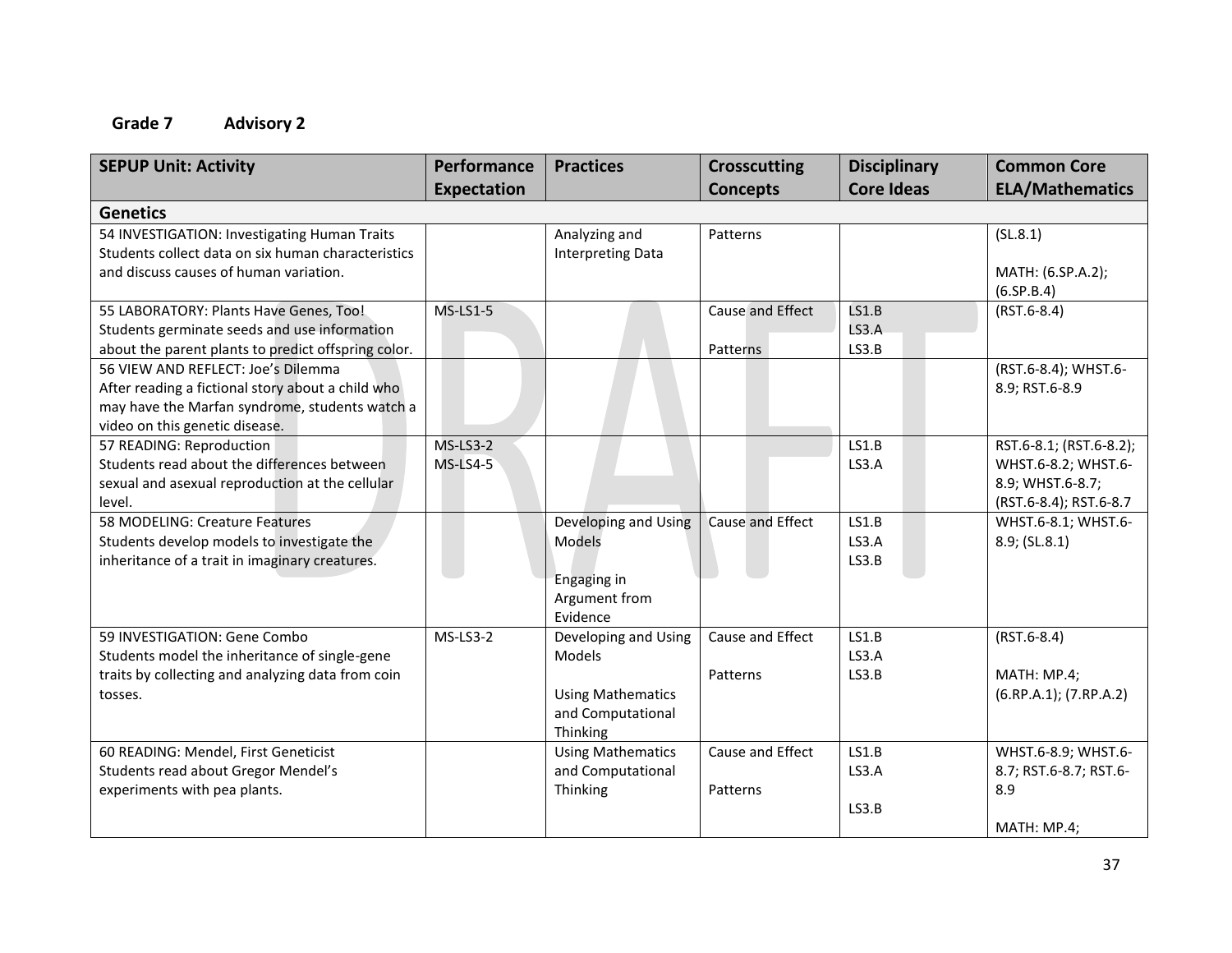| <b>SEPUP Unit: Activity</b>                                                                                                                                                                                                        | Performance               | <b>Practices</b>                                                                            | <b>Crosscutting</b>                           | <b>Disciplinary</b>     | <b>Common Core</b>                                                                         |
|------------------------------------------------------------------------------------------------------------------------------------------------------------------------------------------------------------------------------------|---------------------------|---------------------------------------------------------------------------------------------|-----------------------------------------------|-------------------------|--------------------------------------------------------------------------------------------|
|                                                                                                                                                                                                                                    | <b>Expectation</b>        |                                                                                             | <b>Concepts</b>                               | <b>Core Ideas</b>       | <b>ELA/Mathematics</b>                                                                     |
| <b>Genetics</b>                                                                                                                                                                                                                    |                           |                                                                                             |                                               |                         |                                                                                            |
|                                                                                                                                                                                                                                    |                           |                                                                                             |                                               |                         | (6.RP.A.1); (7.RP.A.2)                                                                     |
| 61 PROBLEM SOLVING: Gene Squares<br>Students use Punnett squares to predict the<br>approximate frequencies of traits among<br>offspring.                                                                                           | $MS-LS3-2$                | Developing and Using<br>Models<br><b>Using Mathematics</b><br>and Computational<br>Thinking | Cause and Effect                              | LS1.B<br>LS3.A<br>LS3.B | (RST.6-8.4); 7.RP.A.2<br>MATH: MP.4;<br>(6.RP.A.1)                                         |
| 62 LABORATORY: Analyzing Genetic Data<br>Students quantify and analyze results of the seeds<br>germinated in Activity 55. [optional web based<br>activity on Life Cycles of Plants and Animals,<br>including a flower dissection.] | $MS-LS1-5$                | Engaging in<br>Argument from<br>Evidence<br>Analyzing and<br><b>Interpreting Data</b>       | Cause and Effect                              | LS1.B<br>LS3.A<br>LS3.B | (SL.8.1); WHST.6-8.9;<br>RST.6-8.9<br>MATH: (6.SP.B.5);<br>MP.4; (6.RP.A.1);<br>(7.RP.A.2) |
| 63 READING: Show Me the Genes!<br>Students read about the behavior of<br>chromosomes and the function of DNA during<br>sexual reproduction. [optional web based activity<br>on Human Reproduction]                                 | $MS$ -LS3-1<br>$MS-LS3-2$ |                                                                                             | Cause and Effect<br>(Stability and<br>Change) | LS1.B<br>LS3.A<br>LS3.B | WHST.6-8.7; RST.6-8.7                                                                      |
| 64 LABORATORY: Nature and Nurture<br>Students design an experiment to investigate the<br>effect of the environment on seedling color.                                                                                              | <b>MS-LS1-5</b>           | Analyzing and<br><b>Interpreting Data</b>                                                   | Cause and Effect                              | LS1.B<br>LS3.B<br>LS4.B | MATH: MP.4;<br>(6.RP.A.1); (7.RP.A.2)                                                      |
| 65 INVESTIGATION: Breeding Critters-More<br><b>Traits</b><br>Students create imaginary critter offspring to<br>model patterns of inheritance.                                                                                      | $(MS-LS1-5)$<br>MS-LS3-2  | Developing and Using<br>Models                                                              | Cause and Effect                              | LS1.B<br>LS3.B          | $(RST.6-8.4)$<br>MATH: MP.4                                                                |
| 66 PROBLEM-SOLVING: Patterns in Pedigrees<br>Students use Punnett squares and pedigrees to<br>analyze patterns of inheritance.                                                                                                     | $MS-LS3-2$                | Engaging in<br>Argument from<br>Evidence<br>Analyzing and<br><b>Interpreting Data</b>       | Cause and Effect<br>Patterns                  | LS1.B<br>LS3.B          | (RST.6-8.4); WHST.6-<br>8.9; (SL.8.1)                                                      |
| 67 TALKING IT OVER: What Would You Do?<br>Students re-visit the Marfan scenario from<br>Activity 56 and discuss the trade-offs of genetic                                                                                          |                           | Engaging in<br>Argument from<br>Evidence                                                    |                                               |                         | WHST.6-8.9; (SL.8.1);<br>(WHST.6-8.8);<br>WHST.6-8.7                                       |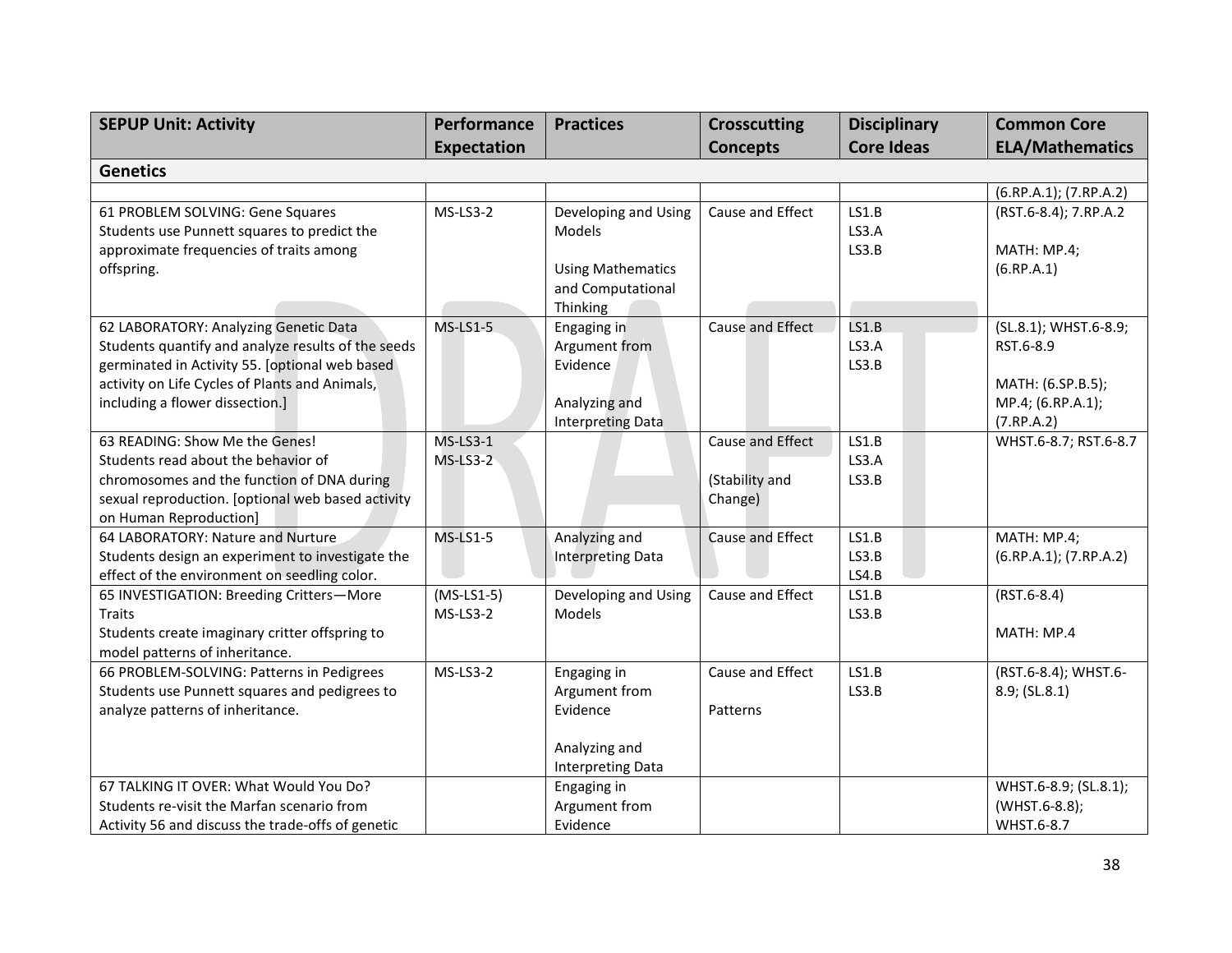| <b>SEPUP Unit: Activity</b>                       | <b>Performance</b> | <b>Practices</b> | <b>Crosscutting</b> | <b>Disciplinary</b> | <b>Common Core</b>      |
|---------------------------------------------------|--------------------|------------------|---------------------|---------------------|-------------------------|
|                                                   | <b>Expectation</b> |                  | <b>Concepts</b>     | <b>Core Ideas</b>   | <b>ELA/Mathematics</b>  |
| <b>Genetics</b>                                   |                    |                  |                     |                     |                         |
| testing.                                          |                    |                  |                     |                     |                         |
|                                                   |                    |                  |                     |                     | Math: (6.SP.B.5)        |
| 68 INVESTIGATION: Searching for the Lost          |                    |                  | Cause and Effect    | LS3.B               | WHST.6-8.7; RST.6-8.7   |
| Children                                          |                    |                  |                     |                     |                         |
| After being introduced to a story about children  |                    |                  |                     |                     |                         |
| lost during war, students apply blood group       |                    |                  |                     |                     |                         |
| genetics to evaluating parent/child matches.      |                    |                  |                     |                     |                         |
| 69 MODELING: Evidence from DNA                    |                    |                  |                     |                     | (RST.6-8.4); (WHST.6-   |
| Students perform a DNA fingerprinting simulation  |                    |                  |                     |                     | 8.8); WHST.6-8.7        |
| to generate different-sized pieces of DNA.        |                    |                  |                     |                     |                         |
| 70 INVESTIGATION: Finding the Lost Children       |                    | Engaging in      |                     |                     | WHST.6-8.1              |
| Students use DNA fingerprints to gather           |                    | Argument from    |                     |                     |                         |
| additional evidence about the lost children       |                    | Evidence         |                     |                     |                         |
| introduced in Activity 68.                        |                    |                  |                     |                     |                         |
| 71 TALKING IT OVER: Should We?                    |                    | Engaging in      |                     |                     | (SL.8.1); (WHST.6-8.8); |
| Students learn about the work of Dr. Mary-Claire  |                    | Argument from    |                     |                     | WHST.6-8.7              |
| King, who helped families in Argentina find their |                    | Evidence         |                     |                     |                         |
| lost children and explore the ethics of using     |                    |                  |                     |                     |                         |
| genetic information.                              |                    |                  |                     |                     |                         |
|                                                   |                    |                  |                     |                     |                         |
|                                                   |                    |                  |                     |                     |                         |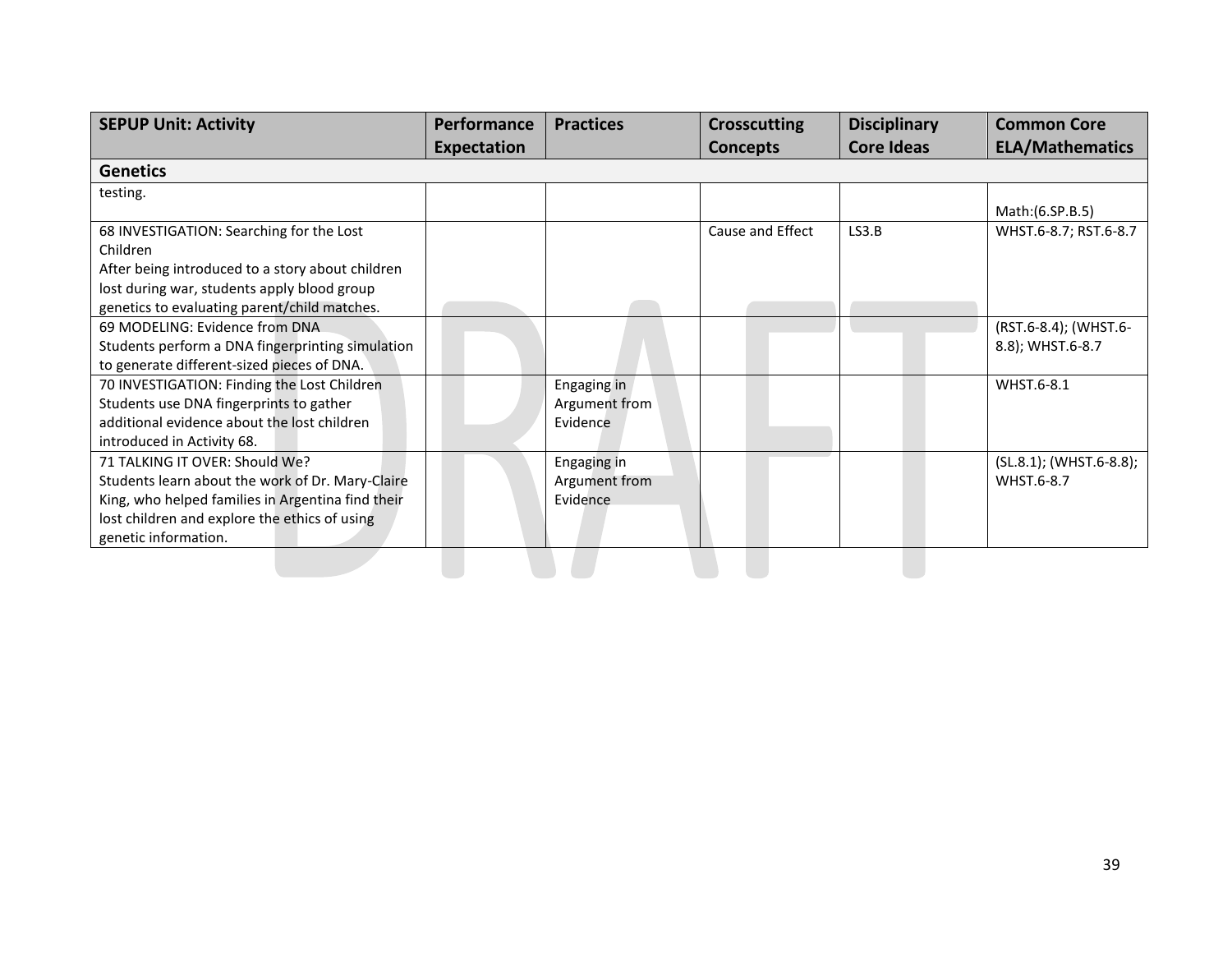| <b>SEPUP Unit: Activity</b>                                                                                                                                                                             | Performance<br>Expectation | <b>Practices</b>                                                                            | <b>Crosscutting</b><br><b>Concepts</b> | <b>Disciplinary</b><br><b>Core Ideas</b> | <b>Common Core</b><br><b>ELA/Mathematics</b>                                  |
|---------------------------------------------------------------------------------------------------------------------------------------------------------------------------------------------------------|----------------------------|---------------------------------------------------------------------------------------------|----------------------------------------|------------------------------------------|-------------------------------------------------------------------------------|
| <b>Evolution</b>                                                                                                                                                                                        |                            |                                                                                             |                                        |                                          |                                                                               |
| 89 TALKING IT OVER: Here Today, Gone<br>Tomorrow?<br>After reading about extinct mammoths and<br>modern elephants, students discuss whether<br>efforts should be made to save endangered<br>elephants.  |                            | Engaging in<br>Argument from<br>Evidence                                                    | Patterns                               | LS4.A                                    | RST.6-8.1; (RST.6-8.2);<br>WHST.6-8.2; WHST.6-<br>8.7; (SL.8.1); RST.6-8.7    |
| 90 LABORATORY: Figuring Out Fossils<br>Students examine eight different fossils as<br>evidence for extinct species                                                                                      |                            | Engaging in<br>Argument from<br>Evidence                                                    |                                        | LS4.A                                    |                                                                               |
| 91 INVESTIGATION: Fossilized Footprints<br>Students interpret a series of fossilized footprints,<br>differentiating between observations and<br>inferences                                              |                            | Engaging in<br>Argument from<br>Evidence<br>Analyzing and<br>Interpreting Data              |                                        | <b>LS4.A</b>                             | (SL.8.1)                                                                      |
| 92 MODELING: Time for Change<br>Students develop a geologic-style personal time<br>scale and then construct a geologic time scale.                                                                      | <b>MS-LS4-1</b>            |                                                                                             |                                        | <b>LS4.A</b>                             | MATH: (6.RP.A.3)                                                              |
| 93 INVESTIGATION: Reading the Rocks<br>Students examine simulated drill cores in order to<br>develop a stratigraphic column.                                                                            | <b>MS-LS4-1</b>            |                                                                                             |                                        | <b>LS4.A</b>                             |                                                                               |
| 94 ROLE PLAY: A Meeting of Minds<br>Students role-play an imaginary meeting between<br>Charles Darwin and Jean-Baptiste Lamarck, who<br>present and compare their theories on how<br>evolution occurred |                            |                                                                                             | Cause and Effect                       | LS4.B<br>LS4.C                           | WHST.6-8.7; RST.6-<br>8.7; WHST.6-8.9;<br>RST.6-8.9                           |
| 95 MODELING: Hiding in the Background<br>Students use colored toothpicks to model the<br>effect of environment and predation in the<br>process of natural selection.                                    | MS-LS4-4<br>MS-LS4-6       | Developing and Using<br>Models<br><b>Using Mathematics</b><br>and Computational<br>Thinking | Cause and Effect                       | LS4.B<br>LS4.C                           | RST.6-8.9; WHST.6-8.9<br>MATH: (6.SP.B.5);<br>MP.4; (6.RP.A.1);<br>(7.RP.A.2) |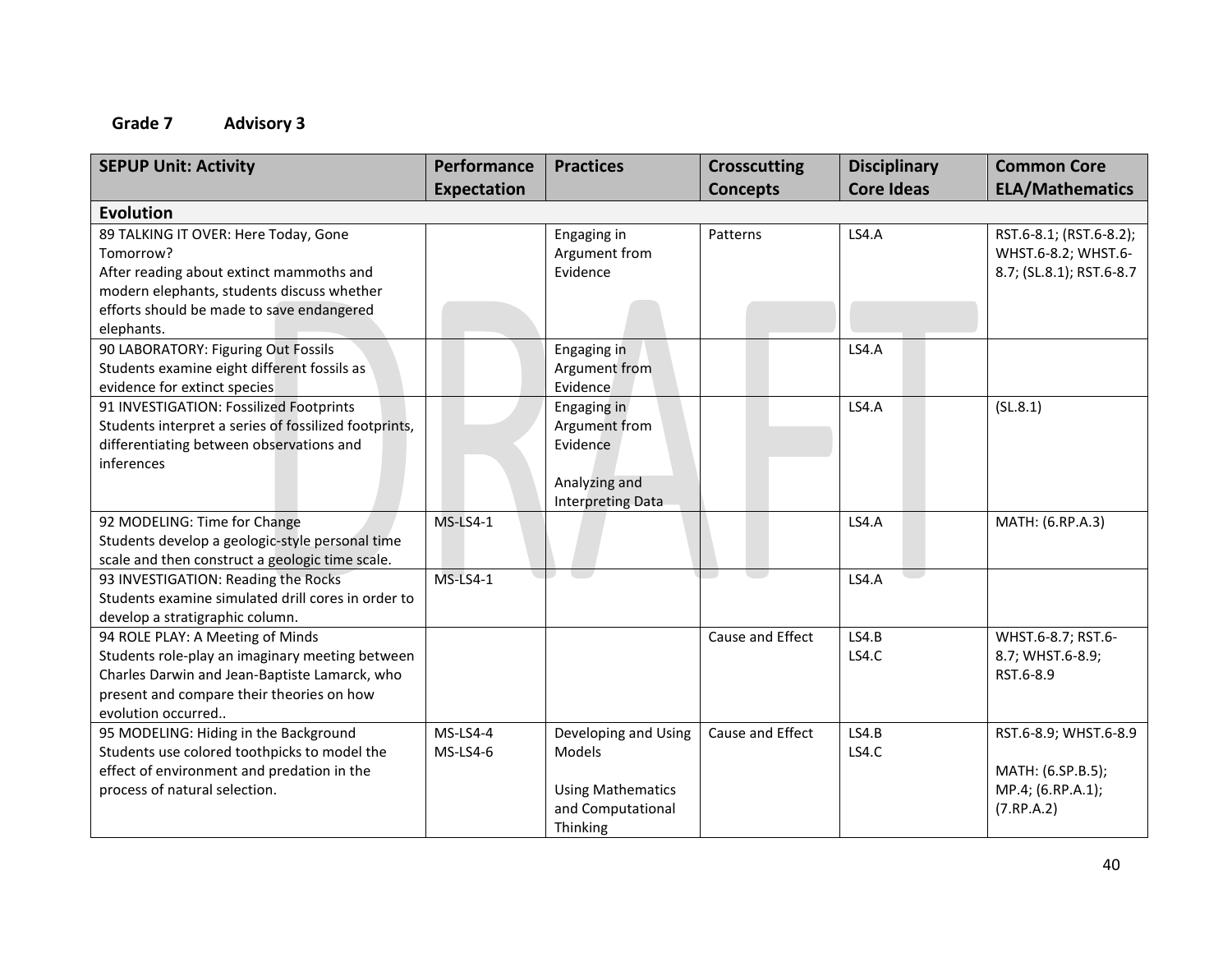| <b>SEPUP Unit: Activity</b>                       | Performance        | <b>Practices</b>                              | <b>Crosscutting</b> | <b>Disciplinary</b> | <b>Common Core</b>      |
|---------------------------------------------------|--------------------|-----------------------------------------------|---------------------|---------------------|-------------------------|
|                                                   | <b>Expectation</b> |                                               | <b>Concepts</b>     | <b>Core Ideas</b>   | <b>ELA/Mathematics</b>  |
| <b>Evolution</b>                                  |                    |                                               |                     |                     |                         |
| 96 MODELING: Battling Beaks                       | $MS-LS4-4$         | Developing and Using                          | Cause and Effect    | LS4.B               | MATH: (6.SP.B.4);       |
| Students simulate the effect of natural selection | <b>MS-LS4-6</b>    | Models                                        |                     | LS4.C               | $(6.5P.B.5)$ ; MP.4;    |
| on an imaginary species of "forkbirds."           |                    |                                               |                     |                     | (6.RP.A.1); (7.RP.A.2); |
|                                                   |                    | <b>Using Mathematics</b>                      |                     |                     | WHST.6-8.9; RST.6-8.9   |
|                                                   |                    | and Computational                             |                     |                     |                         |
|                                                   |                    | Thinking                                      |                     |                     |                         |
|                                                   |                    |                                               |                     |                     |                         |
|                                                   |                    | Analyzing and<br>Interpreting Data            |                     |                     |                         |
| 97 READING: Origins of Species                    | <b>MS-LS4-4</b>    |                                               | Stability and       | LS3.B               | RST.6-8.1; RST.6-8.7;   |
| Students read about mutations and how they        |                    |                                               | Change              | (LSA.A)             | WHST.6-8.2; WHST.6-     |
| provide the genetic variation necessary for       |                    |                                               |                     | LS4.B               | 8.9; WHST.6-8.7         |
| natural selection.                                |                    |                                               |                     | LS4.C               |                         |
| 98 INVESTIGATION: Family Histories                | $MS-LS4-1$         | Engaging in                                   | <b>Patterns</b>     | LS4.A               | (SL.8.1)                |
| Students draw and interpret graphs showing        | <b>MS-LS4-6</b>    | Argument from                                 |                     |                     |                         |
| changes in the numbers of fossil families in the  |                    | Evidence                                      |                     |                     | MATH: (6.SP.B.4)        |
| fish, reptile, and mammal classes over geological |                    |                                               |                     |                     |                         |
| time.                                             |                    | Analyzing and                                 |                     |                     |                         |
|                                                   |                    | <b>Interpreting Data</b>                      |                     |                     |                         |
|                                                   |                    |                                               |                     |                     |                         |
|                                                   |                    | <b>Using Mathematics</b><br>and Computational |                     |                     |                         |
|                                                   |                    | Thinking                                      |                     |                     |                         |
| 99 INVESTIGATION: A Whale of A Tale               | $MS-LS4-1$         | Engaging in                                   | Patterns            | LS4.A               |                         |
| Students investigate anatomical evidence for      | MS-LS4-2           | Argument from                                 |                     |                     |                         |
| evolution by comparing whale skeletons.           |                    | Evidence                                      |                     |                     |                         |
| 100 INVESTIGATION: DNA: The Evidence Within       |                    | Engaging in                                   |                     |                     |                         |
| Students investigate how DNA sequences can        |                    | Argument from                                 |                     |                     |                         |
| provide evidence for evolution. [For Evolution    |                    | Evidence                                      |                     |                     |                         |
| UNIT only: Includes student activity in Teacher's |                    |                                               |                     |                     |                         |
| Guide to be done BEFORE activity]                 |                    |                                               |                     |                     |                         |
| 101 TALKING IT OVER: Birds of a Feather?          | <b>MS-LS4-5</b>    | Engaging in                                   |                     | LS4.B               | RST.6-8.1; (RST.6-8.2); |
| After reading about the history of the dodo bird  |                    | Argument from                                 |                     |                     | WHST.6-8.2; (SL.8.1)    |
| and the common pigeon, students discuss the       |                    | Evidence                                      |                     |                     |                         |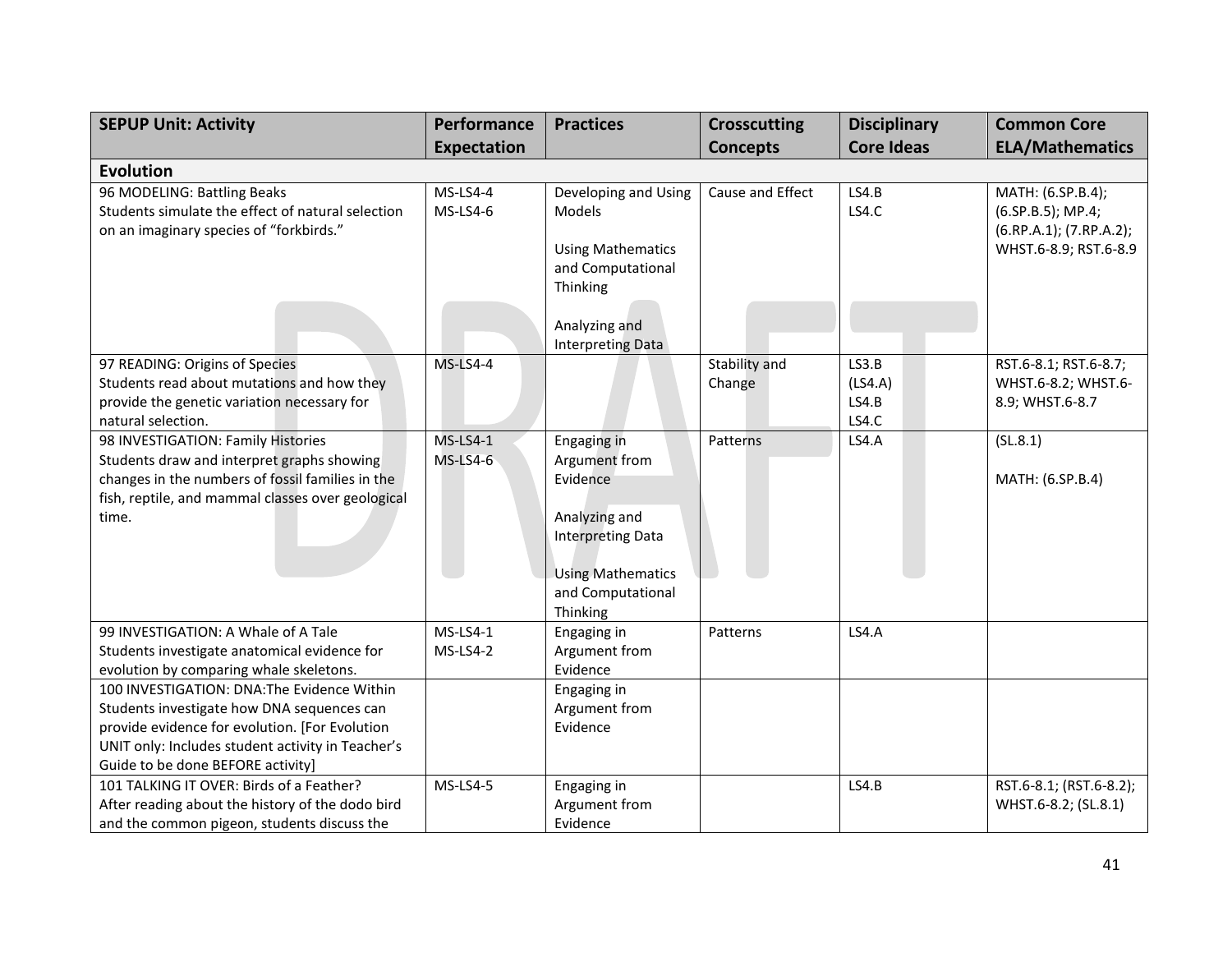| <b>SEPUP Unit: Activity</b>                    | <b>Performance</b><br>Expectation | <b>Practices</b> | <b>Crosscutting</b><br><b>Concepts</b> | <b>Disciplinary</b><br>Core Ideas | <b>Common Core</b><br><b>ELA/Mathematics</b> |
|------------------------------------------------|-----------------------------------|------------------|----------------------------------------|-----------------------------------|----------------------------------------------|
| Evolution                                      |                                   |                  |                                        |                                   |                                              |
| relationship between extinction and evolution. |                                   |                  |                                        |                                   |                                              |

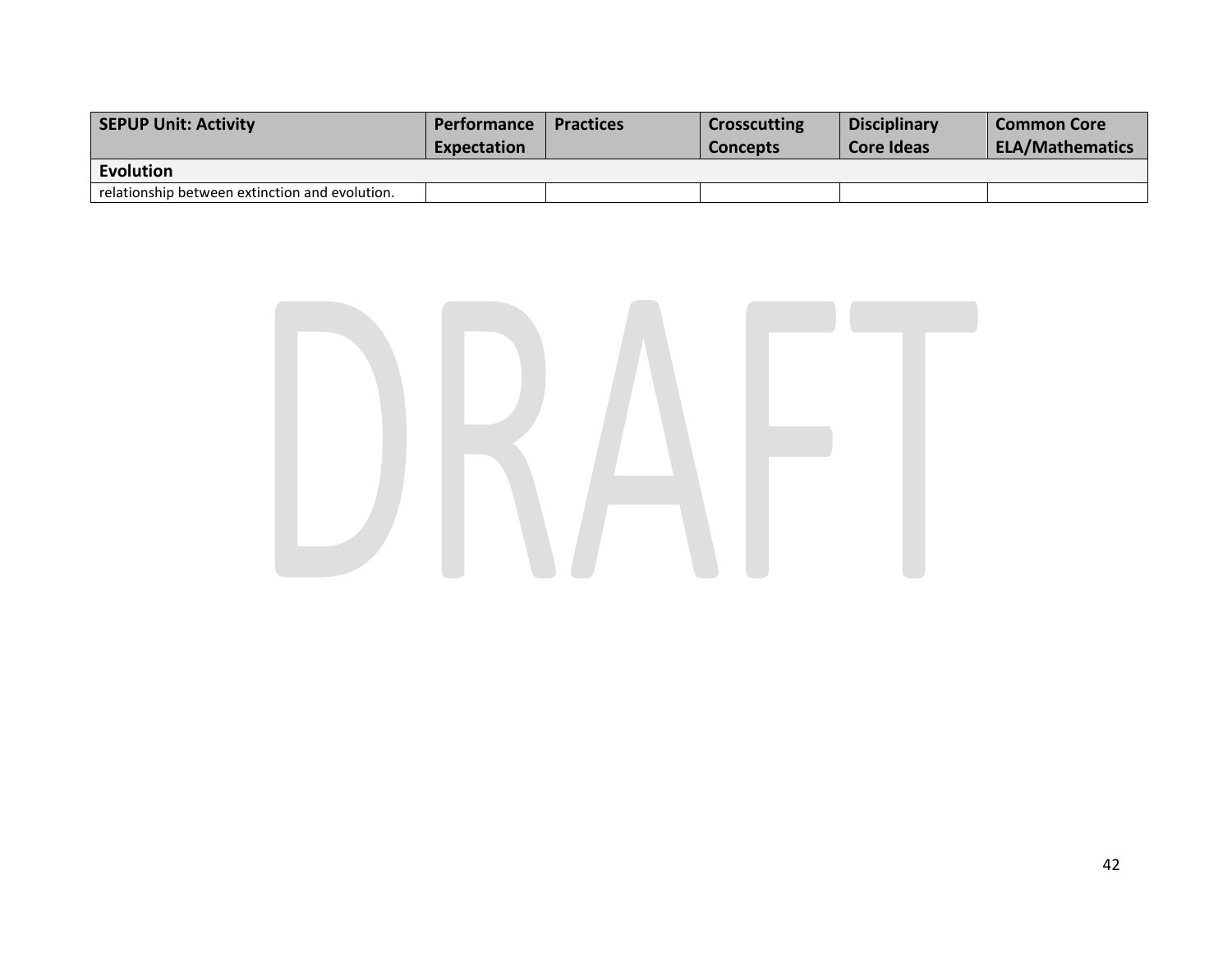| <b>SEPUP Unit: Activity</b>                                                                                                                                                                                                                                                                   | Performance<br><b>Expectation</b>      | <b>Practices</b>                                                | <b>Crosscutting</b><br><b>Concepts</b> | <b>Disciplinary</b><br><b>Core Ideas</b> | <b>Common Core</b><br><b>ELA/Mathematics</b>      |
|-----------------------------------------------------------------------------------------------------------------------------------------------------------------------------------------------------------------------------------------------------------------------------------------------|----------------------------------------|-----------------------------------------------------------------|----------------------------------------|------------------------------------------|---------------------------------------------------|
| <b>Ecology</b>                                                                                                                                                                                                                                                                                |                                        |                                                                 |                                        |                                          |                                                   |
| 72 TALKING IT OVER: The Miracle Fish?<br>Students read and discuss what happened after<br>the Nile perch was introduced into Lake Victoria.                                                                                                                                                   | $MS-LS2-1$<br>$MS-LS2-2$<br>$MS-LS2-4$ | Engaging in<br>Argument from<br>Evidence                        | Cause and Effect<br>Patterns           | LS2.A<br>LS2.C<br>LS4.D                  | WHST.6-8.1; WHST.6-<br>8.9; (SL.8.1)              |
|                                                                                                                                                                                                                                                                                               |                                        | Obtaining,<br>Evaluating, and<br>Communicating<br>Information   | Stability and<br>Change                |                                          |                                                   |
| 73 PROJECT: Introduced Species<br>After learning about eight species that have been<br>introduced into the U.S., students begin research<br>to be presented later in the unit (see Activity 88).                                                                                              | $MS-LS2-2$                             | Obtaining,<br>Evaluating, and<br>Communicating<br>Information   | Stability and<br>Change                | LS2.A<br>LS2.C<br>LS4.D                  | WHST.6-8.7; WHST.6-<br>8.9; WHST.6-8.8;<br>SL.8.4 |
| 74 LABORATORY: Observing Organisms<br>Students investigate the behavior of living<br>organisms (blackworms).                                                                                                                                                                                  |                                        |                                                                 |                                        | LS2.A                                    |                                                   |
| 75 INVESTIGATION: Classifying Animals<br>Students classify cards containing images and<br>information on different animals.                                                                                                                                                                   |                                        | Engaging in<br>Argument from<br>Evidence                        | Stability and<br>Change                |                                          | WHST.6-8.9; RST.6-<br>8.7; (SL.8.1)               |
|                                                                                                                                                                                                                                                                                               |                                        | (Obtaining,<br>Evaluating, and<br>Communicating<br>Information) |                                        |                                          |                                                   |
| 76 INVESTIGATION: People, Birds, and Bats<br>Students act as taxonomists as they apply<br>characteristics of five major vertebrate classes to<br>"mystery" organisms. [Includes an optional web-<br>activity on the life cycles of plants and animals,<br>with flower dissection extension.]. |                                        | (Obtaining,<br>Evaluating, and<br>Communicating<br>Information) |                                        | (LS2.C)                                  | WHST.6-8.9                                        |
| 77 INVESTIGATION: Ups and Downs<br>Students graph and interpret population data<br>over time.                                                                                                                                                                                                 | $MS-LS2-1$<br>$MS-LS2-4$               | Analyzing and<br><b>Interpreting Data</b>                       | Cause and Effect<br>Patterns           | LS2.A<br>LS2.C<br>LS4.D                  | MATH: (6.SP.B.4);<br>(6.5P.B.5)                   |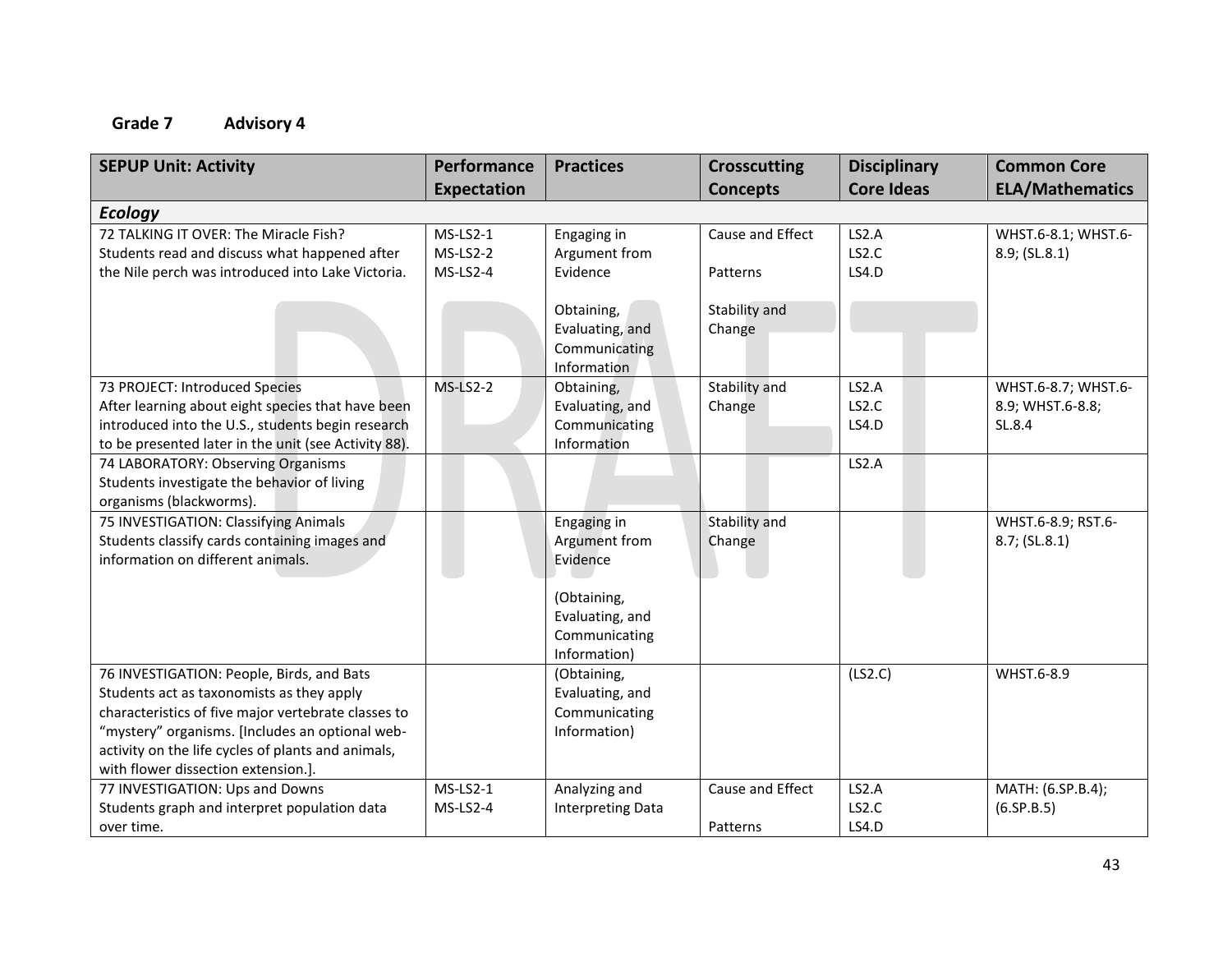| <b>SEPUP Unit: Activity</b>                                                           | Performance     | <b>Practices</b>                              | <b>Crosscutting</b>      | <b>Disciplinary</b> | <b>Common Core</b>      |
|---------------------------------------------------------------------------------------|-----------------|-----------------------------------------------|--------------------------|---------------------|-------------------------|
|                                                                                       | Expectation     |                                               | <b>Concepts</b>          | <b>Core Ideas</b>   | <b>ELA/Mathematics</b>  |
| <b>Ecology</b>                                                                        |                 |                                               |                          |                     |                         |
|                                                                                       |                 | <b>Using Mathematics</b><br>and Computational | Stability and            |                     |                         |
|                                                                                       |                 | Thinking                                      | Change                   |                     |                         |
| 78 LABORATORY: Coughing Up Clues                                                      | $MS-LS2-2$      |                                               | <b>Energy and Matter</b> | LS2.A               |                         |
| Students gather information on owl diets and the                                      | MS-LS2-3        |                                               |                          | LS2.B               |                         |
| owl's place in a food web as they dissect owl                                         |                 |                                               |                          |                     |                         |
| pellets.                                                                              |                 |                                               |                          |                     |                         |
| 79 READING: Eating for Energy                                                         | <b>MS-LS1-7</b> |                                               | <b>Energy and Matter</b> | LS1.C               | RST.6-8.1; WHST.6-      |
| Students read about the introduction of zebra                                         | $MS-LS2-2$      |                                               |                          | LS2.A               | 8.2; WHST.6-8.9;        |
| mussels in the Great Lakes highlighting energy                                        | $MS-LS2-3$      |                                               | Patterns                 | LS2.B               | RST.6-8.7               |
| relationships within an ecosystem.                                                    |                 |                                               |                          | LS4.D               |                         |
|                                                                                       |                 |                                               | Stability and            | PS3.D               |                         |
|                                                                                       |                 |                                               | Change                   |                     |                         |
| 80 LABORATORY: Nature's Recyclers                                                     | <b>MS-LS2-2</b> |                                               | <b>Energy and Matter</b> | LS2.A               | $(RST.6-8.4)$           |
| Students investigate the role of decomposers as                                       | $MS-LS2-3$      |                                               |                          | LS2.B               |                         |
| they isolate and examine nematodes. Extensions                                        |                 |                                               |                          |                     |                         |
| explore various food webs.                                                            | $MS-LS1-6$      |                                               |                          | LS1.C               |                         |
| 81 LABORATORY: A Producer's Source of Energy                                          | $MS-LS2-3$      | Planning and                                  | <b>Energy and Matter</b> | LS2.A               |                         |
| After collecting evidence for plant<br>photosynthesis, students design and conduct an |                 | Carrying Out<br>Investigations                |                          | PS3.D               |                         |
| experiment on the role of light in photosynthesis.                                    |                 |                                               |                          |                     |                         |
| 82 LABORATORY: The Cells of Producers                                                 | $MS-LS1-1$      |                                               | <b>Energy and Matter</b> | LS1.A               | WHST.6-8.9              |
| Students view microscope slides of different plant                                    | $MS-LS1-6$      |                                               |                          | LS1.C               |                         |
| structures and compare photosynthetic and non-                                        |                 |                                               | Structure and            |                     |                         |
| photosynthetic cells.                                                                 |                 |                                               | Function                 |                     |                         |
|                                                                                       |                 |                                               |                          |                     |                         |
|                                                                                       |                 |                                               | Systems and              |                     |                         |
|                                                                                       |                 |                                               | System Models            |                     |                         |
| 83 LABORATORY: A Suitable Habitat                                                     | $MS-LS2-2$      | Asking Questions and                          |                          | LS2.A               | RST.6-8.1; (RST.6-8.2); |
| Students design an experiment to explore                                              |                 | Defining Problems                             |                          | LS2.C               | WHST.6-8.2; WHST.6-     |
| blackworms' response to various substrata. They                                       |                 |                                               |                          |                     | 8.9                     |
| read about biomes, populations, and                                                   |                 | (Obtaining,                                   |                          |                     |                         |
| communities and ecosystems. A web extension                                           |                 | Evaluating, and                               |                          |                     |                         |
| explores symbiotic relationships among species.                                       |                 | Communicating                                 |                          |                     |                         |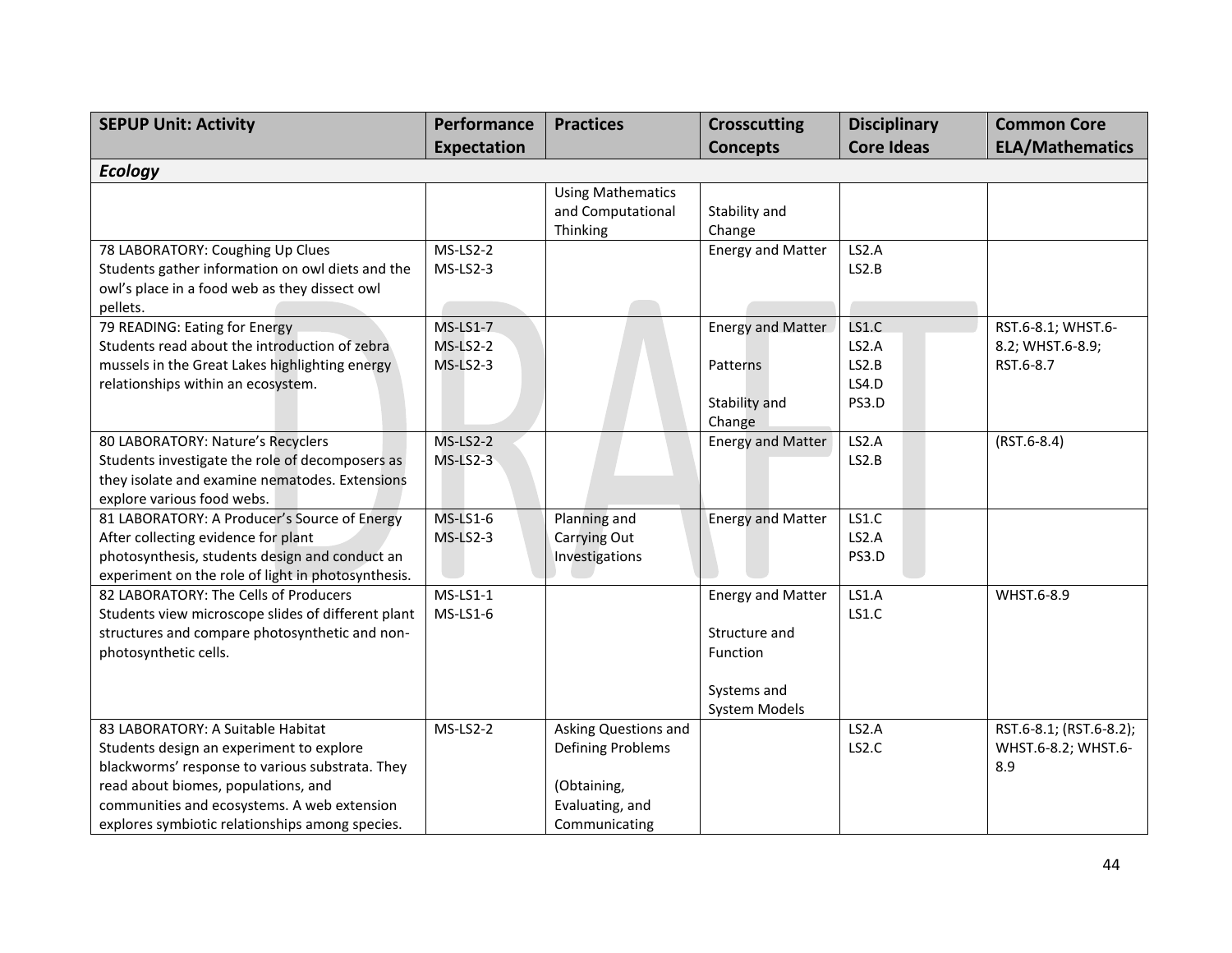| <b>SEPUP Unit: Activity</b>                                                                                                                                                                | Performance                        | <b>Practices</b>                                                                                                                                                        | <b>Crosscutting</b>                                     | <b>Disciplinary</b>     | <b>Common Core</b>                           |
|--------------------------------------------------------------------------------------------------------------------------------------------------------------------------------------------|------------------------------------|-------------------------------------------------------------------------------------------------------------------------------------------------------------------------|---------------------------------------------------------|-------------------------|----------------------------------------------|
|                                                                                                                                                                                            | <b>Expectation</b>                 |                                                                                                                                                                         | <b>Concepts</b>                                         | <b>Core Ideas</b>       | <b>ELA/Mathematics</b>                       |
| <b>Ecology</b>                                                                                                                                                                             |                                    |                                                                                                                                                                         |                                                         |                         |                                              |
|                                                                                                                                                                                            |                                    | Information)<br>Planning and<br>Carrying Out                                                                                                                            |                                                         |                         |                                              |
| 84 MODELING: Clam Catch<br>As a class, students model the interaction of a<br>population of clams and zebra mussels.                                                                       | $MS-LS2-2$                         | Investigations<br>Analyzing and<br><b>Interpreting Data</b><br>Developing and Using<br>Models<br><b>Using Mathematics</b><br>and Computational<br>Thinking              | Cause and Effect<br>Patterns<br>Stability and<br>Change | LS2.A<br>LS2.C          | MATH: (6.SP.B.4);<br>(6.5P.B.5)              |
| 85 READING: Is There Room for One More?<br>Students read about the concept of carrying<br>capacity using the example of the zebra mussel.                                                  | $MS-LS2-1$<br>$MS-LS2-4$           | Analyzing and<br><b>Interpreting Data</b><br>Obtaining,<br>Evaluating, and<br>Communicating<br>Information<br><b>Using Mathematics</b><br>and Computational<br>Thinking | Patterns<br>Stability and<br>Change                     | LS2.A<br>LS2.C          | WHST.6-8.9                                   |
| 86 FIELD STUDY: Taking A Look Outside<br>Students act as ecologists as they investigate the<br>natural world.                                                                              |                                    | Asking Questions and<br>Defining Problems                                                                                                                               |                                                         | (LS2.C)                 | (SL.8.4)                                     |
| 87 TALKING IT OVER: Too Many Mussels?<br>After reading about different ways to address<br>zebra mussel introduction in the U.S., students<br>discuss the trade-offs of the recommendations | $MS-LS2-1$<br>MS-LS2-4<br>MS-LS2-5 | Engaging in<br>Argument from<br>Evidence                                                                                                                                | Cause and Effect<br>Stability and<br>Change             | LS2.A<br>LS2.C<br>LS4.D | (SL.8.1)                                     |
| 88 PROJECT: Presenting the Facts<br>Student groups present their introduced species                                                                                                        | $MS-LS2-1$<br>$MS-LS2-4$           | Analyzing and<br><b>Interpreting Data</b>                                                                                                                               |                                                         | LS2.C<br>LS4.D          | WHST.6-8.7, (SL.8.5),<br>(SL.8.1); (SL.8.4); |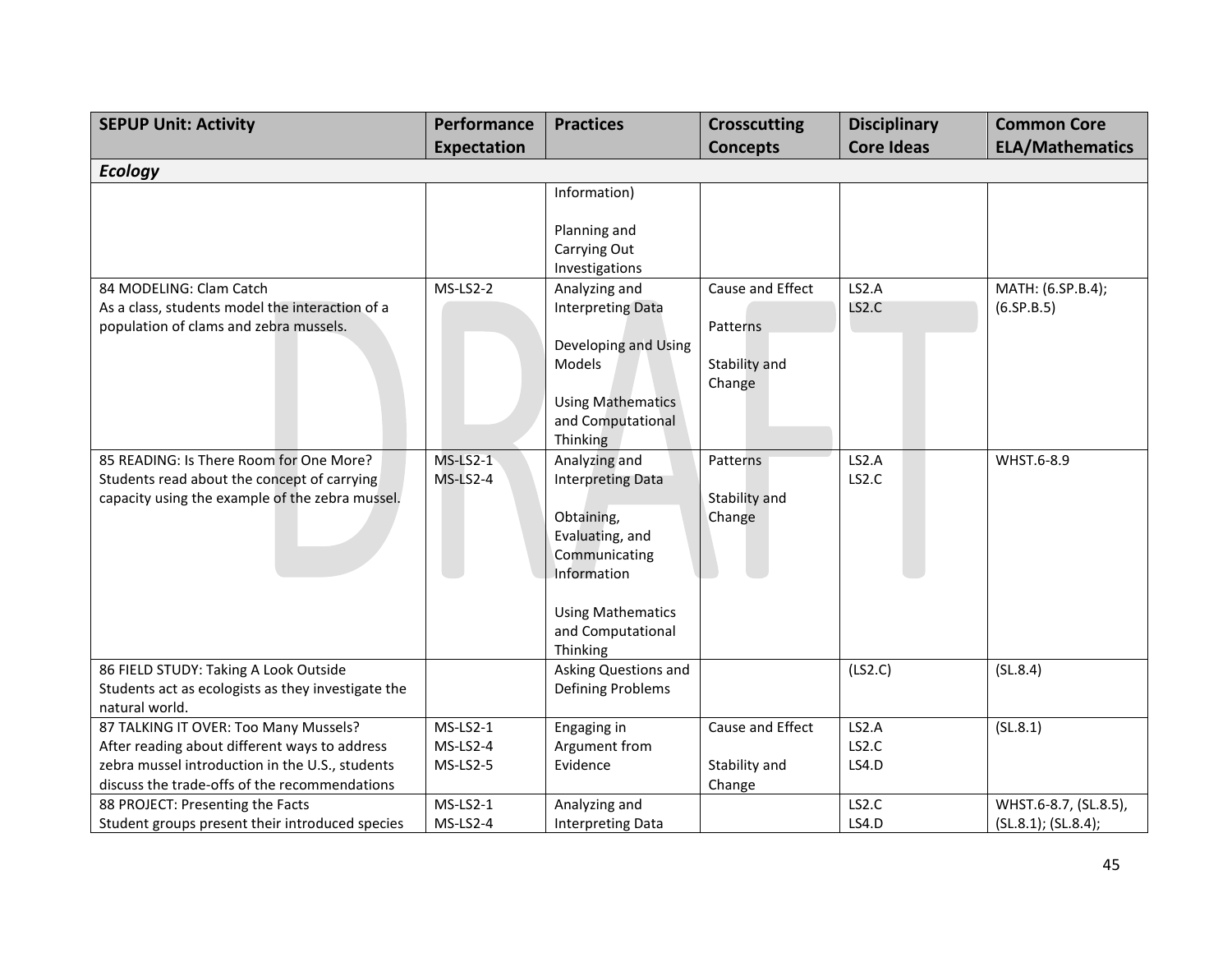| <b>SEPUP Unit: Activity</b>                       | Performance | <b>Practices</b>   | <b>Crosscutting</b> | <b>Disciplinary</b> | <b>Common Core</b>     |
|---------------------------------------------------|-------------|--------------------|---------------------|---------------------|------------------------|
|                                                   | Expectation |                    | <b>Concepts</b>     | <b>Core Ideas</b>   | <b>ELA/Mathematics</b> |
| <b>Ecology</b>                                    |             |                    |                     |                     |                        |
| research and discuss what, if anything, should be |             |                    |                     |                     | WHST.6-8.8             |
| done about the population of their introduced     |             | Engaging in        |                     |                     |                        |
| species in the U.S.                               |             | Argument from      |                     |                     |                        |
|                                                   |             | Evidence           |                     |                     |                        |
|                                                   |             | Obtaining,         |                     |                     |                        |
|                                                   |             | Evaluating, and    |                     |                     |                        |
|                                                   |             | Communicating      |                     |                     |                        |
|                                                   |             | <b>Information</b> |                     |                     |                        |

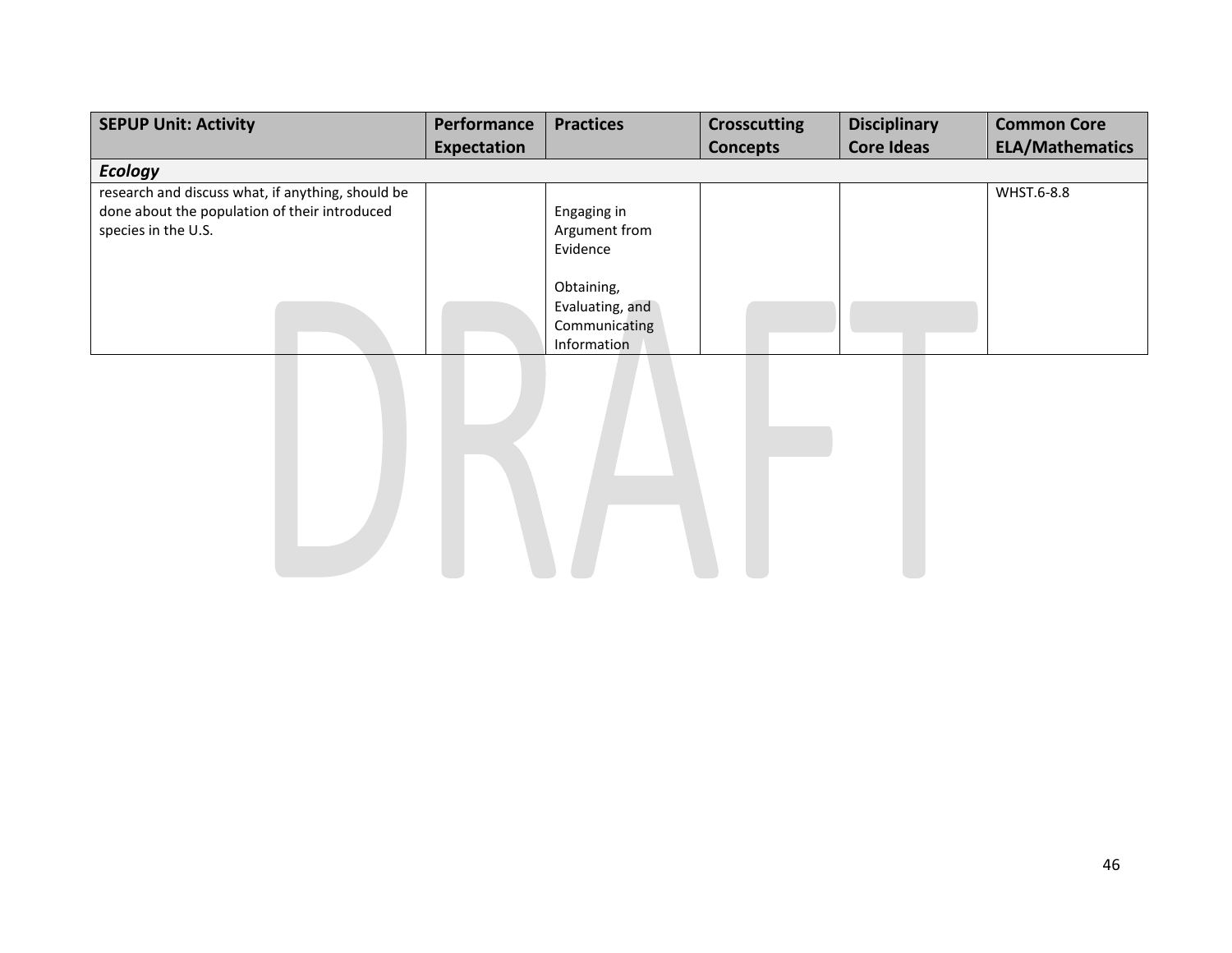| <b>SEPUP Unit: Activity</b>                                                                          | Performance     | <b>Practices</b>         | <b>Crosscutting</b>      | <b>Disciplinary</b> | <b>Common Core</b>      |
|------------------------------------------------------------------------------------------------------|-----------------|--------------------------|--------------------------|---------------------|-------------------------|
|                                                                                                      | Expectation     |                          | <b>Concepts</b>          | <b>Core Ideas</b>   | <b>ELA/Mathematics</b>  |
| <b>Energy</b>                                                                                        |                 |                          |                          |                     |                         |
| 53 INVESTIGATION: Home Energy Use                                                                    |                 |                          | (Influence of            | PS3.B               | MATH: MP.2              |
| Students collect data on six human characteristics                                                   |                 |                          | Engineering,             |                     |                         |
| and discuss causes of human variation.                                                               |                 |                          | Technology, and          |                     |                         |
|                                                                                                      |                 |                          | Science on Society       |                     |                         |
|                                                                                                      |                 |                          | and the Natural          |                     |                         |
|                                                                                                      |                 |                          | World)                   |                     |                         |
| 54 LABORATORY: Drive a Nail                                                                          | $(MS-PS3-2)$    | Analyzing and            | Cause and Effect         | PS3.A               | RST.6-8.3; (RST.6-8.9); |
| Students explore energy transfer as they drive a                                                     | $(MS-PS3-5)$    | <b>Interpreting Data</b> |                          | PS3.B               | 6.SP.B.5                |
| nail into a block. The concepts of kinetic and                                                       |                 |                          | <b>Energy and Matter</b> | PS3.C               |                         |
| gravitational potential energy are introduced.                                                       |                 | Planning and             |                          |                     | MATH: MP.2              |
|                                                                                                      |                 | Carrying Out             |                          |                     |                         |
|                                                                                                      |                 | Investigations           |                          |                     |                         |
|                                                                                                      |                 |                          |                          |                     |                         |
|                                                                                                      |                 | (Asking Questions        |                          |                     |                         |
|                                                                                                      |                 | and Defining             |                          |                     |                         |
|                                                                                                      |                 | Problems)                |                          |                     |                         |
| 55 ROLE PLAY: Roller Coaster Energy                                                                  | <b>MS-PS3-5</b> |                          | <b>Energy and Matter</b> | PS3.A               | (RST.6-8.9); WHST.6-    |
| Students further examine energy transfer and the                                                     |                 |                          |                          | PS3.B               | 8.9                     |
| transformation between gravitational potential<br>energy and kinetic energy in the context of roller |                 |                          |                          |                     | MATH: MP.2              |
| coasters.                                                                                            |                 |                          |                          |                     |                         |
| 56 INVESTIGATION: Shake the Shot                                                                     | $(MS-PS3-4)$    | Analyzing and            | Cause and Effect         | PS3.A               | RST.6-8.3               |
| Students add mechanical energy to a system and                                                       | $(MS-PS3-5)$    | <b>Interpreting Data</b> |                          | PS3.B               |                         |
| measure the temperature change that results                                                          |                 |                          | <b>Energy and Matter</b> | PS3.C               | MATH: MP.2; 6.SP.B.5    |
| from the energy transformation.                                                                      |                 | Planning and             |                          |                     |                         |
|                                                                                                      |                 | Carrying Out             |                          |                     |                         |
|                                                                                                      |                 | Investigations           |                          |                     |                         |
| 56A LABORATORY: Motors and Generators                                                                | $(MS-PS3-5)$    | Analyzing and            | <b>Energy and Matter</b> | PS2.B               | RST.6-8.3               |
| Students construct a simple motor from a wire                                                        |                 | <b>Interpreting Data</b> |                          | PS3.A               |                         |
| coil, magnets, and batteries. They investigate                                                       |                 |                          |                          | PS3.B               |                         |
| ways of making the motor spin faster and observe                                                     |                 | Planning and             |                          | PS3.C               |                         |
| that a magnetic field is produced around a                                                           |                 | Carrying Out             |                          |                     |                         |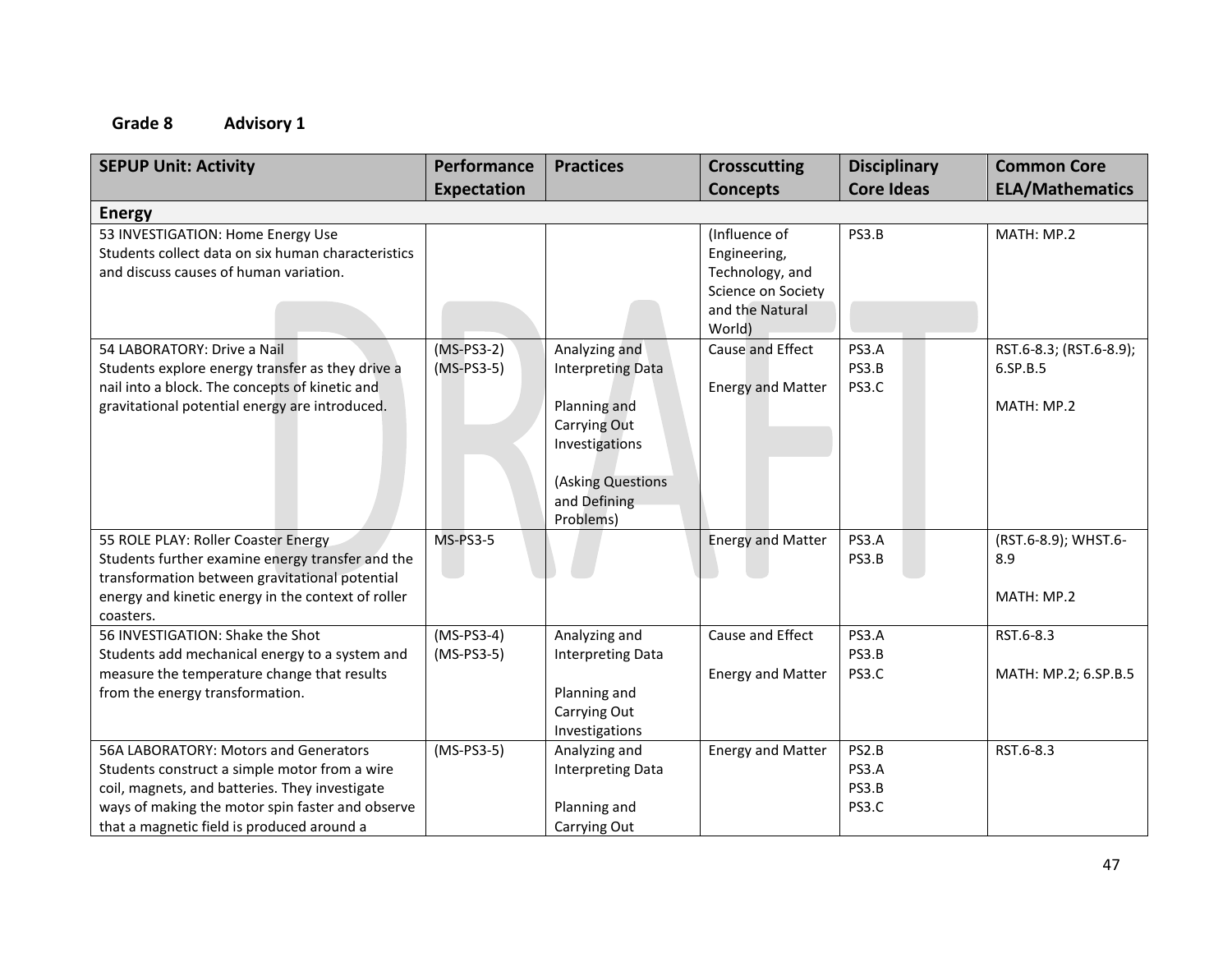| <b>SEPUP Unit: Activity</b>                                                                                                                                                                           | Performance        | <b>Practices</b>                                                      | <b>Crosscutting</b>                                                                                                                                           | <b>Disciplinary</b>                          | <b>Common Core</b>                                                                    |
|-------------------------------------------------------------------------------------------------------------------------------------------------------------------------------------------------------|--------------------|-----------------------------------------------------------------------|---------------------------------------------------------------------------------------------------------------------------------------------------------------|----------------------------------------------|---------------------------------------------------------------------------------------|
|                                                                                                                                                                                                       | <b>Expectation</b> |                                                                       | <b>Concepts</b>                                                                                                                                               | <b>Core Ideas</b>                            | <b>ELA/Mathematics</b>                                                                |
| <b>Energy</b>                                                                                                                                                                                         |                    |                                                                       |                                                                                                                                                               |                                              |                                                                                       |
| current-carrying wire. Students then use a motor<br>as a generator to light a light-emitting diode<br>(LED).                                                                                          |                    | Investigations<br>Asking Questions and                                |                                                                                                                                                               |                                              |                                                                                       |
| 57 READING: Conservation of Energy<br>Students read about the Law of the Conservation<br>of Energy, the process of heat transfer during<br>transformations and the principle of energy<br>efficiency. |                    | Defining Problems<br>Engaging in<br>Argument from<br>Evidence         | (Interdependence<br>of Science,<br>Engineering, and<br>Technology)<br>Cause and Effect                                                                        | PS3.A                                        | RST.6-8.1; RST.6-8.2;<br>WHST.6-8.9<br>MATH: MP.2; MP.4                               |
| 58 INVESTIGATION: Follow the Energy<br>Students identify different energy types as they<br>follow energy movement in every day events.                                                                |                    |                                                                       | <b>Energy and Matter</b>                                                                                                                                      | PS3.A<br>PS3.B                               | RST.6-8.7                                                                             |
| 59 LABORATORY: Ice Melting Contest<br>Students explore heat transfer by conduction as<br>they design a method for melting an ice cube as<br>quickly as possible.                                      | <b>MS-PS3-3</b>    | Constructing<br><b>Explanations and</b><br><b>Designing Solutions</b> | Cause and Effect<br>Structure and<br>Function<br>(Energy and<br>Matter)                                                                                       | PS3.A<br>PS3.B                               | RST.6-8.3                                                                             |
| 60 MODELING: Ice-Preserving Contest<br>Students design a container to preserve an ice-<br>cube. They follow this up by reading about ice<br>boxes and refrigeration.                                  | MS-PS3-3           | Constructing<br><b>Explanations and</b><br><b>Designing Solutions</b> | Structure and<br>Function<br>(Interdependence<br>of Science,<br>Engineering, and<br>Technology)<br>Cause and Effect<br>(Energy and<br>Matter)<br>(Systems and | PS3.A<br>PS3.B<br>ETS1.A<br>ETS1.B<br>ETS1.C | RST.6-8.7; (RST.6-8.1);<br>(WHST.6-8.8); RST.6-<br>8.3; (WHST.6-8.7);<br>(WHST.6-8.9) |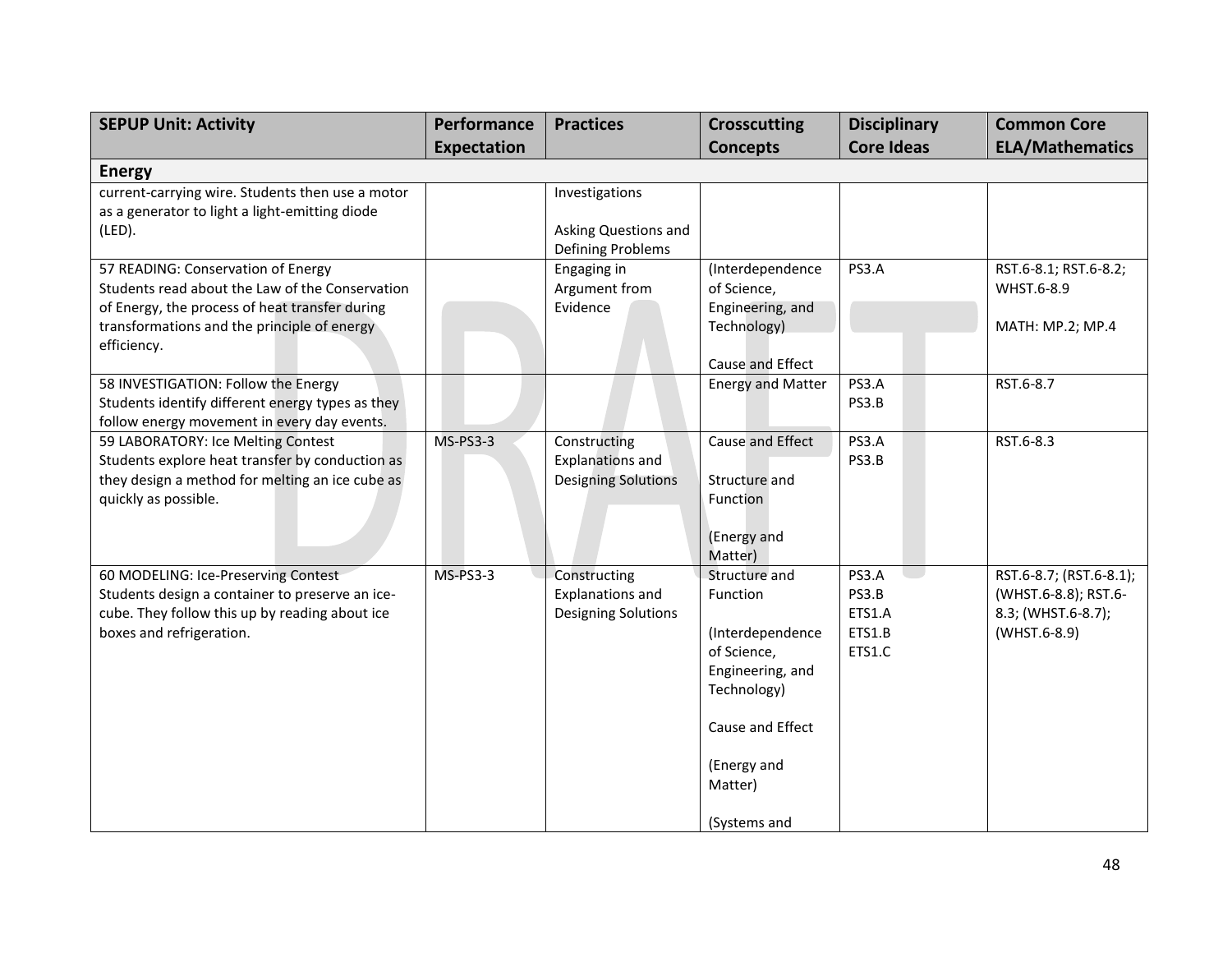| <b>SEPUP Unit: Activity</b>                                                                 | Performance        | <b>Practices</b>                          | <b>Crosscutting</b>      | <b>Disciplinary</b> | <b>Common Core</b>     |
|---------------------------------------------------------------------------------------------|--------------------|-------------------------------------------|--------------------------|---------------------|------------------------|
|                                                                                             | <b>Expectation</b> |                                           | <b>Concepts</b>          | <b>Core Ideas</b>   | <b>ELA/Mathematics</b> |
| <b>Energy</b>                                                                               |                    |                                           |                          |                     |                        |
|                                                                                             |                    |                                           | System Models)           |                     |                        |
| 61 LABORATORY: Mixing Hot and Cool Water<br>Students mix different temperatures and volumes | MS-PS3-4           | Analyzing and<br><b>Interpreting Data</b> | <b>Energy and Matter</b> | PS3.A<br>PS3.B      | RST.6-8.7; RST.6-8.3   |
| of water in order to analyze the heat transfer that                                         |                    |                                           | (Scale, Proportion,      |                     | MATH: MP.2; MP.4;      |
| occurs.                                                                                     |                    | (Planning and                             | and Quantity)            |                     | 6.SP.B.5; 6.NS.C.5;    |
|                                                                                             |                    | Carrying Out                              |                          |                     | 6.RP.A.1; 7.RP.A.2     |
|                                                                                             |                    | Investigations)                           |                          |                     |                        |
| 62 INVESTIGATION: Quantifying Energy                                                        | <b>MS-PS3-4</b>    | Analyzing and                             | <b>Energy and Matter</b> | PS3.A               | RST.6-8.3              |
| Students measure temperature differences with a                                             |                    | Interpreting Data                         |                          | PS3.B               |                        |
| calorimeter and calculate the energy transferred                                            |                    |                                           | (Scale, Proportion,      |                     | MATH: MP.2; MP.4;      |
| from ice to water during melting.                                                           |                    | Planning and<br>Carrying Out              | and Quantity)            |                     | (6.EE.A.2)             |
|                                                                                             |                    | Investigations                            |                          |                     |                        |
|                                                                                             |                    |                                           |                          |                     |                        |
|                                                                                             |                    | <b>Using Mathematics</b>                  |                          |                     |                        |
|                                                                                             |                    | and Computational                         |                          |                     |                        |
|                                                                                             |                    | Thinking                                  |                          |                     |                        |
| 63 LABORATORY: Measuring Calories                                                           | <b>MS-PS3-4</b>    | Analyzing and                             | (Cause and Effect)       | PS1.B               | RST.6-8.3              |
| Students use a calorimeter to measure the stored                                            |                    | <b>Interpreting Data</b>                  |                          | PS3.A               |                        |
| energy in a nut. They use the data to calculate the                                         |                    |                                           | <b>Energy and Matter</b> | PS3.B               | MATH: MP.2; MP.4;      |
| Calories in the nut.                                                                        |                    | Planning and                              |                          | ETS1.C              | 6.RP.A.3; 6.SP.B.5;    |
|                                                                                             |                    | Carrying Out                              | (Scale, Proportion,      |                     | (6.EE.A.2)             |
|                                                                                             |                    | Investigations                            | and Quantity)            |                     |                        |
|                                                                                             |                    | <b>Using Mathematics</b>                  |                          |                     |                        |
|                                                                                             |                    | and Computational                         |                          |                     |                        |
|                                                                                             |                    | Thinking                                  |                          |                     |                        |
| 64 READING: Electricity Generation                                                          |                    | Engaging in                               | (Structure and           | PS3.B               | RST.6-8.1; RST.6-8.2;  |
| Students investigate the sources of electricity in                                          |                    | Argument from                             | Function)                |                     | WHST.6-8.9             |
| the United States. They read about renewable                                                |                    | Evidence                                  |                          |                     |                        |
| and non-renewable sources and discuss the                                                   |                    |                                           | Interdependence          |                     | MATH: MP.2; MP.4;      |
| trade-offs of different electricity generation                                              |                    |                                           | of Science,              |                     | 6.RP.A.3; 6.SP.B.5;    |
| methods.                                                                                    |                    |                                           | Engineering, and         |                     | 6.RP.A.1; 7.RP.A.2     |
|                                                                                             |                    |                                           | Technology               |                     |                        |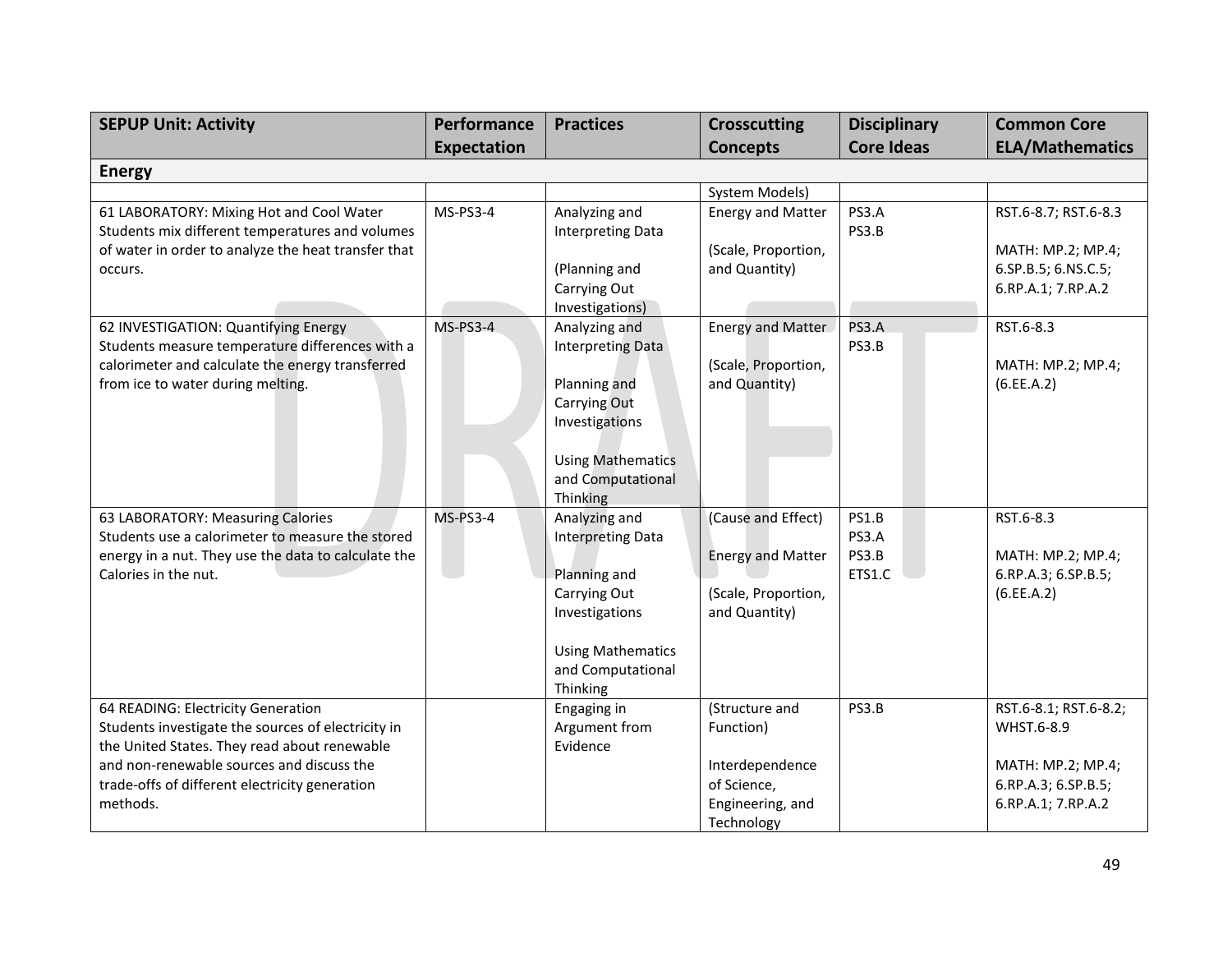| <b>SEPUP Unit: Activity</b>                                                                                                                                                                                                                           | Performance        | <b>Practices</b>                                                                                                                                                             | <b>Crosscutting</b>                                                                                                           | <b>Disciplinary</b> | <b>Common Core</b>                      |
|-------------------------------------------------------------------------------------------------------------------------------------------------------------------------------------------------------------------------------------------------------|--------------------|------------------------------------------------------------------------------------------------------------------------------------------------------------------------------|-------------------------------------------------------------------------------------------------------------------------------|---------------------|-----------------------------------------|
|                                                                                                                                                                                                                                                       | <b>Expectation</b> |                                                                                                                                                                              | <b>Concepts</b>                                                                                                               | <b>Core Ideas</b>   | <b>ELA/Mathematics</b>                  |
| <b>Energy</b>                                                                                                                                                                                                                                         |                    |                                                                                                                                                                              |                                                                                                                               |                     |                                         |
|                                                                                                                                                                                                                                                       |                    |                                                                                                                                                                              | (Influence of<br>Engineering,<br>Technology, and<br>Science on Society<br>and the Natural<br>World)<br>(Energy and<br>Matter) |                     |                                         |
| 65 LABORATORY: Electrochemical Batteries<br>Students build a wet cell to explore how different<br>metals react to produce electrical energy. A small<br>motor is used to detect the amount of energy the<br>different reactions produce.              |                    | Developing and Using<br>Models<br>Analyzing and<br><b>Interpreting Data</b><br>(Planning and<br>Carrying Out<br>Investigations)<br>Asking Questions and<br>Defining Problems | (Cause and Effect)<br>(Energy and<br>Matter)                                                                                  |                     | RST.6-8.3; WHST.6-8.9<br>MATH: 6.NS.C.5 |
| 65A LABORATORY: Energy and Magnetic Fields<br>Students investigate magnetic fields using a<br>plotting compass. They also read about some of<br>the properties of fields and electromagnets.                                                          | $(MS-PS2-5)$       |                                                                                                                                                                              | <b>Energy and Matter</b>                                                                                                      | PS2.B               | RST.6-8.3                               |
| 66 INVESTIGATION: Connecting Circuits<br>Students build simple circuits that transform<br>electrical energy into light, sound, and mechanical<br>energy. They test various materials for<br>conductivity and explore series and parallel<br>circuits. |                    | Analyzing and<br><b>Interpreting Data</b><br>Planning and<br>Carrying Out<br>Investigations                                                                                  | (Energy and<br>Matter)                                                                                                        |                     | RST.6-8.3<br>MATH: 6.NS.C.5             |
| 67 LABORATORY: Hot Bulbs<br>Students calculate the efficiency of a flashlight                                                                                                                                                                         | $(MS-PS3-4)$       | Analyzing and<br><b>Interpreting Data</b>                                                                                                                                    | (Cause and Effect)                                                                                                            | PS3.A<br>PS3.B      | RST.6-8.3                               |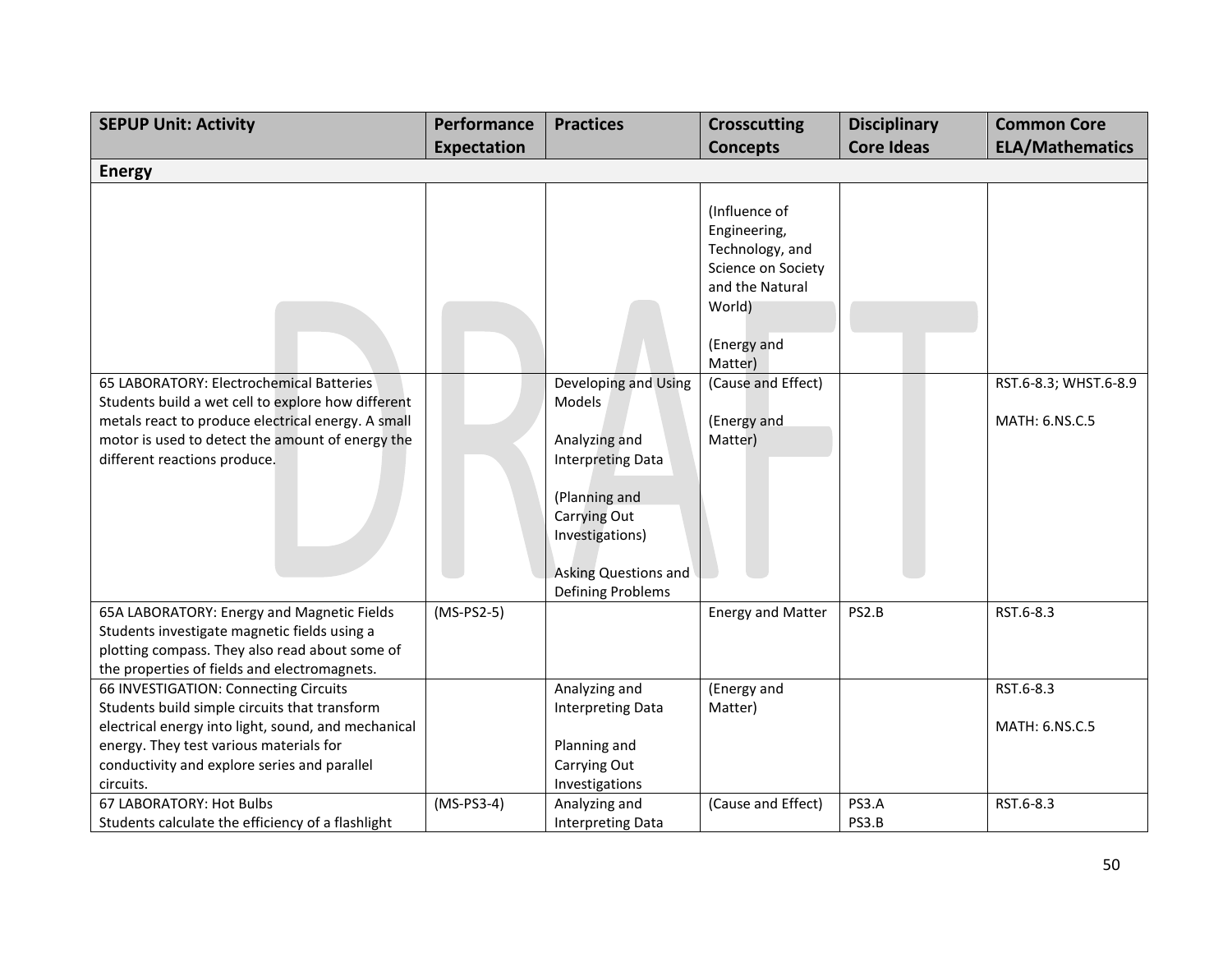| <b>SEPUP Unit: Activity</b>                                                                                                                                             | Performance        | <b>Practices</b>                                                                                                                                                                                                                  | <b>Crosscutting</b>                                          | <b>Disciplinary</b>                 | <b>Common Core</b>                                                                                         |
|-------------------------------------------------------------------------------------------------------------------------------------------------------------------------|--------------------|-----------------------------------------------------------------------------------------------------------------------------------------------------------------------------------------------------------------------------------|--------------------------------------------------------------|-------------------------------------|------------------------------------------------------------------------------------------------------------|
|                                                                                                                                                                         | <b>Expectation</b> |                                                                                                                                                                                                                                   | <b>Concepts</b>                                              | <b>Core Ideas</b>                   | <b>ELA/Mathematics</b>                                                                                     |
| <b>Energy</b>                                                                                                                                                           |                    |                                                                                                                                                                                                                                   |                                                              |                                     |                                                                                                            |
| bulb in producing light by measuring how much<br>energy is "wasted" as thermal energy.                                                                                  |                    | Planning and<br>Carrying Out<br>Investigations<br><b>Using Mathematics</b>                                                                                                                                                        | (Energy and<br>Matter)<br>Scale, Proportion,<br>and Quantity |                                     | MATH: MP.2; MP.4;<br>6.RP.A.3; 6.SP.B.5;<br>(6.EE.A.2); (7.EE.B.3);<br>(7.EE.B.4); 6.RP.A.1;<br>7.RP.A.2   |
|                                                                                                                                                                         |                    | and Computational<br>Thinking                                                                                                                                                                                                     |                                                              |                                     |                                                                                                            |
| 68 LABORATORY: Photovoltaic Cells<br>Students experiment with photovoltaic cells as<br>they explore the sunlight-electricity energy<br>transformation                   |                    | Analyzing and<br><b>Interpreting Data</b><br>(Planning and<br>Carrying Out<br>Investigations)<br><b>Asking Questions and</b><br><b>Defining Problems</b>                                                                          | Cause and Effect<br>(Energy and<br>Matter)                   | PS3.B                               | RST.6-8.3                                                                                                  |
| 69 LABORATORY: Solar Heating<br>Students continue their exploration of solar<br>energy by investigating a model solar heat<br>collector and calculating its efficiency. | $(MS-PS3-3)$       | Analyzing and<br><b>Interpreting Data</b><br>Constructing<br><b>Explanations and</b><br><b>Designing Solutions</b><br>Planning and<br>Carrying Out<br>Investigations<br><b>Using Mathematics</b><br>and Computational<br>Thinking | Structure and<br>Function<br><b>Energy and Matter</b>        | PS3.B<br>ETS1.A<br>ETS1.B<br>ETS1.C | RST.6-8.3<br>MATH: MP.2;<br>$(6.5P.B.4)$ ; $(6.EE.A.2)$ ;<br>(7.EE.B.3); (7.EE.B.4);<br>6.RP.A.1; 7.RP.A.2 |
| 70 MODELING: Collecting Solar Energy<br>Students build and compare two boxes; one to<br>absorb as much sunlight as possible and the other                               | MS-PS3-3           | Developing and Using<br>Models                                                                                                                                                                                                    | Structure and<br>Function                                    | PS3.A<br>ETS1.A<br>ETS1.C           | RST.6-8.3; (WHST.6-<br>8.8); (WHST.6-8.7);<br>(WHST.6-8.9)                                                 |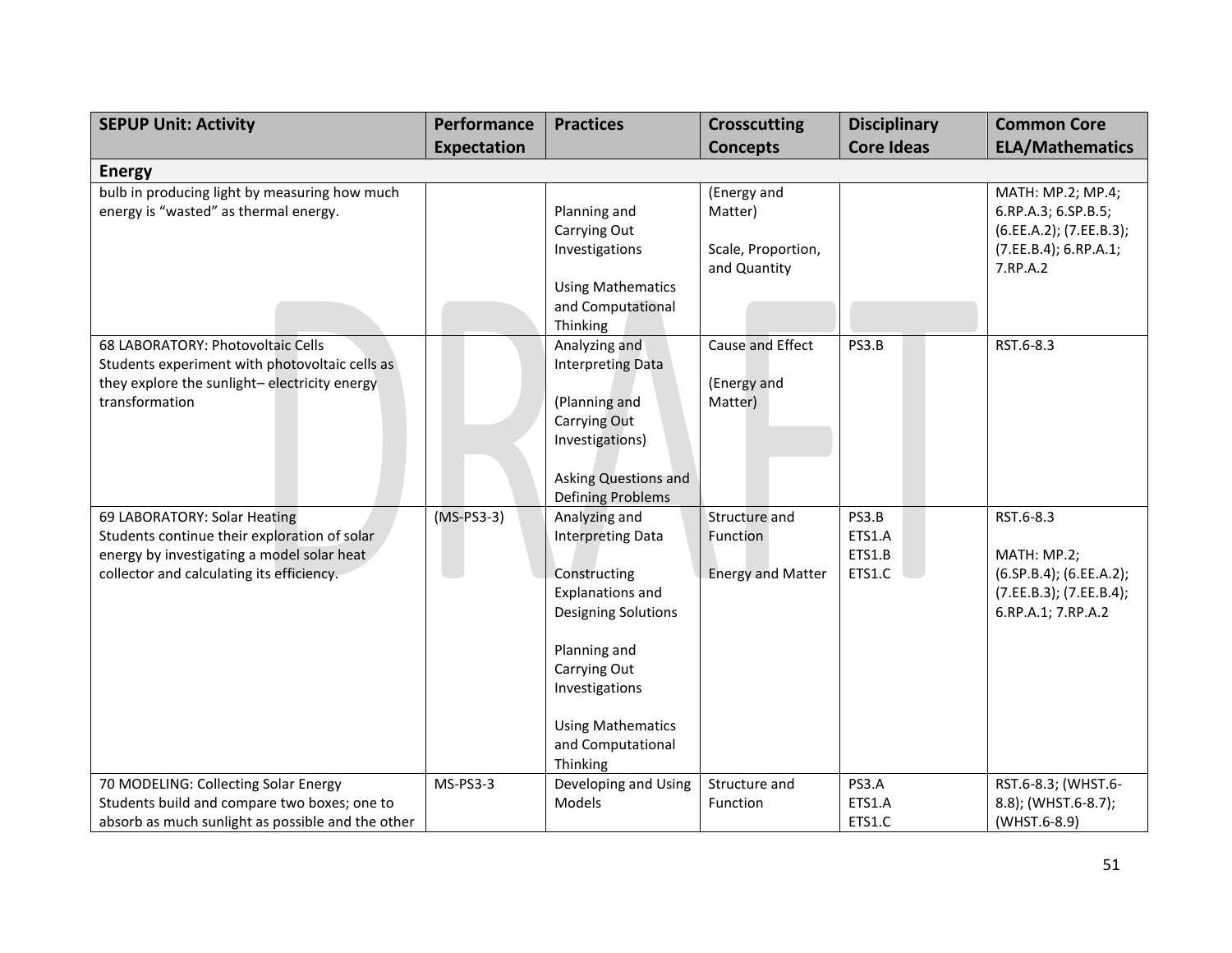| <b>SEPUP Unit: Activity</b>                                                                                                                                                                                                                                                                                                        | Performance        | <b>Practices</b>                                                      | <b>Crosscutting</b>                                                                                                                            | <b>Disciplinary</b> | <b>Common Core</b>                                                                                                        |
|------------------------------------------------------------------------------------------------------------------------------------------------------------------------------------------------------------------------------------------------------------------------------------------------------------------------------------|--------------------|-----------------------------------------------------------------------|------------------------------------------------------------------------------------------------------------------------------------------------|---------------------|---------------------------------------------------------------------------------------------------------------------------|
|                                                                                                                                                                                                                                                                                                                                    | <b>Expectation</b> |                                                                       | <b>Concepts</b>                                                                                                                                | <b>Core Ideas</b>   | <b>ELA/Mathematics</b>                                                                                                    |
| <b>Energy</b>                                                                                                                                                                                                                                                                                                                      |                    |                                                                       |                                                                                                                                                |                     |                                                                                                                           |
| one to absorb as little sunlight as possible.                                                                                                                                                                                                                                                                                      |                    | Constructing<br><b>Explanations and</b><br><b>Designing Solutions</b> | (Energy and<br>Matter)                                                                                                                         |                     |                                                                                                                           |
| 71 READING: Household Energy Efficiency<br>Students read about home energy use, ways to<br>improve energy efficiency and methods of                                                                                                                                                                                                |                    | Engaging in<br>Argument from<br>Evidence                              | Structure and<br>Function                                                                                                                      | PS3.A<br>PS3.B      | (RST.6-8.1); WHST.6-<br>8.1; WHST.6-8.9                                                                                   |
| conserving energy.                                                                                                                                                                                                                                                                                                                 |                    |                                                                       | Interdependence<br>of Science,<br>Engineering, and<br>Technology                                                                               |                     |                                                                                                                           |
| 72 INVESTIGATION: Improving Household<br>Efficiency<br>Students are presented with fictional scenarios of<br>families who want to reduce their home energy<br>cost. Using their knowledge of energy concepts,<br>they conduct an economic analysis and make<br>energy-saving recommendations that meet the<br>needs of the family. |                    | (Engaging in<br>Argument from<br>Evidence)                            | Structure and<br><b>Function</b><br>(Influence of<br>Engineering,<br>Technology, and<br><b>Science on Society</b><br>and the Natural<br>World) | PS3.A<br>PS3.B      | RST.6-8.7; (WHST.6-<br>8.8); (WHST.6-8.7);<br>WHST.6-8.1; (WHST.6-<br>8.9)<br>MATH: MP.2; MP.4;<br>(7.EE.B.3); (7.EE.B.4) |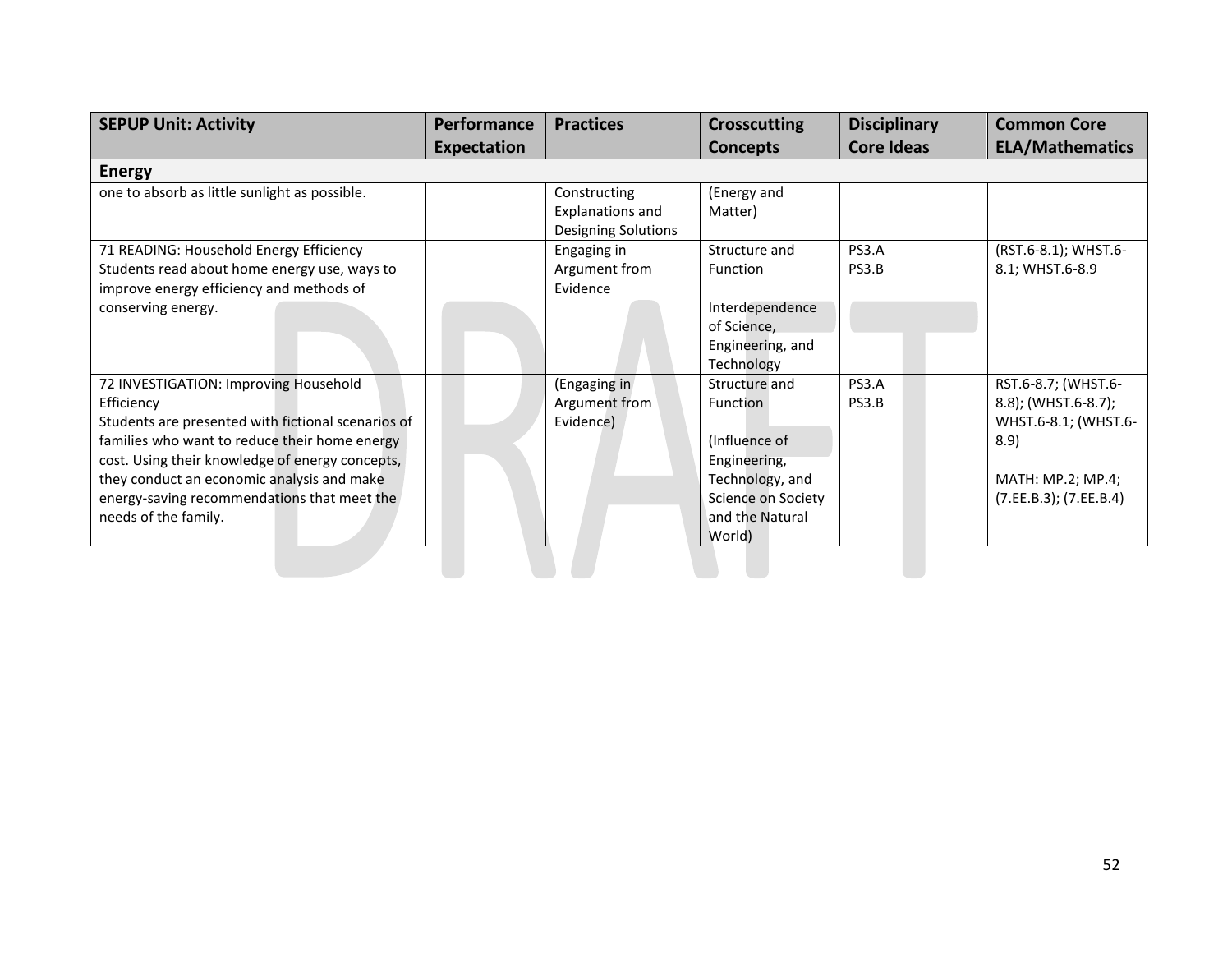| <b>SEPUP Unit: Activity</b>                                                                       | Performance        | <b>Practices</b>                          | <b>Crosscutting</b>             | <b>Disciplinary</b> | <b>Common Core</b>                            |
|---------------------------------------------------------------------------------------------------|--------------------|-------------------------------------------|---------------------------------|---------------------|-----------------------------------------------|
| <b>Force and Motion</b>                                                                           | <b>Expectation</b> |                                           | <b>Concepts</b>                 | <b>Core Ideas</b>   | <b>ELA/Mathematics</b>                        |
| 73 TALKING IT OVER: Choosing a Safe Vehicle                                                       |                    | (Engaging in                              | (Structure and                  |                     |                                               |
| Students compare the specifications of two<br>vehicles in order to choose the one they feel is    |                    | Argument from<br>Evidence)                | Function)                       |                     |                                               |
| safe.                                                                                             |                    |                                           | (Interdependence                |                     |                                               |
|                                                                                                   |                    |                                           | of Science,<br>Engineering, and |                     |                                               |
|                                                                                                   |                    |                                           | Technology)                     |                     |                                               |
| 74 LABORATORY: Measuring Speed                                                                    |                    | Analyzing and                             | Scale, Proportion,              | PS2.A               | RST.6-8.3                                     |
| Students use a cart, ramp, and track to calculate<br>speed from distance and time measurements.   |                    | <b>Interpreting Data</b>                  | and Quantity                    |                     | MATH: MP.2; MP.4;                             |
| Then students design an investigation that                                                        |                    | Asking Questions and                      |                                 |                     | 6.RP.A.3; 6.SP.B.5;                           |
| examines the effect of height of the ramp on the<br>speed of the cart.                            |                    | <b>Defining Problems</b>                  |                                 |                     | (6.EE.A.2); 6.RP.A.1;<br>(6.RP.A.2); 7.RP.A.2 |
|                                                                                                   |                    | Planning and                              |                                 |                     |                                               |
|                                                                                                   |                    | Carrying Out                              |                                 |                     |                                               |
|                                                                                                   |                    | Investigations                            |                                 |                     |                                               |
|                                                                                                   |                    | Engaging in                               |                                 |                     |                                               |
|                                                                                                   |                    | Argument from                             |                                 |                     |                                               |
|                                                                                                   |                    | Evidence                                  |                                 |                     |                                               |
|                                                                                                   |                    | <b>Using Mathematics</b>                  |                                 |                     |                                               |
|                                                                                                   |                    | and Computational                         |                                 |                     |                                               |
|                                                                                                   |                    | Thinking                                  |                                 | PS2.A               | RST.6-8.7                                     |
| 75 INVESTIGATION: Interpreting Motion Graphs<br>Students construct and interpret distance vs time |                    | Analyzing and<br><b>Interpreting Data</b> | Patterns                        |                     |                                               |
| graphs by matching a narrative to graph                                                           |                    |                                           |                                 |                     | MATH: MP.2;                                   |
| segments.                                                                                         |                    |                                           |                                 |                     | 6.RP.A.3; (6.SP.B.4);                         |
|                                                                                                   |                    |                                           |                                 |                     | 6.NS.C.5; 6.RP.A.1;                           |
|                                                                                                   |                    |                                           |                                 |                     | (6.RP.A.2); 7.RP.A.2                          |
| 76 LABORATORY: Speed and Collisions                                                               |                    | Analyzing and                             | Cause and Effect                | PS2.A               | RST.6-8.3                                     |
| To investigate the effect of vehicle speed on the                                                 |                    | <b>Interpreting Data</b>                  |                                 | PS3.C               |                                               |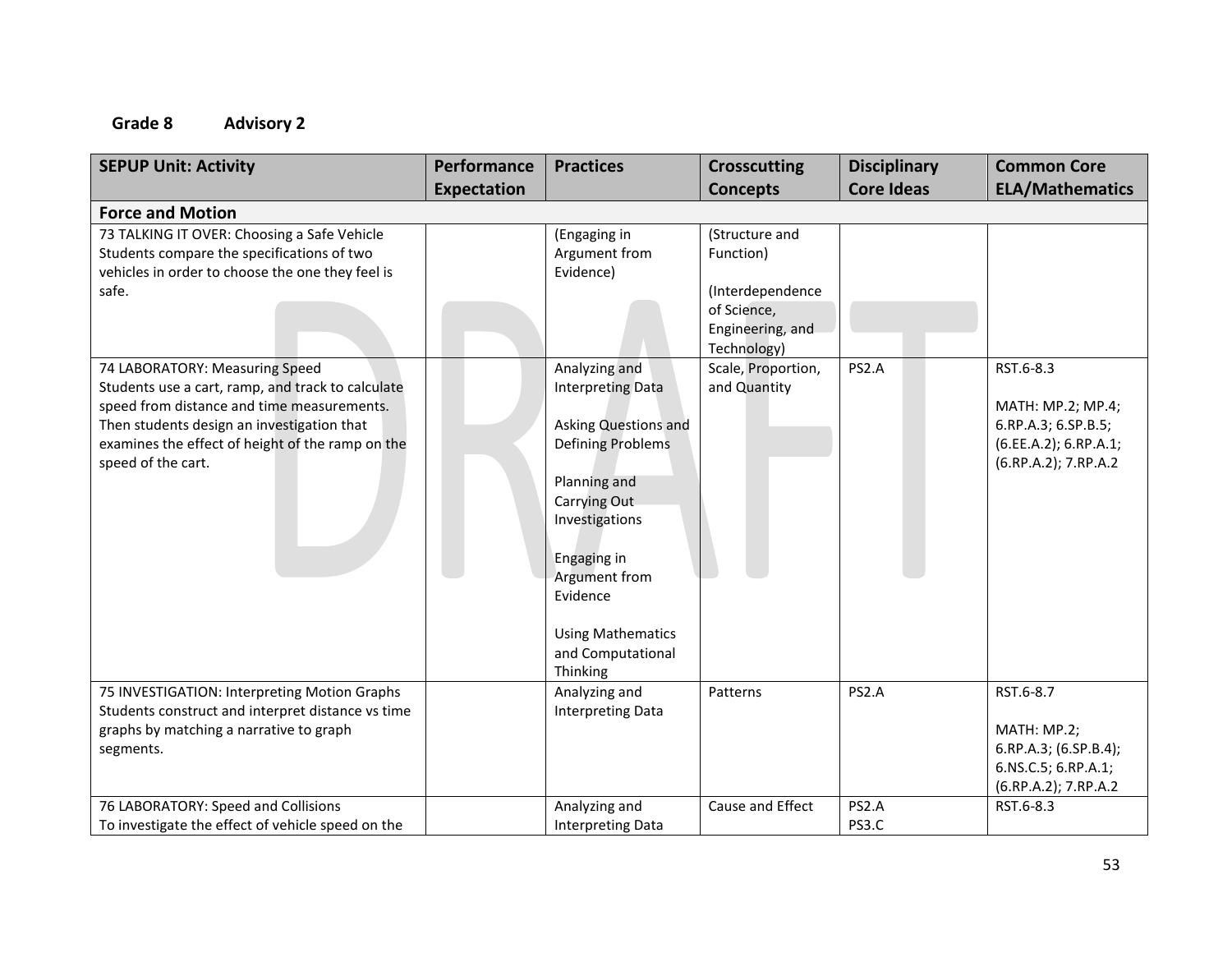| <b>SEPUP Unit: Activity</b>                                                                                                                                                                         | Performance | <b>Practices</b>                                                                                            | <b>Crosscutting</b>                                                | <b>Disciplinary</b> | <b>Common Core</b>                                                                         |
|-----------------------------------------------------------------------------------------------------------------------------------------------------------------------------------------------------|-------------|-------------------------------------------------------------------------------------------------------------|--------------------------------------------------------------------|---------------------|--------------------------------------------------------------------------------------------|
|                                                                                                                                                                                                     | Expectation |                                                                                                             | <b>Concepts</b>                                                    | <b>Core Ideas</b>   | <b>ELA/Mathematics</b>                                                                     |
| <b>Force and Motion</b>                                                                                                                                                                             |             |                                                                                                             |                                                                    |                     |                                                                                            |
| severity of accidents, students use the ramp and<br>cart to simulate vehicle collisions at different<br>speeds.                                                                                     |             | (Engaging in<br>Argument from<br>Evidence)                                                                  |                                                                    |                     | MATH: MP.2; 6.SP.B.5;<br>6.RP.A.1; (6.RP.A.2);<br>7.RP.A.2                                 |
|                                                                                                                                                                                                     |             | Planning and<br>Carrying Out<br>Investigations<br><b>Using Mathematics</b><br>and Computational<br>Thinking |                                                                    |                     |                                                                                            |
| 77 LABORATORY: Mass and Collisions<br>Students design and carry out investigations to<br>discover the effect of mass on the severity of<br>accidents.                                               |             | Analyzing and<br><b>Interpreting Data</b><br>Asking Questions and<br><b>Defining Problems</b>               | Cause and Effect                                                   | PS2.A               | RST.6-8.3<br>MATH: MP.2; MP.4;<br>6.RP.A.3; 6.SP.B.5;<br>6.RP.A.1; (6.RP.A.2);<br>7.RP.A.2 |
| 78 PROBLEM SOLVING: Force, Acceleration, and<br>Mass<br>Students analyze data and investigate the<br>relationship between force, mass, and<br>acceleration.                                         |             | Analyzing and<br><b>Interpreting Data</b><br><b>Using Mathematics</b><br>and Computational<br>Thinking      | Cause and Effect<br>Scale, Proportion,<br>and Quantity<br>Patterns | PS2.A               | RST.6-8.3; (RST.6-8.9)<br>MATH: MP.2; MP.4;<br>(6.SP.B.4); (6.EE.A.2)                      |
| 79 LABORATORY: Inertia around a Curve<br>Students first observe a marble moving around a<br>circular track and then predict the path taken by<br>the marble once a section of the track is removed. |             | Analyzing and<br><b>Interpreting Data</b><br>Planning and<br>Carrying Out<br>Investigations                 | Cause and Effect                                                   | PS2.A               | RST.6-8.3                                                                                  |
| 80 READING: Laws of Motion<br>Students read about Newton's discoveries of the<br>fundamental relationships between forces,<br>including Newton's three laws and friction.                           |             |                                                                                                             | Scale, Proportion,<br>and Quantity                                 | PS2.A               | RST.6-8.1; (RST.6-8.9);<br>WHST.6-8.9<br>MATH: MP.2; MP.4;                                 |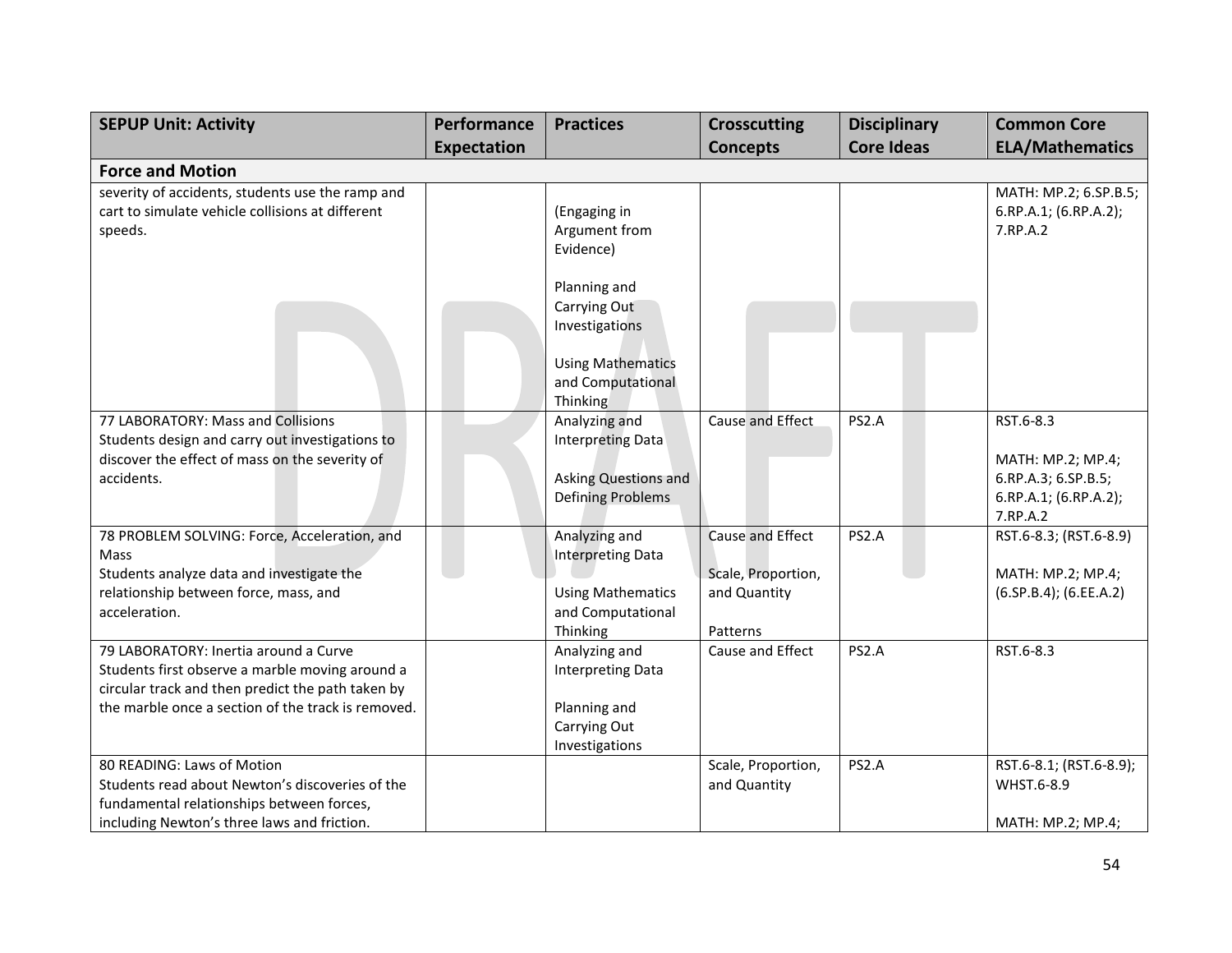| <b>SEPUP Unit: Activity</b>                                                                                                                                                                  | Performance        | <b>Practices</b>                                                                                                                                         | <b>Crosscutting</b>                                                                      | <b>Disciplinary</b> | <b>Common Core</b>                                                                         |
|----------------------------------------------------------------------------------------------------------------------------------------------------------------------------------------------|--------------------|----------------------------------------------------------------------------------------------------------------------------------------------------------|------------------------------------------------------------------------------------------|---------------------|--------------------------------------------------------------------------------------------|
|                                                                                                                                                                                              | <b>Expectation</b> |                                                                                                                                                          | <b>Concepts</b>                                                                          | <b>Core Ideas</b>   | <b>ELA/Mathematics</b>                                                                     |
| <b>Force and Motion</b>                                                                                                                                                                      |                    |                                                                                                                                                          |                                                                                          |                     |                                                                                            |
|                                                                                                                                                                                              |                    |                                                                                                                                                          |                                                                                          |                     | 6.RP.A.3; (6.EE.A.2);<br>6.RP.A.1; 7.RP.A.2                                                |
| 81 LABORATORY: The Net Force Challenge<br>Students use force meters to investigate the<br>effect of more than one force on a block.                                                          |                    | Analyzing and<br><b>Interpreting Data</b><br>Planning and<br>Carrying Out<br>Investigations                                                              | Cause and Effect<br>(Stability and<br>Change)                                            | PS2.A               | RST.6-8.3; (RST.6-8.9)<br>MATH: MP.2; (MP.4);<br>6.RP.A.3; 6.NS.C.5;<br>6.RP.A.1; 7.RP.A.2 |
| 82 LABORATORY: Braking Distance<br>To simulate the effect of speed on braking<br>distance, students measure the distance that<br>carts travel after encountering a high friction<br>surface. |                    | Analyzing and<br><b>Interpreting Data</b><br>Planning and<br>Carrying Out<br>Investigations<br><b>Using Mathematics</b><br>and Computational<br>Thinking | Cause and Effect<br>(Stability and<br>Change)<br>Scale, Proportion,<br>and Quantity      | PS2.A               | RST.6-8.3<br>MATH: MP.2; MP.4;<br>6.SP.B.5                                                 |
| 83 INVESTIGATION: Coming to a Stop<br>Students learn about stopping distance and then<br>investigate further by calculating and graphing<br>data for different road and driver conditions.   |                    | Engaging in<br>Argument from<br>Evidence<br>Analyzing and<br><b>Interpreting Data</b><br><b>Using Mathematics</b><br>and Computational<br>Thinking       | Cause and Effect<br>(Stability and<br>Change)<br>Patterns                                | PS2.A               | RST.6-8.3<br>MATH: MP.2; MP.4;<br>$(6.5P.B.4)$ ; $(6.EE.A.2)$ ;<br>(7.EE.B.3)              |
| 84 READING: Decelerating Safely<br>Students learn about vehicle safety features that<br>decelerate the body more slowly than it would<br>ordinarily experience in an accident.               |                    | Engaging in<br>Argument from<br>Evidence                                                                                                                 | (Interdependence<br>of Science,<br>Engineering, and<br>Technology)<br>(Cause and Effect) | PS2.A               | RST.6-8.7; RST.6-8.1;<br>RST.6-8.2; WHST.6-8.9<br>MATH: MP.2;<br>(6.EE.A.2)                |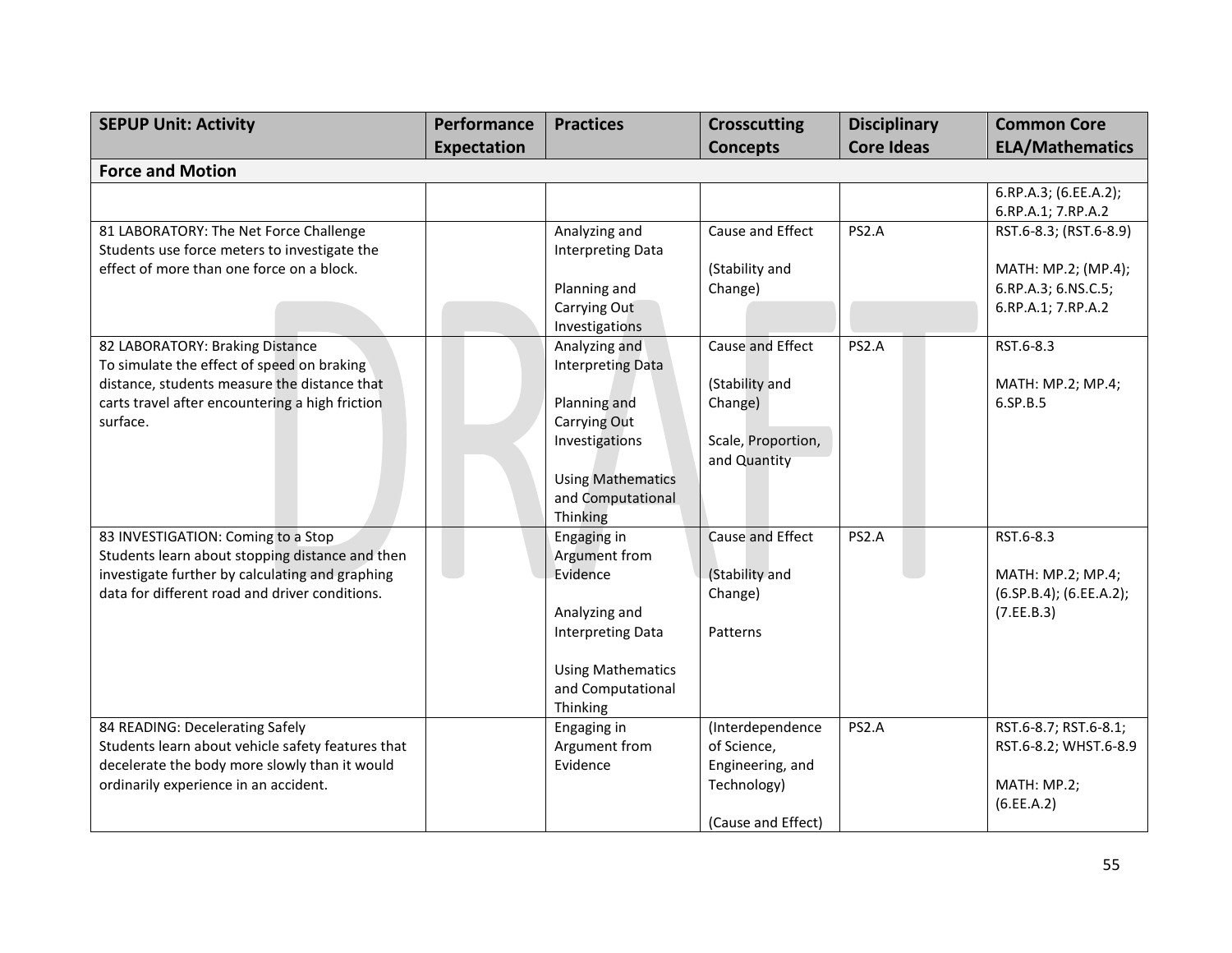| <b>SEPUP Unit: Activity</b>                                                                                                                                                                      | Performance<br><b>Expectation</b> | <b>Practices</b>                                                                                             | <b>Crosscutting</b><br><b>Concepts</b>                                                          | <b>Disciplinary</b><br><b>Core Ideas</b> | <b>Common Core</b><br><b>ELA/Mathematics</b> |
|--------------------------------------------------------------------------------------------------------------------------------------------------------------------------------------------------|-----------------------------------|--------------------------------------------------------------------------------------------------------------|-------------------------------------------------------------------------------------------------|------------------------------------------|----------------------------------------------|
| <b>Force and Motion</b>                                                                                                                                                                          |                                   |                                                                                                              |                                                                                                 |                                          |                                              |
|                                                                                                                                                                                                  |                                   |                                                                                                              | (Stability and<br>Change)                                                                       |                                          |                                              |
| 85 INVESTIGATION: Crash Testing<br>Students design and present the specifications for<br>a crash test dummy. They weigh the advantages<br>and disadvantages of using different sized<br>dummies. | $(MS-PS2-1)$                      | Constructing<br><b>Explanations and</b><br>Designing Solutions<br>(Engaging in<br>Argument from<br>Evidence) | Structure and<br>Function<br>(Interdependence<br>of Science,<br>Engineering, and<br>Technology) | ETS1.A<br>ETS1.C                         | SL.8.5                                       |
|                                                                                                                                                                                                  |                                   |                                                                                                              | Systems and<br><b>System Models</b>                                                             |                                          |                                              |
| 86 MODELING: Investigating Center of Mass<br>Students compare the stability of carts with<br>different center-of masses as they collide with a<br>stationary barrier.                            |                                   | Analyzing and<br><b>Interpreting Data</b><br>Planning and<br>Carrying Out<br>Investigations                  | Cause and Effect<br>(Stability and<br>Change)                                                   |                                          | RST.6-8.3<br>MATH: MP.2                      |
| 87 INVESTIGATION: Fatal Accidents<br>Students investigate types of car accidents and<br>fatality rates by analyzing actual accident data.                                                        |                                   | Analyzing and<br><b>Interpreting Data</b>                                                                    |                                                                                                 |                                          | MATH: MP.2; 6.SP.B.5                         |
| 88 ROLE PLAY: Safety for All<br>Students recommend a solution to the problem of<br>increased injuries and damage related to vehicle<br>incompatibility during collisions                         |                                   | (Engaging in<br>Argument from<br>Evidence)<br>Obtaining,<br>Evaluating, and<br>Communicating<br>Information  |                                                                                                 |                                          | (RST.6-8.1); WHST.6-<br>8.1                  |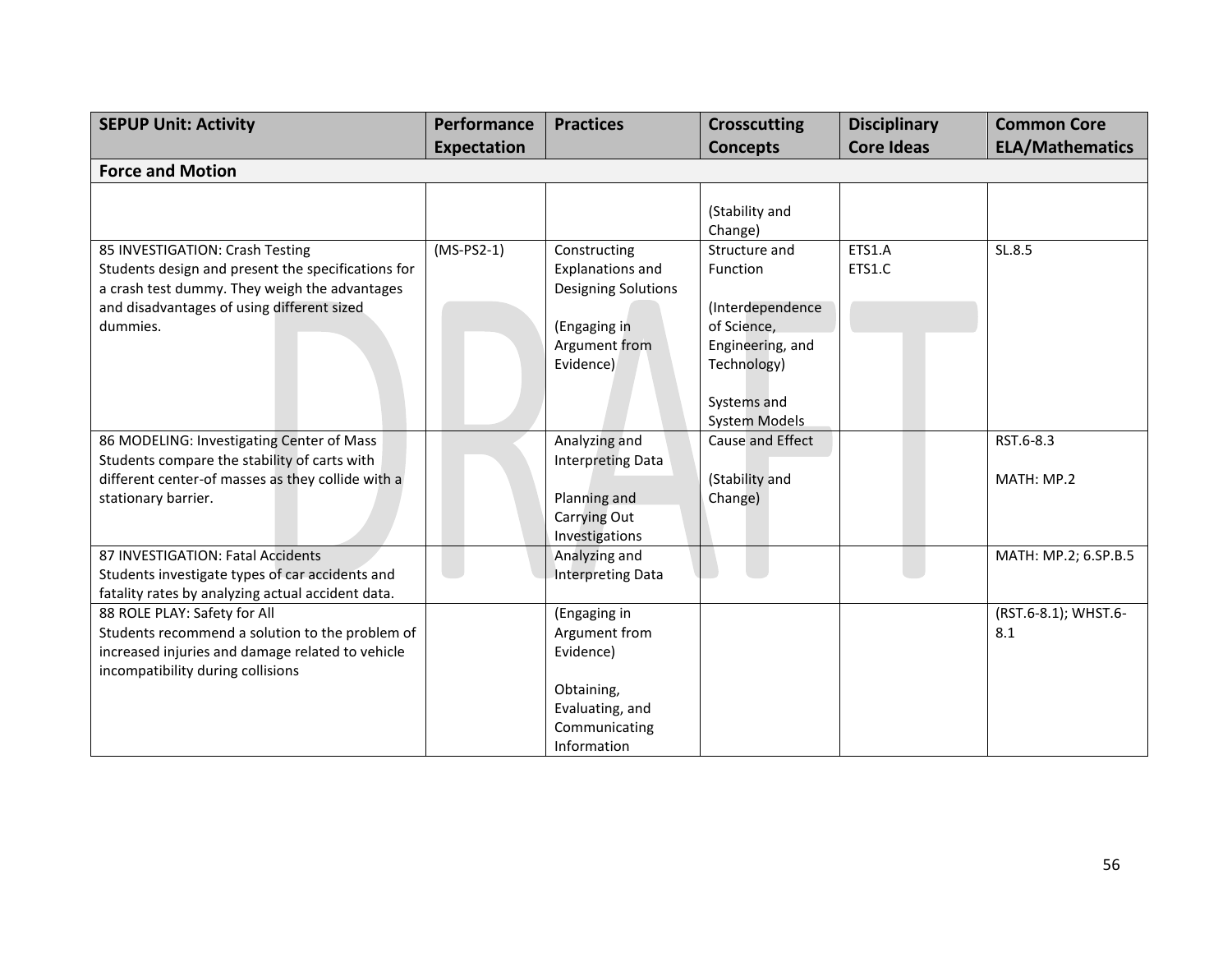| <b>SEPUP Unit: Activity</b>                       | Performance        | <b>Practices</b>         | <b>Crosscutting</b> | <b>Disciplinary</b> | <b>Common Core</b>      |
|---------------------------------------------------|--------------------|--------------------------|---------------------|---------------------|-------------------------|
|                                                   | <b>Expectation</b> |                          | <b>Concepts</b>     | <b>Core Ideas</b>   | <b>ELA/Mathematics</b>  |
| <b>The Chemistry of Materials</b>                 |                    |                          |                     |                     |                         |
| 12 INVESTIGATION: Evaluating Materials            |                    | Analyzing and            | (Structure and      |                     | (RST.6-8.1); RST.6-8.3; |
| Students compare aluminum, glass, and plastic in  |                    | <b>Interpreting Data</b> | Function)           |                     | WHST.6-8.1              |
| order to choose the best material for soft drink  |                    |                          |                     |                     |                         |
| containers.                                       |                    | Engaging in              | Interdependence of  |                     | MATH: MP.2; MP.4;       |
|                                                   |                    | Argument from            | Science,            |                     | (6.5P.B.4)              |
|                                                   |                    | Evidence                 | Engineering, and    |                     |                         |
|                                                   |                    |                          | Technology          |                     |                         |
|                                                   |                    |                          |                     |                     |                         |
|                                                   |                    |                          | Cause and Effect    |                     |                         |
|                                                   |                    |                          | Patterns            |                     |                         |
| 13 READING: Product Life Cycle                    | <b>MS-PS1-3</b>    |                          | (Structure and      |                     | RST.6-8.7; RST.6-8.1;   |
| Students construct a life cycle diagram after     |                    |                          | Function)           |                     | (WHST.6-8.8);           |
| reading about the life cycle of glass, metal, and |                    |                          |                     |                     | (WHST.6-8.7); (SL.8.5); |
| plastic drink containers.                         |                    |                          | Interdependence of  |                     | (WHST.6-8.9)            |
|                                                   |                    |                          | Science,            |                     |                         |
|                                                   |                    |                          | Engineering, and    |                     |                         |
|                                                   |                    |                          | Technology          |                     |                         |
|                                                   |                    |                          | Cause and Effect    |                     |                         |
| 14 LABORATORY: Physical and Chemical              | <b>MS-PS1-2</b>    | Planning and             | (Structure and      | <b>PS1.A</b>        | RST.6-8.3               |
| <b>Properties of Materials</b>                    |                    | Carrying Out             | Function)           |                     |                         |
| Students test and group 6 different materials     |                    | Investigations           |                     |                     |                         |
| based on their chemical and physical properties.  |                    |                          |                     |                     |                         |
| 15 INVESTIGATION: Families of Elements            |                    | (Developing and          | Patterns            | <b>PS1.A</b>        | RST.6-8.3               |
| Students group elements based on chemical and     |                    | Using Models)            |                     |                     |                         |
| physical properties and then analyze families of  |                    |                          |                     |                     | MATH: MP.2;             |
| elements as historically defined by scientists.   |                    |                          |                     |                     | (6.5P.B.4)              |
| 16 READING: Elements and the Periodic Table       |                    |                          | (Scale, Proportion, | <b>PS1.A</b>        | (RST.6-8.7); RST.6-8.1  |
| Students read about elements, their combination   |                    |                          | and Quantity)       |                     |                         |
| in compounds, and the historical development of   |                    |                          |                     |                     | MATH: 6.RP.A.3;         |
| the Periodic Table.                               |                    |                          | Patterns            |                     | 6.RP.A.1; 7.RP.A.2      |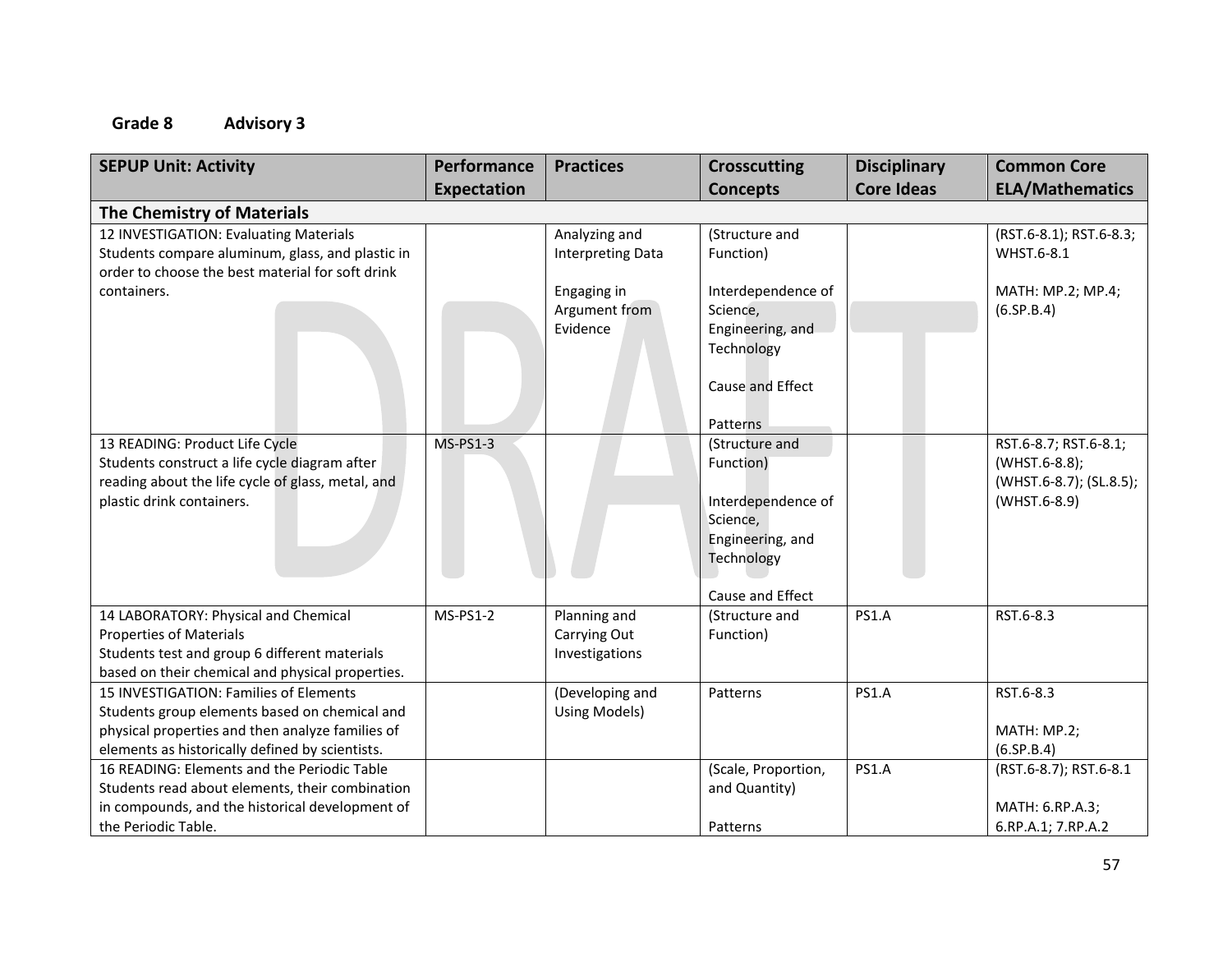| <b>SEPUP Unit: Activity</b>                                                             | Performance     | <b>Practices</b>                     | <b>Crosscutting</b>                | <b>Disciplinary</b> | <b>Common Core</b>      |
|-----------------------------------------------------------------------------------------|-----------------|--------------------------------------|------------------------------------|---------------------|-------------------------|
|                                                                                         | Expectation     |                                      | <b>Concepts</b>                    | <b>Core Ideas</b>   | <b>ELA/Mathematics</b>  |
| <b>The Chemistry of Materials</b>                                                       |                 |                                      |                                    |                     |                         |
| 17 MODELING: Modeling Molecules<br>Students use models to explore the concepts of       | $MS-PS1-1$      | Developing and Using<br>Models       | Scale, Proportion,<br>and Quantity | <b>PS1.A</b>        |                         |
| element, molecules, and compounds.                                                      |                 |                                      |                                    |                     |                         |
|                                                                                         |                 |                                      | (Patterns)                         |                     |                         |
|                                                                                         |                 |                                      | <b>Energy and Matter</b>           |                     |                         |
|                                                                                         |                 |                                      | (Systems and<br>System Models)     |                     |                         |
| 18 LABORATORY: Properties of Plastics                                                   |                 | (Planning and                        | (Structure and                     | <b>PS1.A</b>        | RST.6-8.3; (6.SP.B.4)   |
| Students explore the properties of four common                                          |                 | Carrying Out                         | Function)                          |                     |                         |
| plastics to determine how these properties affect                                       |                 | Investigations)                      |                                    |                     |                         |
| the common uses of these plastics.                                                      |                 |                                      |                                    |                     |                         |
| 19 LABORATORY: Creating New Materials<br>Students observe and compare the properties of | <b>MS-PS1-2</b> | (Analyzing and<br>Interpreting Data) | (Structure and<br>Function)        | PS1.A<br>PS1.B      | RST.6-8.3               |
| reactants and a product as they cross-link                                              |                 |                                      |                                    |                     |                         |
| polyvinyl alcohol with sodium borate to produce a                                       |                 |                                      |                                    |                     |                         |
| new polymer.                                                                            |                 |                                      |                                    |                     |                         |
| 20 MODELING: Modeling Polymers                                                          | MS-PS1-1        | Developing and Using                 | Scale, Proportion,                 | <b>PS1.B</b>        | RST.6-8.3; (RST.6-8.7)  |
| Students study the structure and properties of                                          |                 | Models                               | and Quantity                       |                     |                         |
| polymer molecules by making different models of                                         |                 |                                      |                                    |                     |                         |
| polymers.                                                                               |                 |                                      | Patterns                           |                     |                         |
|                                                                                         |                 |                                      | (Structure and                     |                     |                         |
|                                                                                         |                 |                                      | Function)                          |                     |                         |
|                                                                                         |                 |                                      |                                    |                     |                         |
|                                                                                         |                 |                                      | Cause and Effect                   |                     |                         |
|                                                                                         |                 |                                      | (Systems and                       |                     |                         |
|                                                                                         |                 |                                      | System Models)                     |                     |                         |
| 21 READING: Polymer Parts                                                               | $(MS-PS1-3)$    |                                      | Scale, Proportion,                 | <b>PS1.A</b>        | (RST.6-8.7); RST.6-8.1; |
| Students read about synthetic polymers and the                                          |                 |                                      | and Quantity                       | <b>PS1.B</b>        | RST.6-8.3; RST.6-8.2;   |
| cross-linking process, which changes the chemical                                       |                 |                                      |                                    |                     | WHST.6-8.9              |
| structure of a polymer.                                                                 |                 |                                      | Patterns                           |                     |                         |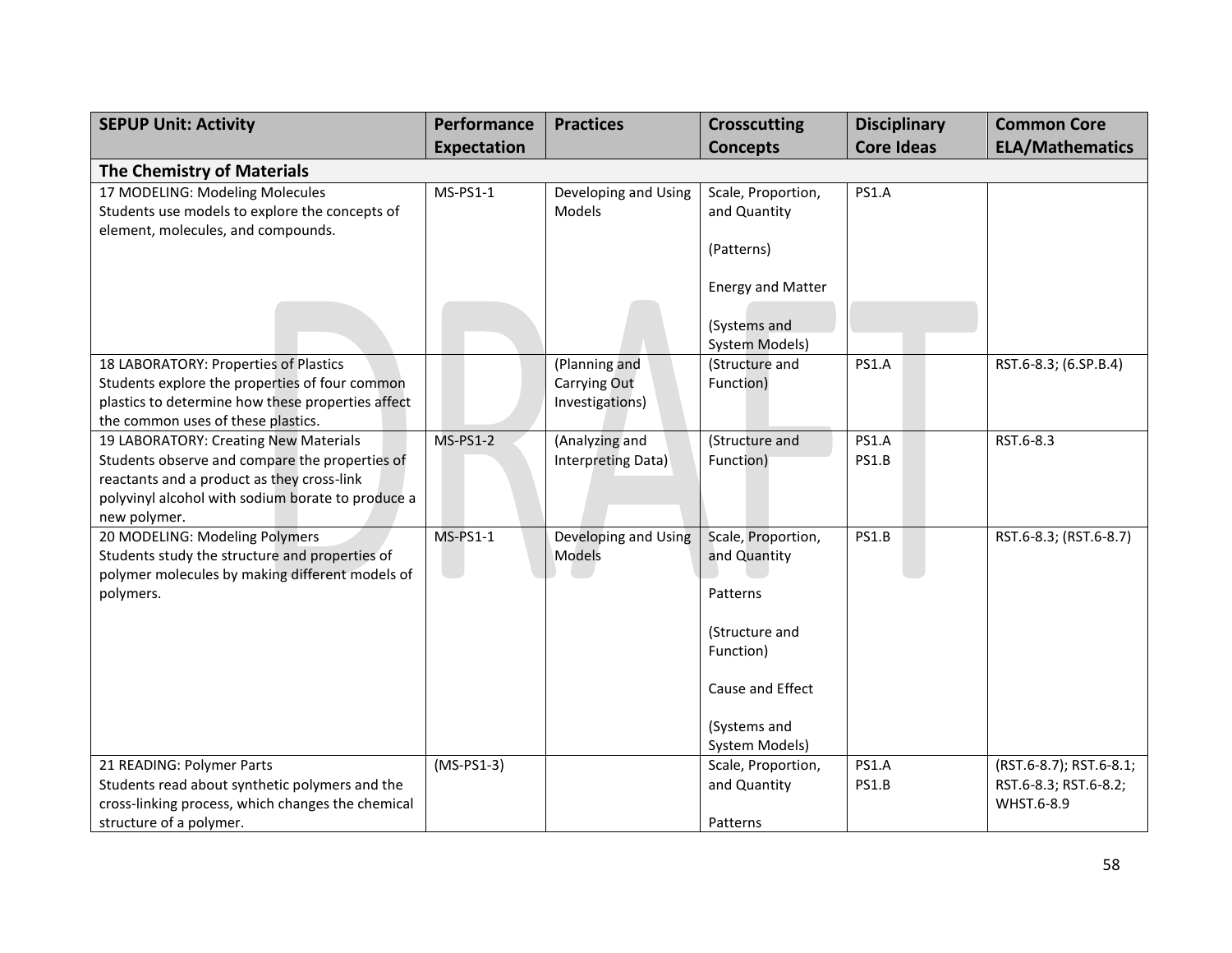| <b>SEPUP Unit: Activity</b>                                                                                                                                                                 | Performance        | <b>Practices</b>                          | <b>Crosscutting</b>                                                                                                                                                     | <b>Disciplinary</b> | <b>Common Core</b>                        |
|---------------------------------------------------------------------------------------------------------------------------------------------------------------------------------------------|--------------------|-------------------------------------------|-------------------------------------------------------------------------------------------------------------------------------------------------------------------------|---------------------|-------------------------------------------|
|                                                                                                                                                                                             | <b>Expectation</b> |                                           | <b>Concepts</b>                                                                                                                                                         | <b>Core Ideas</b>   | <b>ELA/Mathematics</b>                    |
| <b>The Chemistry of Materials</b>                                                                                                                                                           |                    |                                           |                                                                                                                                                                         |                     |                                           |
|                                                                                                                                                                                             |                    |                                           | Structure and<br>Function<br>Interdependence of<br>Science,<br>Engineering, and<br>Technology<br>(Influence of<br>Engineering,<br>Technology, and<br>Science on Society |                     |                                           |
|                                                                                                                                                                                             |                    |                                           | and the Natural<br>World)                                                                                                                                               |                     |                                           |
| 22 INVESTIGATION: Environmental Impact of<br>Computers<br>Students consider the material composition of a<br>computer and its environmental impact by<br>constructing a pie chart or graph. |                    | Analyzing and<br><b>Interpreting Data</b> | (Influence of<br>Engineering,<br>Technology, and<br>Science on Society<br>and the Natural<br>World)                                                                     |                     | MATH: MP.2; MP.4;<br>(6.SP.B.4); 6.SP.B.5 |
|                                                                                                                                                                                             |                    |                                           | Patterns                                                                                                                                                                |                     |                                           |
| 23 LABORATORY: Producing Circuit Boards<br>Students simulate the etching of computer circuit<br>boards and then read about their manufacturer<br>and the resulting waste.                   |                    |                                           | (Structure and<br>Function)<br>Interdependence of<br>Science,<br>Engineering, and<br>Technology                                                                         | PS1.B               | RST.6-8.1; RST.6-8.3;<br>RST.6-8.2        |
|                                                                                                                                                                                             |                    |                                           | (Influence of<br>Engineering,<br>Technology, and                                                                                                                        |                     |                                           |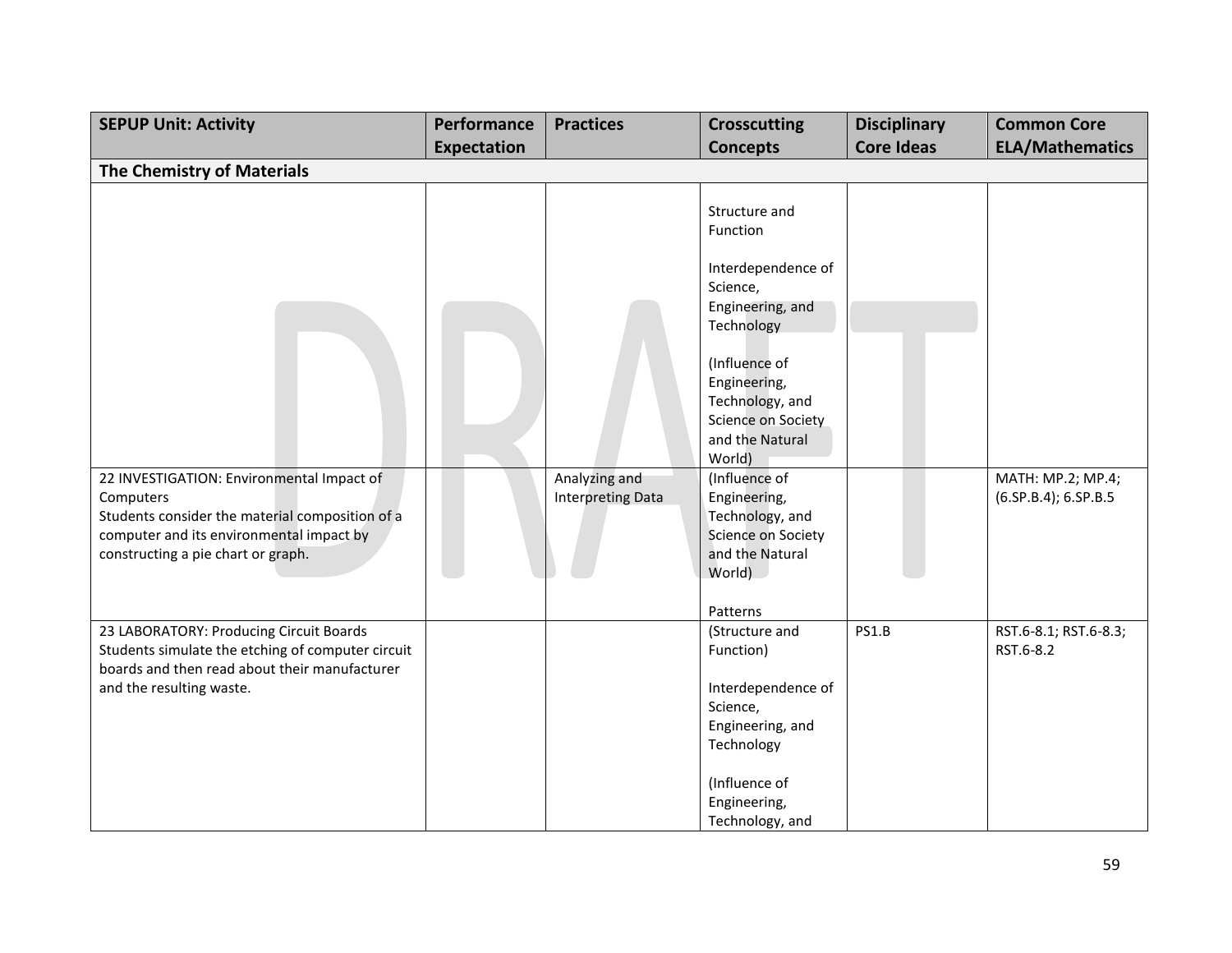| <b>SEPUP Unit: Activity</b>                       | Performance     | <b>Practices</b>         | <b>Crosscutting</b> | <b>Disciplinary</b> | <b>Common Core</b>     |  |  |
|---------------------------------------------------|-----------------|--------------------------|---------------------|---------------------|------------------------|--|--|
|                                                   | Expectation     |                          | <b>Concepts</b>     | <b>Core Ideas</b>   | <b>ELA/Mathematics</b> |  |  |
| <b>The Chemistry of Materials</b>                 |                 |                          |                     |                     |                        |  |  |
|                                                   |                 |                          | Science on Society  |                     |                        |  |  |
|                                                   |                 |                          | and the Natural     |                     |                        |  |  |
|                                                   |                 |                          | World)              |                     |                        |  |  |
| 24 LABORATORY: Diluting the Problem               |                 | (Planning and            | (Scale, Proportion, |                     | RST.6-8.3              |  |  |
| Students explore one method of treating used      |                 | Carrying Out             | and Quantity)       |                     |                        |  |  |
| copper chloride from circuit board production:    |                 | Investigations)          |                     |                     | MATH: MP.2; MP.4;      |  |  |
| dilution. They then determine the concentration   |                 |                          |                     |                     | 6.RP.A.3; 6.SP.B.5;    |  |  |
| of copper in the used copper chloride waste       |                 |                          |                     |                     | (7.EE.B.3); 6.RP.A.1;  |  |  |
| solution.                                         |                 |                          |                     |                     | 7.RP.A.2               |  |  |
| 25 LABORATORY: Conservation of Mass               | <b>MS-PS1-2</b> | (Planning and            | (Scale, Proportion, | <b>PS1.B</b>        | RST.6-8.3              |  |  |
| Students conduct two chemical reactions in        | <b>MS-PS1-5</b> | Carrying Out             | and Quantity)       |                     |                        |  |  |
| closed containers in order to compare mass        |                 | Investigations)          |                     |                     | MATH: MP.2; 6.SP.B.5   |  |  |
| before and after a chemical reaction has taken    |                 |                          | Energy and Matter   |                     |                        |  |  |
| place. They compare the change in mass to the     |                 | <b>Using Mathematics</b> |                     |                     |                        |  |  |
| same reactions in open containers, and use this   |                 | and Computational        |                     |                     |                        |  |  |
| data to support the Law of Conservation of Mass.  |                 | Thinking                 |                     |                     |                        |  |  |
| 26 LABORATORY: Incinerating the Waste             |                 |                          | (Energy and Matter) |                     | RST.6-8.3              |  |  |
| Simulated metal waste is burned, and students     |                 |                          |                     |                     |                        |  |  |
| test the resulting smoke and ash for the presence |                 |                          |                     |                     |                        |  |  |
| of potential toxic metals.                        |                 |                          |                     |                     |                        |  |  |
| 27 LABORATORY: Reclaiming the Metal               | <b>MS-PS1-2</b> | Planning and             | (Energy and Matter) | PS1.B               | RST.6-8.3; (SL.8.5)    |  |  |
| Students investigate the use of three metal       |                 | Carrying Out             |                     |                     |                        |  |  |
| replacement reactions to extract copper from the  |                 | Investigations           |                     |                     | MATH: MP.2;            |  |  |
| used copper chloride solution.                    |                 |                          |                     |                     | 6.RP.A.1; 7.RP.A.2     |  |  |
|                                                   |                 | (Engaging in             |                     |                     |                        |  |  |
|                                                   |                 | Argument from            |                     |                     |                        |  |  |
|                                                   |                 | Evidence)                |                     |                     |                        |  |  |
| 28 LABORATORY: Another Approach to Metal          | $MS-PS1-2$      | (Engaging in             |                     | PS1.B               | RST.6-8.3; WHST.6-8.1  |  |  |
| Reclamation                                       |                 | Argument from            |                     |                     |                        |  |  |
| Students precipitate copper compounds from        |                 | Evidence)                |                     |                     | MATH: MP.2             |  |  |
| used copper chloride and then decide upon a       |                 |                          |                     |                     |                        |  |  |
| disposal method for the waste copper chloride     |                 |                          |                     |                     |                        |  |  |
| solution.                                         |                 |                          |                     |                     |                        |  |  |
| 29 TALKING IT OVER: The Green Computer            |                 | (Obtaining,              |                     |                     | RST.6-8.1; WHST.6-     |  |  |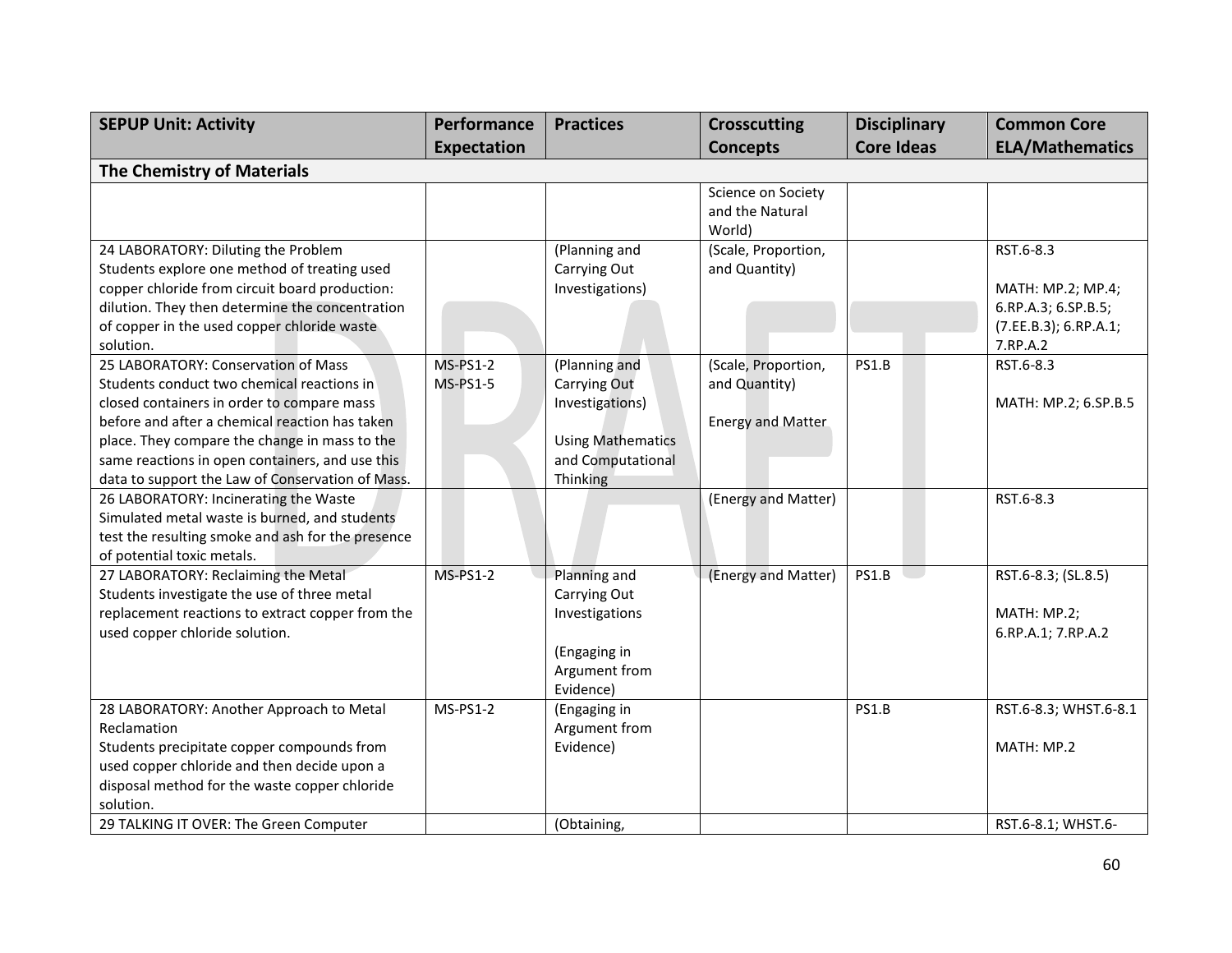| <b>SEPUP Unit: Activity</b>                    | Performance | <b>Practices</b>         | <b>Crosscutting</b> | <b>Disciplinary</b> | <b>Common Core</b>     |  |  |
|------------------------------------------------|-------------|--------------------------|---------------------|---------------------|------------------------|--|--|
|                                                | Expectation |                          | <b>Concepts</b>     | <b>Core Ideas</b>   | <b>ELA/Mathematics</b> |  |  |
| The Chemistry of Materials                     |             |                          |                     |                     |                        |  |  |
| <b>Decision</b>                                |             | Evaluating, and          |                     |                     | 8.1; SL.8.5            |  |  |
| From four proposals, students recommend a      |             | Communicating            |                     |                     |                        |  |  |
| computer purchase based on many factors        |             | Information)             |                     |                     | MATH: MP.2; MP.4;      |  |  |
| including the environmental impact of the life |             |                          |                     |                     | (7.EE.B.3)             |  |  |
| cycle of the computer chosen.                  |             | (Engaging in             |                     |                     |                        |  |  |
|                                                |             | Argument from            |                     |                     |                        |  |  |
|                                                |             | Evidence)                |                     |                     |                        |  |  |
|                                                |             | <b>Using Mathematics</b> |                     |                     |                        |  |  |
|                                                |             | and Computational        |                     |                     |                        |  |  |
|                                                |             | Thinking                 |                     |                     |                        |  |  |

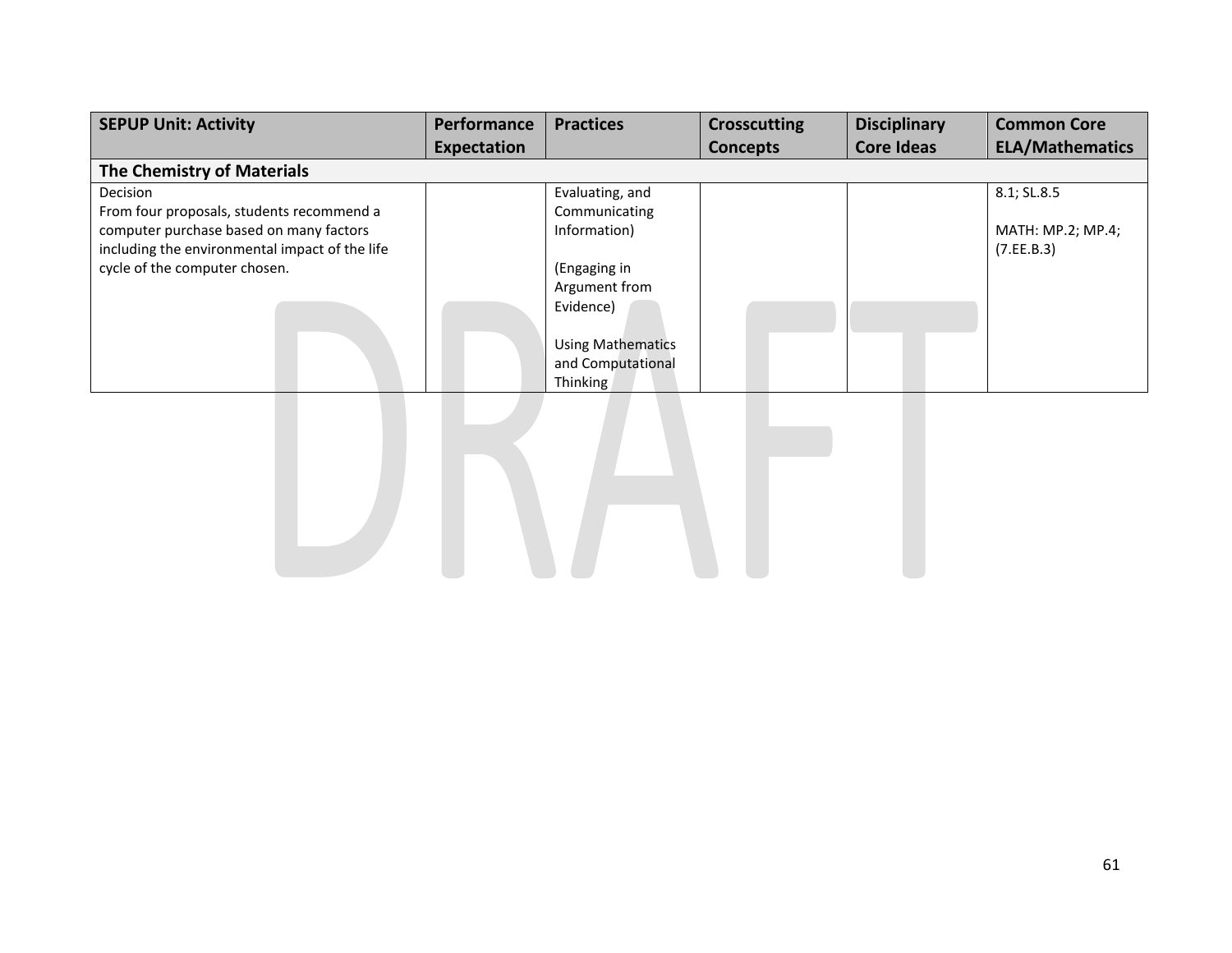| <b>SEPUP Unit: Activity</b>                         | Performance        | <b>Practices</b>         | <b>Crosscutting</b> | <b>Disciplinary</b> | <b>Common Core</b>     |
|-----------------------------------------------------|--------------------|--------------------------|---------------------|---------------------|------------------------|
|                                                     | <b>Expectation</b> |                          | <b>Concepts</b>     | <b>Core Ideas</b>   | <b>ELA/Mathematics</b> |
| <b>Waves</b>                                        |                    |                          |                     |                     |                        |
| 89 INVESTIGATION: It's a Noisy World                |                    | <b>Using Mathematics</b> | Scale, Proportion,  |                     | RST.6-8.3              |
| This activity introduces sound intensity and the    |                    | and Computational        | and Quantity        |                     |                        |
| decibel scale. Students examine cards that          |                    | Thinking                 |                     |                     | MATH: MP.2; MP.4;      |
| represent the relative intensity of various sounds  |                    |                          |                     |                     | 6.RP.A.3; (8.EE.A.3);  |
| and learn that an increase of 10 dB is equivalent   |                    |                          |                     |                     | 6.RP.A.1; 7.RP.A.2     |
| to a 10-fold increase in sound intensity.           |                    |                          |                     |                     |                        |
| 90 LABORATORY: The Frequency of Sound               | $(MS-PS4-1)$       | Analyzing and            | Scale, Proportion,  | <b>PS4.A</b>        | $(RST.6-8.9)$          |
| Students make a pendulum to create a wave in        |                    | <b>Interpreting Data</b> | and Quantity        |                     |                        |
| yarn attached to the bottom of the pendulum. By     |                    |                          |                     |                     | MATH: MP.2; MP.4;      |
| varying the length of the pendulum, students        |                    | Planning and             | Patterns            |                     | 6.SP.B.5; (6.EE.A.2);  |
| change the frequency of the wave. They measure      |                    | Carrying Out             |                     |                     | 6.RP.A.1; 7.RP.A.2     |
| the wavelength associated with each frequency.      |                    | Investigations           |                     |                     |                        |
|                                                     |                    |                          |                     |                     |                        |
|                                                     |                    | <b>Using Mathematics</b> |                     |                     |                        |
|                                                     |                    | and Computational        |                     |                     |                        |
|                                                     |                    | Thinking                 |                     |                     |                        |
| 91 LABORATORY: Longitudinal and Transverse          |                    | Planning and             |                     | PS4.A               | RST.6-8.3; (RST.6-8.9) |
| Waves                                               |                    | Carrying Out             |                     |                     |                        |
| Using a long metal spring, students investigate     |                    | Investigations           |                     |                     |                        |
| transverse and longitudinal waves. They             |                    |                          |                     |                     |                        |
| investigate such properties of the waves as         |                    |                          |                     |                     |                        |
| wavelength and amplitude.                           |                    |                          |                     |                     |                        |
| 92 INVESTIGATION: Noise-Induced Hearing Loss        |                    |                          | Cause and Effect    |                     | MATH: MP.2; MP.4;      |
| Students are introduced to the concept of noise-    |                    |                          |                     |                     | (6.5P.B.4)             |
| induced hearing loss. They analyze fictitious       |                    |                          |                     |                     |                        |
| profiles and develop a list of strategies to reduce |                    |                          |                     |                     |                        |
| the risk of noise-induced hearing loss.             |                    |                          |                     |                     |                        |
| 93 READING: The Nature of Waves                     | $(MS-PS4-2)$       |                          | Scale, Proportion,  | <b>PS4.A</b>        | RST.6-8.7; RST.6-8.1;  |
| Students read about the properties of two major     |                    |                          | and Quantity        | PS4.B               | (RST.6-8.9); WHST.6-   |
| kinds of waves, sound and light. The nature of      |                    |                          |                     |                     | 8.9                    |
| these waves, the role of media in their             |                    |                          | (Influence of       |                     |                        |
| propagation, and their speed in various media are   |                    |                          | Engineering,        |                     | MATH: MP.2             |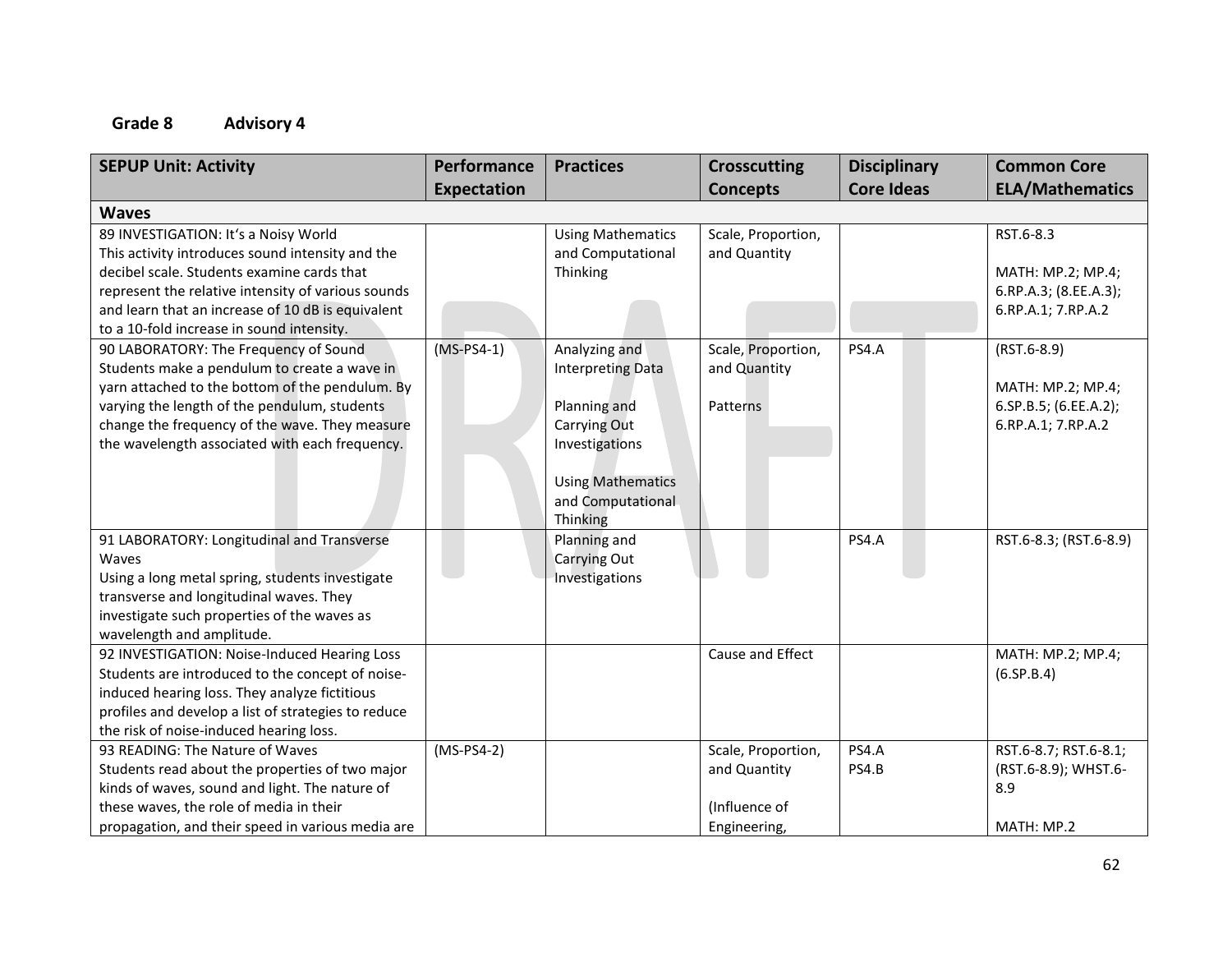| <b>SEPUP Unit: Activity</b>                                                                                                                                                                                                                                                                                                                                   | Performance  | <b>Practices</b>                                                                                                                        | <b>Crosscutting</b>                                                                                                                                                           | <b>Disciplinary</b> | <b>Common Core</b>                         |  |  |
|---------------------------------------------------------------------------------------------------------------------------------------------------------------------------------------------------------------------------------------------------------------------------------------------------------------------------------------------------------------|--------------|-----------------------------------------------------------------------------------------------------------------------------------------|-------------------------------------------------------------------------------------------------------------------------------------------------------------------------------|---------------------|--------------------------------------------|--|--|
|                                                                                                                                                                                                                                                                                                                                                               | Expectation  |                                                                                                                                         | <b>Concepts</b>                                                                                                                                                               | <b>Core Ideas</b>   | <b>ELA/Mathematics</b>                     |  |  |
| <b>Waves</b>                                                                                                                                                                                                                                                                                                                                                  |              |                                                                                                                                         |                                                                                                                                                                               |                     |                                            |  |  |
| described.                                                                                                                                                                                                                                                                                                                                                    |              |                                                                                                                                         | Technology, and<br>Science on Society<br>and the Natural<br>World)                                                                                                            |                     |                                            |  |  |
| 94 LABORATORY: Comparing Colors<br>Students explore of light by investigating the<br>colors of the visible spectrum. Students first<br>observe how a diffraction grating splits white light<br>into its component colors. Then they investigate<br>the frequency of the different colors of white light<br>through the use of a phosphorescent material.      |              | Engaging in<br>Argument from<br>Evidence<br>Planning and<br>Carrying Out<br>Investigations                                              |                                                                                                                                                                               | PS4.B               | RST.6-8.3<br>MATH: MP.2; MP.4              |  |  |
| 95 LABORATORY: Selective Transmission<br>Students learn more about the properties of light<br>by investigating transmission, absorption, and<br>reflection of waves outside the visible spectrum.<br>Students investigate how three thin films, which<br>all transmit visible light, selectively transmit<br>waves that are not visible, such as ultraviolet. | $(MS-PS4-2)$ | Analyzing and<br><b>Interpreting Data</b><br>Engaging in<br>Argument from<br>Evidence<br>Planning and<br>Carrying Out<br>Investigations |                                                                                                                                                                               | PS4.B               | RST.6-8.3<br>MATH: MP.2; MP.4;<br>6.SP.B.5 |  |  |
| 96 READING: The Electromagnetic Spectrum<br>Students read about the kinds of electromagnetic<br>energies emitted from the sun that are not<br>visible. They refer to their knowledge of<br>frequency, wavelength, and energy levels to learn<br>about the discovery and applications of infrared<br>energy and ultraviolet.                                   |              |                                                                                                                                         | Scale, Proportion,<br>and Quantity<br>Influence of<br>Engineering,<br>Technology, and<br>Science on Society<br>and the Natural<br>World<br>Scale, Proportion,<br>and Quantity | PS4.B               | RST.6-8.1; WHST.6-8.9                      |  |  |